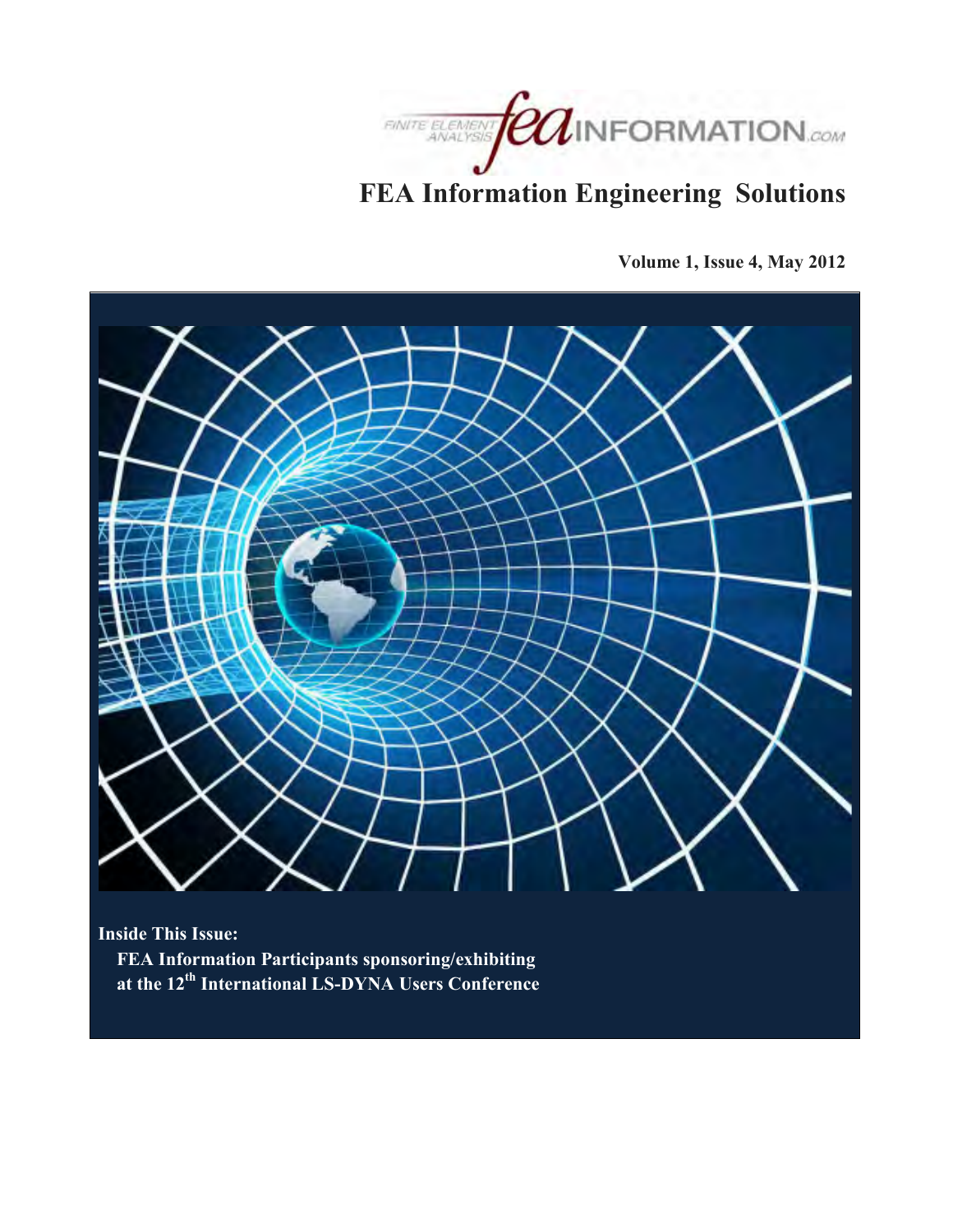

FEA Information Inc. is a publishing company founded April 2000, incorporated in the State of California July 2000, and first published October 2000. The initial publication, FEA Information News continues today as FEA Information Engineering Solutions. The publication's aim and scope is to continue publishing technical solutions and information, for the engineering community.

# **FEA Information Inc. Publishes:**

FEA Information Engineering Solutions FEA Information Engineering Journal FEA Information China Engineering Solutions

# **FEA Information Engineering Solutions**:

A monthly publication in pdf format sent via e-mail, additionally archived on the website FEA Publications. [www.feapublications.com](http://www.feapublications.com/) 

# **FEA Information China Engineering Solutions**

The first edition was published February 2012. It is published in Simplified and Traditional Chinese in pdf format. Published : February, April, June, August, October, December. The China Solutions is archived on the website FEA Publications. [www.feapublications.com](http://www.feapublications.com/)  To sign up for the Traditional, or Simplified edition write to yanhua@feainformation.com

# **FEA Information Engineering Journal: ISSN #2167-1273, first published February, 2012**

Available on [www.feaiej.com](http://www.feaiej.com/)  ISSN 2167-1273 Volume 1 Issue 4 May 2012 **FEA Information Engineering Journal AEROSPACE**  ISSN 2167-1273 Volume 1 Issue 3 April 2012 **FEA Information Engineering Journal FLUID STRUCTURE INTERACTION**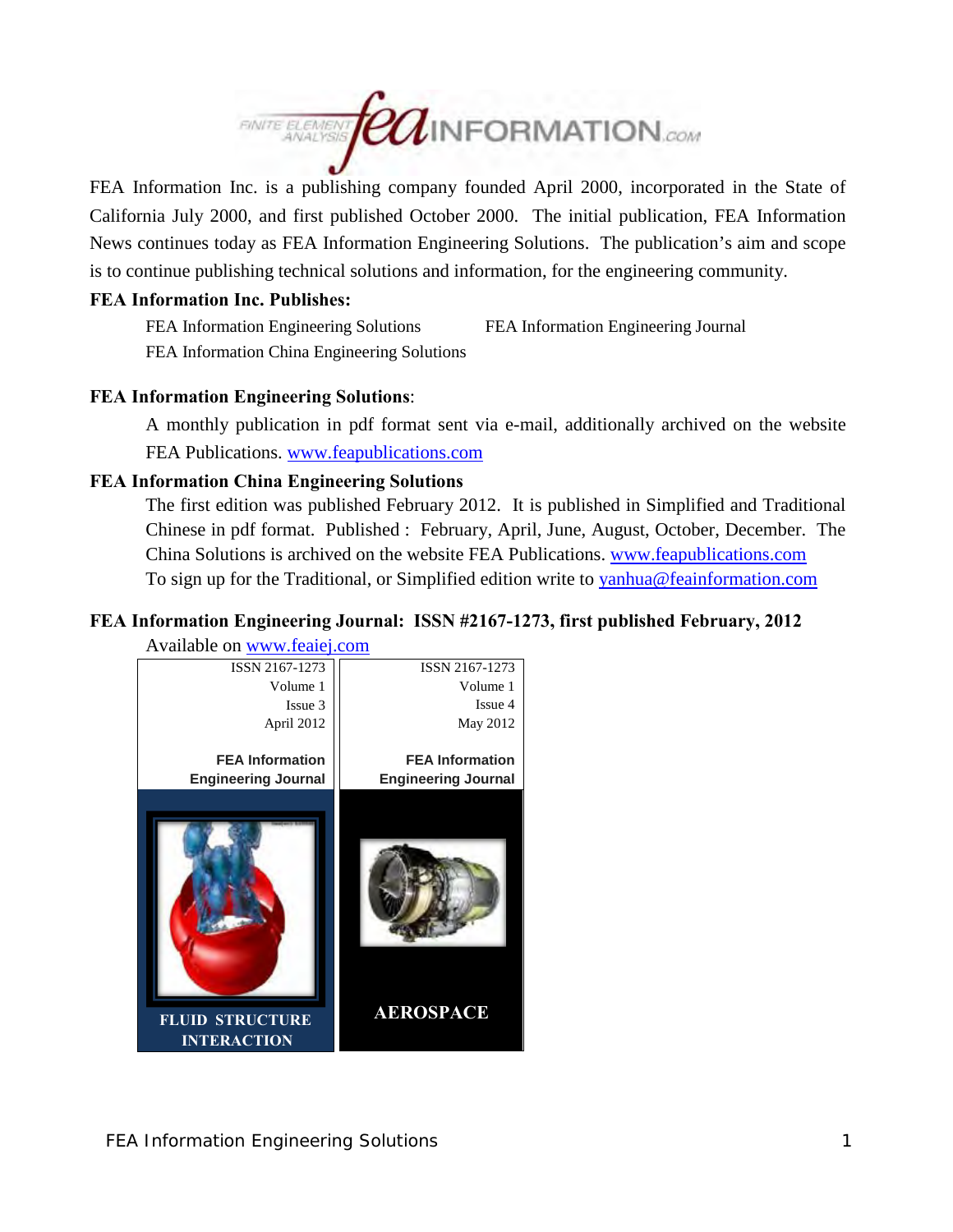

# **Platinum Participants**





















VS

[www.oasys](http://www.oasys-software.com/dyna/en/)[software.com/dyna/en/](http://www.oasys-software.com/dyna/en/) 



[www.kaizenat.com](http://www.kaizenat.com/)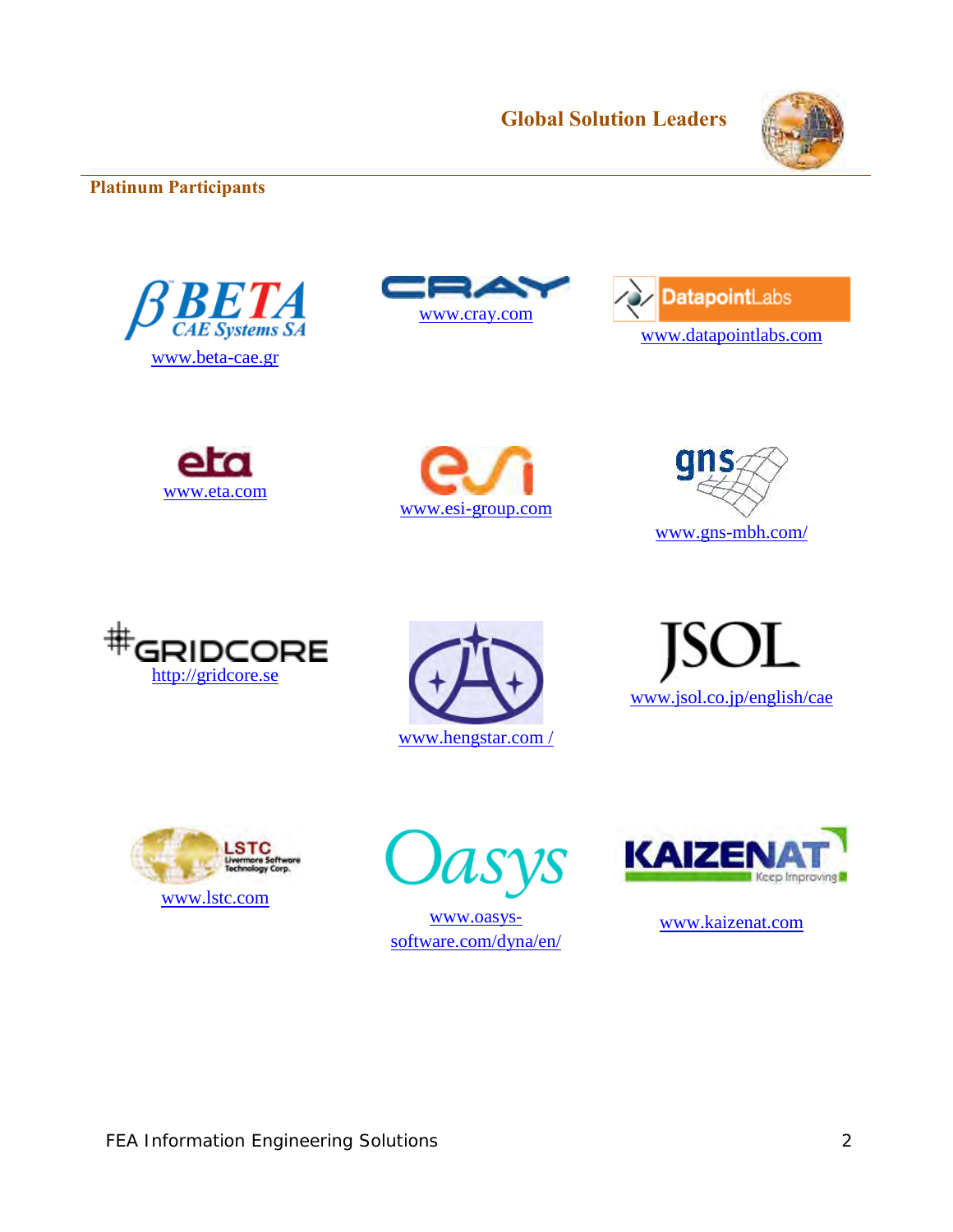# . **TABLE OF CONTENTS**

| 01 | Profile – FEAInformation Inc.                                                   |
|----|---------------------------------------------------------------------------------|
| 02 | <b>Global Solution Leaders</b>                                                  |
| 03 | <b>Table of Contents</b>                                                        |
| 04 | Announcements                                                                   |
| 05 | Intro to LS-DYNA® Conf.                                                         |
| 06 | LS-DYNA® Conf. Sponsors: FEA Information Engineering Solution Participants      |
| 07 | LS-DYNA® Conf. Exhibitors: FEA Information Engineering Solution Participants    |
| 08 | LS-DYNA® Conf. Presentations: FEA Information Engineering Solution Participants |
| 13 | LS-DYNA®<br>Set Up, Example, Questions, Solution                                |
| 16 | Kaizenat Technologies                                                           |

# **Library**

| 18 | Reference Library |
|----|-------------------|
|    |                   |

# **Participant Solutions**

| 21 | Participant Solutions: BETA CAE, Cray, ETA, ESI Group, GNS, Datapoint Labs |  |  |                                                        |
|----|----------------------------------------------------------------------------|--|--|--------------------------------------------------------|
|    |                                                                            |  |  | Gridcore AB, JSOL, LSTC, Oasys Ltd., Shanghai Hengstar |

# **Distribution – Consulting – Cloud Services**

| 36 | Distribution, Consulting, Cloud Services |
|----|------------------------------------------|
|----|------------------------------------------|

# **Training Courses**

| 41 | Training Courses |
|----|------------------|
|----|------------------|

# **Events**

| 55   Events & 5th Series Oasys LS-DYNA India Update Meetings |
|--------------------------------------------------------------|
|                                                              |

# **Information Ad**

| 61 | -DYNA<br>$C \Gamma C \Gamma$<br>$\mathsf{LLSE}$ in LS-DV |
|----|----------------------------------------------------------|
|    |                                                          |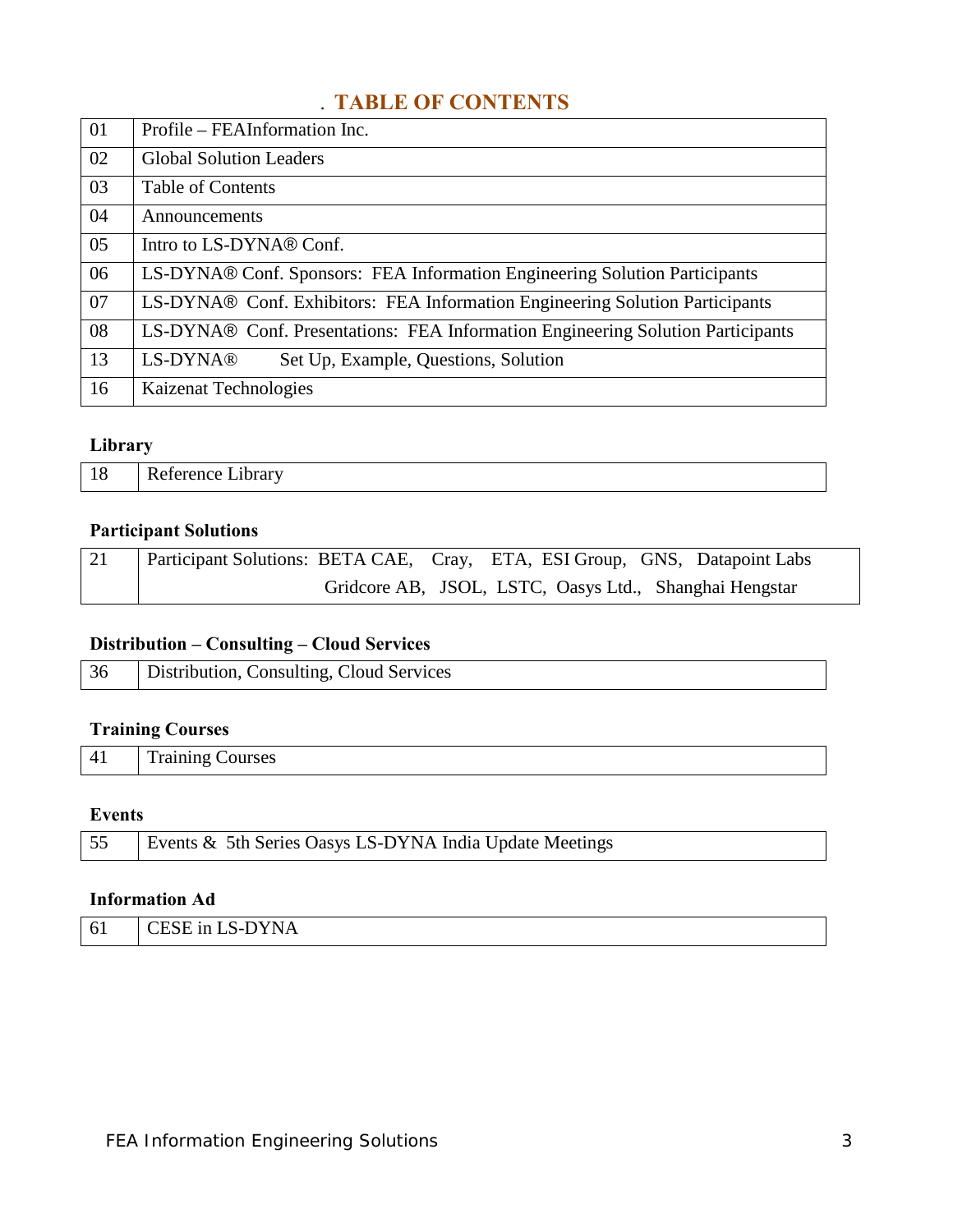# **ANNOUNCEMENTS**

For participation subscription including full page ads, articles, static listing, contact Anthony Giaccana, [agiac99@aol.com](mailto:agiac99@aol.com) 

# **New Platinum Participant Sponsor:**

**Kaizenat Technologies** has formally commenced its operations, by opening offices in Bangalore and Chennai, on May 18<sup>th</sup>, 2012 as an authorized distributor of LSTC's suite of software products.

FEA Information is pleased to showcase our participants that are sponsoring – exhibiting and presenting papers at the  $12<sup>th</sup>$  International LS-DYNA Users Conference

Please visit their booths. Their participation in FEA Information Engineering Solutions assists the continuation of our magazine, and the monthly FEA Information Engineering Journal being open source without fees.

**Print correction: Cadfem GmbH is the only participant in Germany to distribute ANSYS.**

We welcome unsolicited topics, ideas, and articles. Publishing is at the sole discretion of FEA Information Inc.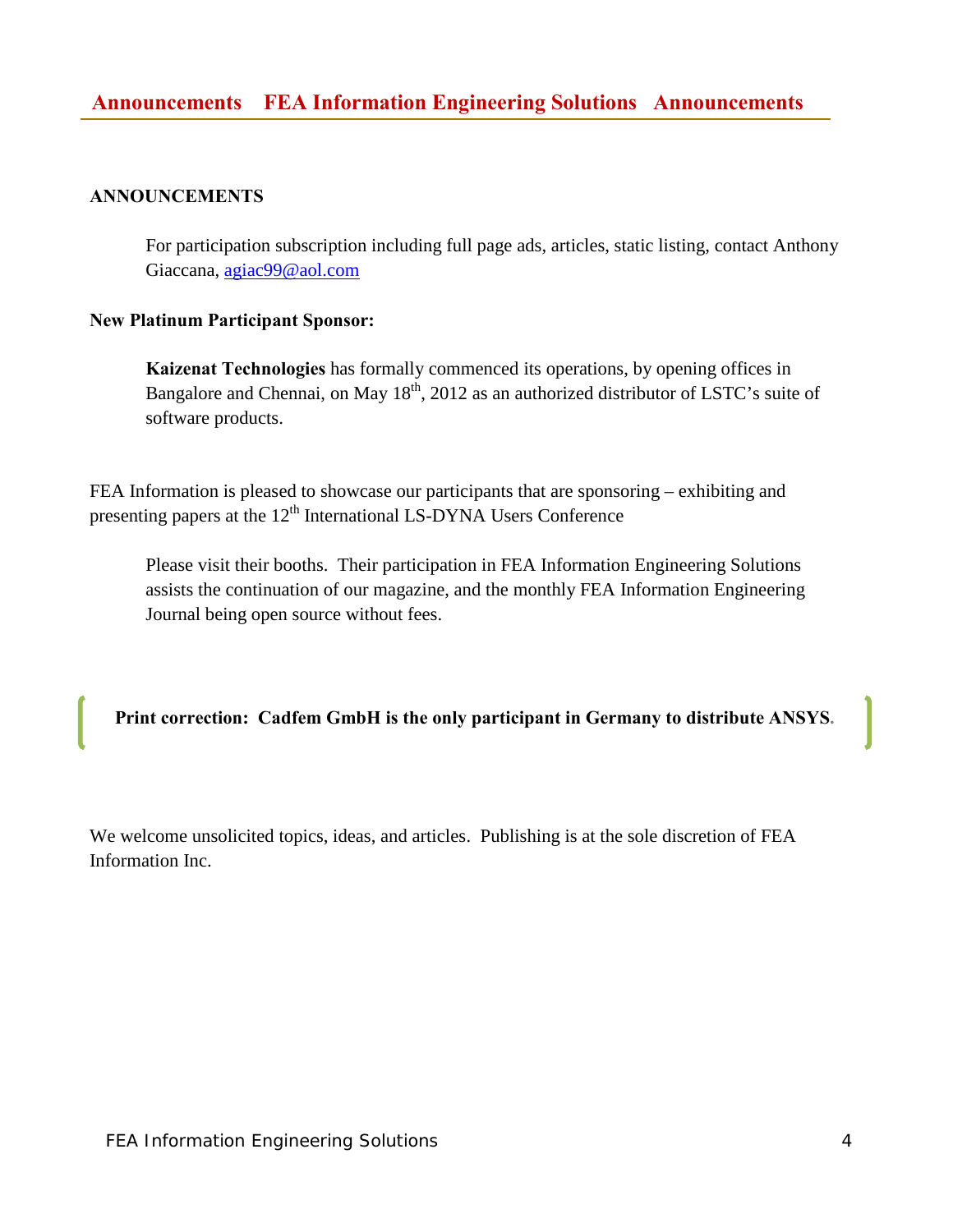# **12th International LS-DYNA® Users Conference**

Author: A. Giaccana, FEA Information Inc.

FEA Information Inc. and many of our Sponsors will be showcasing products, services and presenting papers at the 12<sup>th</sup> International LS-DYNA® Users Conference, on June 3 - 5, 2012 Hyatt Regency Dearborn Dearborn, Michigan USA

This first section will let you know about the conference, and booth locations of our participants.

The conference will feature:

# **Plenary, Keynote Addresses, Final Session Presentation by:**

 **Dr. Thomas J.R. Hughes,** *Professor of Aerospace Engineering and Engineering Mechanics*   **Dr. David J. Benson,** *Professor of Structural Engineering*   **Mr. Kenji Takada**, *Honda R&D Co., Ltd.*  **Mr. John Combest,** *Vice Chairman, GHBMC Steering Committee, Nissan*   **Mr. Paul A. Du Bois,** *Consulting Engineer*   **Mr. Roger Grimes,** *Livermore Software Technology Corporation*   **Dr. John O. Hallquist**, and **LSTC Software Developers**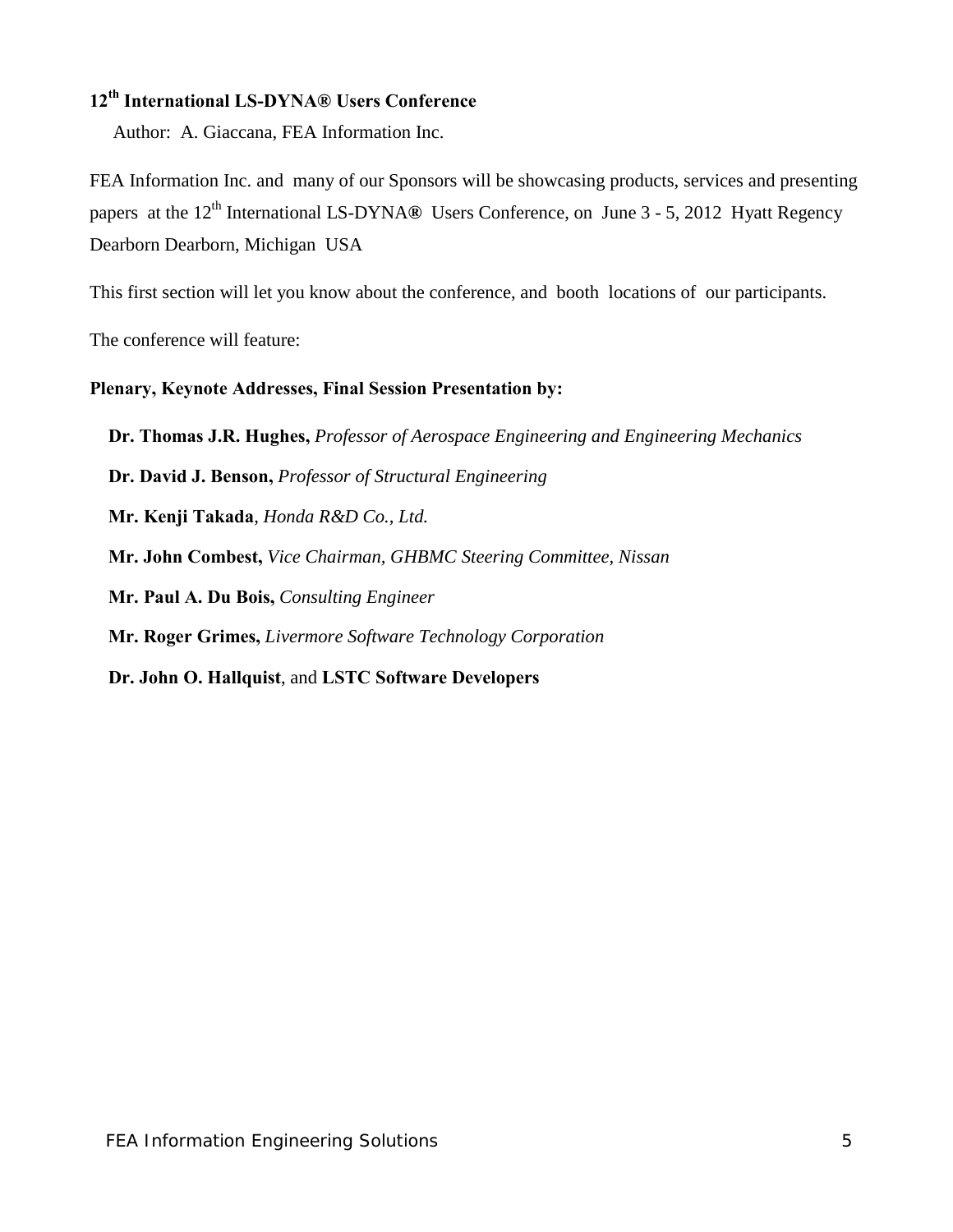### *Platinum Sponsors*

**GOMPUTE, Inc. Welcome Reception**

*www.gompute.com*

**DYNAmore GmbH Conference Banquet, with LSTC**

*www.dynamore.de*

 *Gold Sponsors* 

**ETA, Inc. Conference Bag**

*www.eta.com*

**Silver Sponsors** 

**ARUP Tuesday Lunch**

*www.oasys-software.com/dyna*

**Registration – Cyber Café**  *www.penguincomputing.com*

**Penguin Computing Inc.** 

**Beta CAE Systems S.A. Monday Lunch**

*[www.ansa-usa.com](http://www.ansa-usa.com/)*

**FEA Information & D3View Tuesday Breakfast** 

*www.feainformation.com*

# **Bronze Sponsors**

**AMD Monday Coffee Break**

*www.amd.com*

**ESI North America Tuesday Coffee Break**

*[www.esi-group.com](http://www.esi-group.com/)*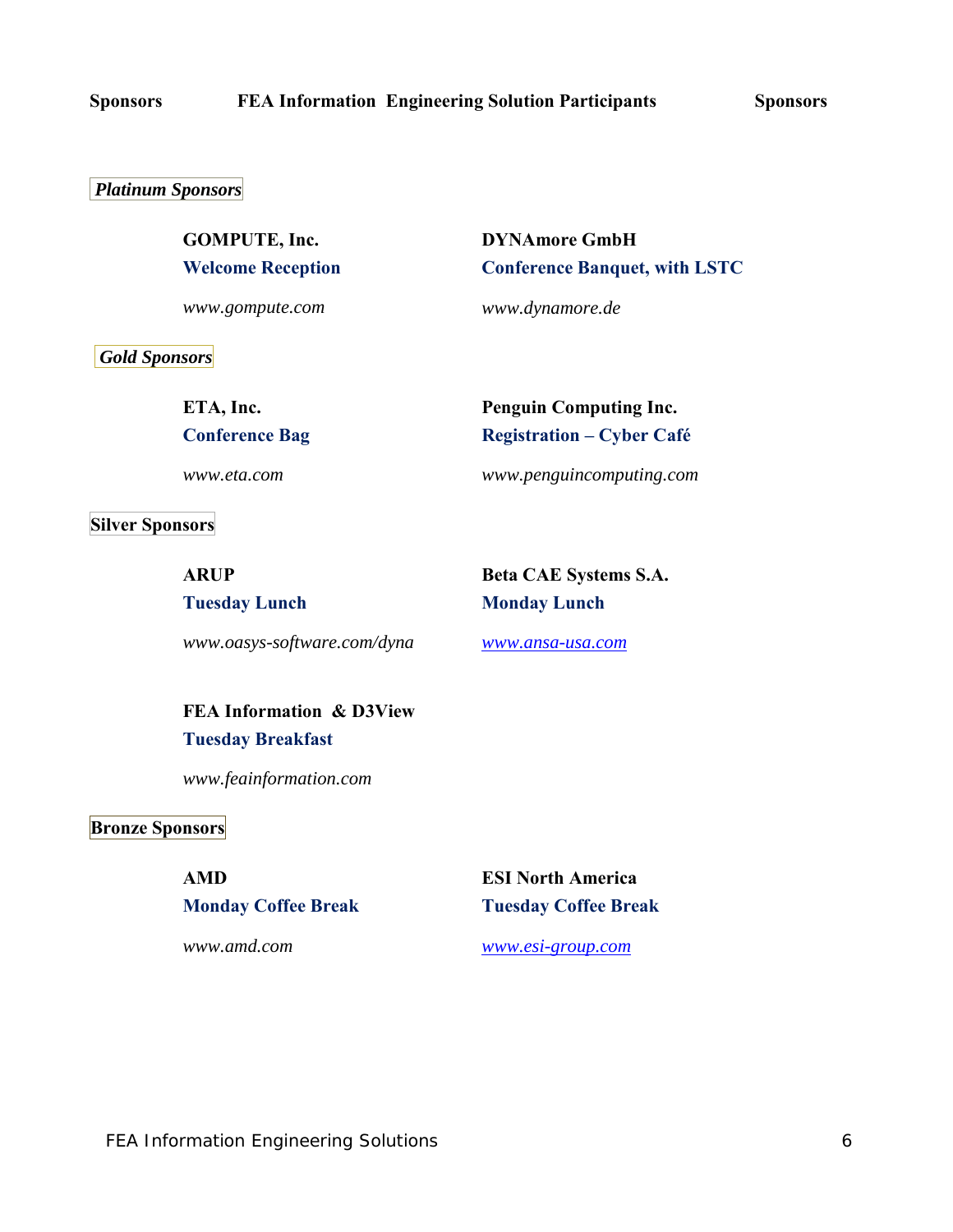# **Exhibitors FEA Information Engineering Solution Participants Exhibitors**

| <b>Company Name</b>                     | <b>Booth</b> | <b>Web Address</b>              |
|-----------------------------------------|--------------|---------------------------------|
| <b>ARUP</b>                             | 101          | www.arup.com                    |
| BETA CAE Systems USA, Inc.              | 203          | www.ansa-usa.com                |
| Cray                                    | 307          | www.cray.com                    |
| DatapointLabs                           | 103          | www.datapointlabs.com           |
| Engineering Technology Associates, Inc. | 100          | www.eta.com                     |
| <b>ESI North America</b>                | 201          | www.esi-group.com               |
| FEA Information Inc.                    | 401          | www.feainformation.com          |
| <b>GNS</b>                              | 303          | www.gns-mbh.com                 |
| <b>GOMPUTE</b>                          | 200          | www.gompute.com                 |
| <b>JSOL</b> Corporation                 | 107          | www.jri-sol.com                 |
| <b>LSTC</b><br><b>DYNAmore GmbH</b>     | 400          | www.lstc.com<br>www.dynamore.de |
| Safe Technologies                       | 207          | www.safetechnology.com          |

# **12th International LS-DYNA® Users Conference**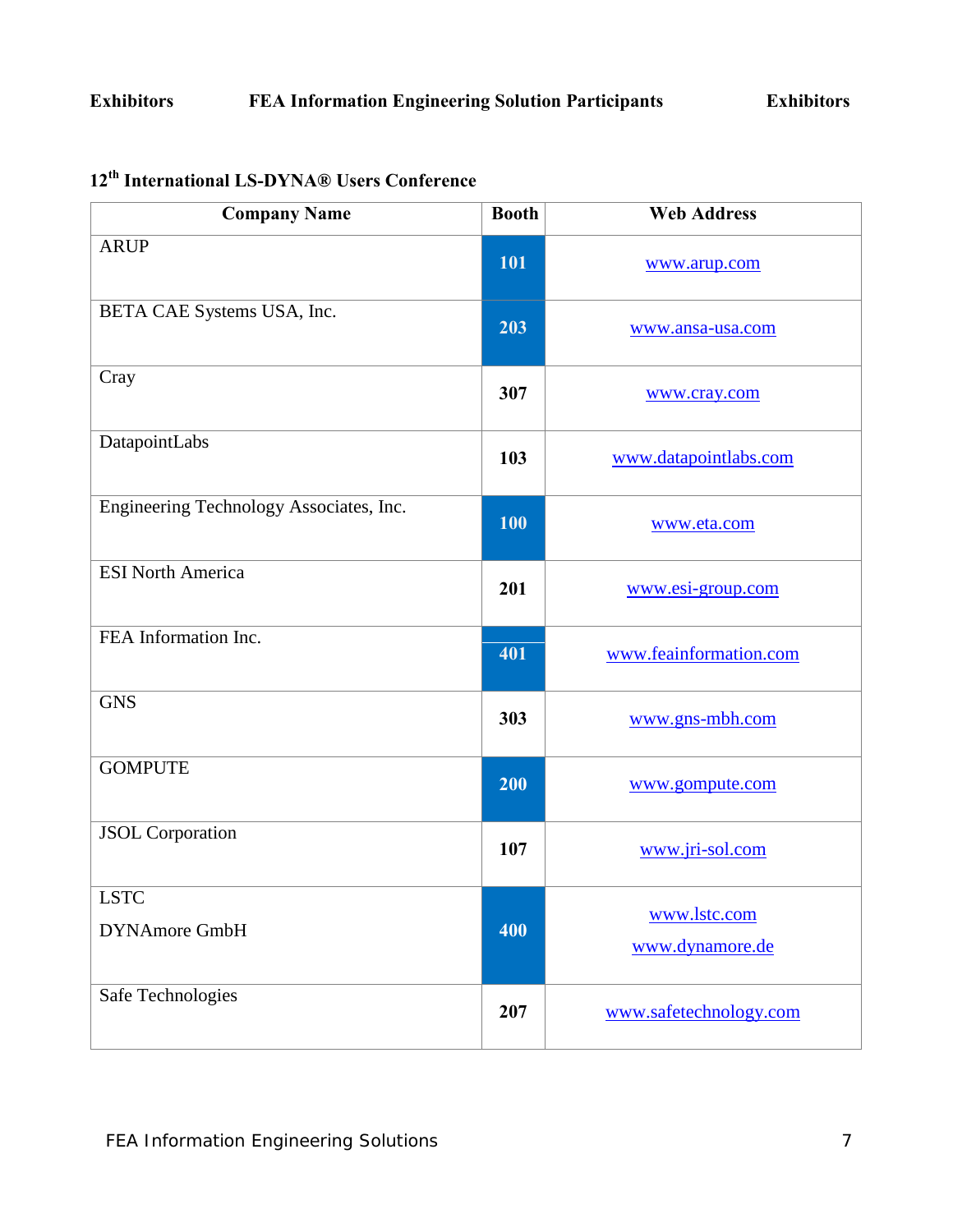### **Arup**

Huang, Y., Arup Validation of LS-DYNA® MMALE with Blast Experiments

### **BETA CAE Systems S.A.**

Nikolaos, T., BETA CAE Systems S.A. Automated Post-Processing & Report-Generation for Standard Crash & Safety Tests Simulation

Rorris, L., BETA CAE Systems SA Recent advancements in LS-DYNA® Pre-processing for Crash Simulation

## **DynAS+**

Van Dorsselaer, N., DynAS+ General Approach for Concrete Modeling: Impact on Reinforced Concrete

# **DYNAmore GmbH**

 Effelsberg, J., DYNAmore GmbH On Parameter Identification for the GISSMO Damage Model Stahlschmidt, S., DYNAmore GmbH Dummy Model Validation and its Assessment Witowski, K., DYNAmore GmbH Topology Optimization for Crash Stresses

### **DYNAmore Nordic AB**

Hilding, D., DYNAmore Nordic AB Simulation of Loads from Drifting Ice Sheets on Offshore Structures Schill, M., DYNAmore Nordic AB Finite Element Simulations of Blasting and Fragmentation with Precise Initiation

FEA Information Engineering Solutions 8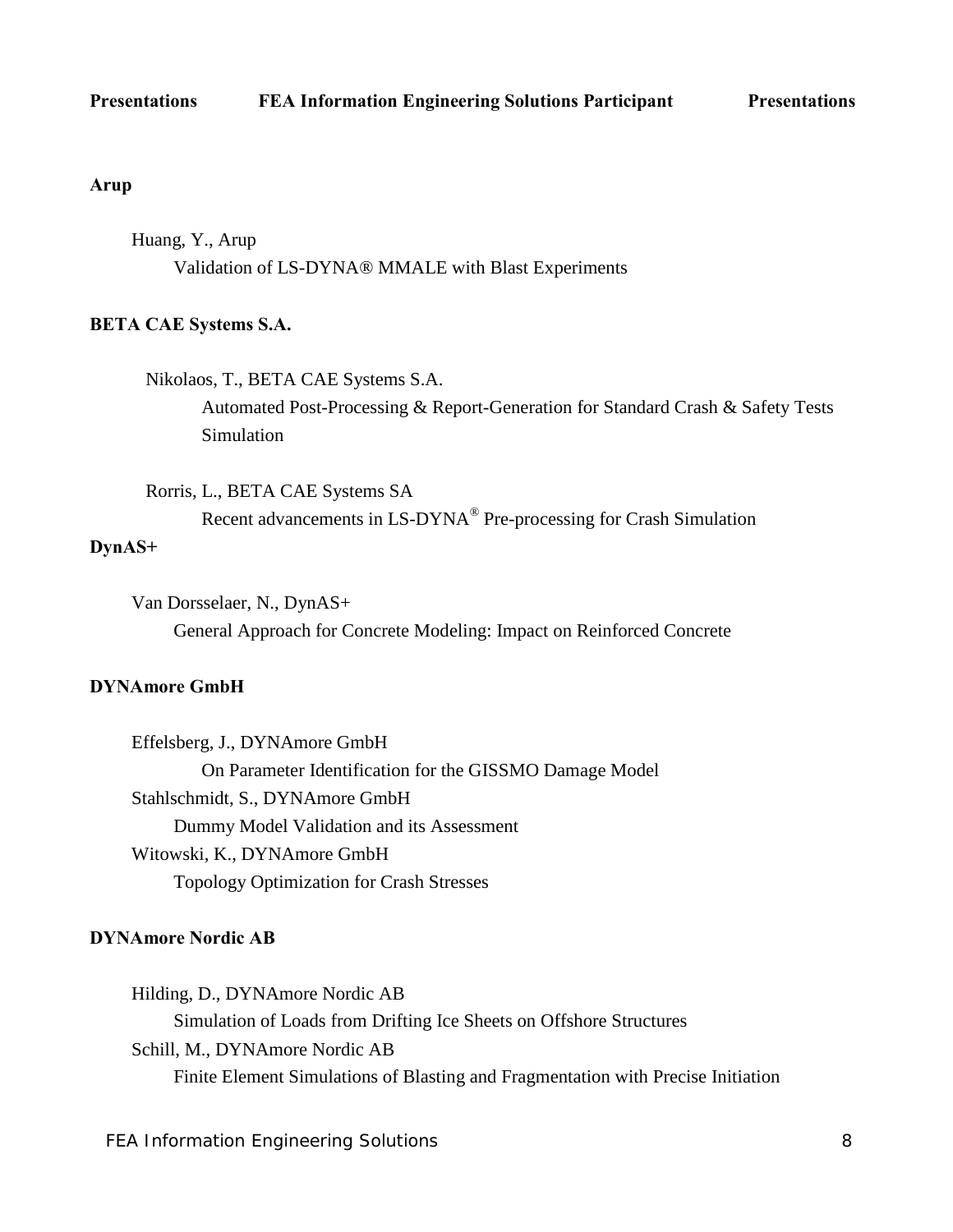## **Engineering Technology Associates, Inc**

- Palmer, T., Engineering Technology Associates, Inc. Rollover Simulations for Vehicles using Deformable Road Surfaces
- Palmer, T., Engineering Technology Associates, Inc. Development of a New Software Architecture for LS-DYNA® Applications
	- Farahani, A., Engineering Technology Associates, Inc. The ACP Process™ Applied to the FutureSteelVehicle: The Future of Product Design and Development, Part 1
	- He, J., Engineering Technology Associates, Inc. DYNAFORM 5.8.1 – New Features and Future Development

# **EnginSoft SpA**

Perillo, M., EnginSoft SpA Virtual Prototyping for Safer Product Development: Integrated Marine Propulsion and Steering System Example

# **GNS mbH**

Kaulich, C., GNS mbH

OpenForm - A New Intuitive Graphical User Interface for Industrial Forming Simulation

### **ITOCHU Techno-Solutions Corporation**

Sakakibara, T., ITOCHU Techno-Solutions Corporation Simulation of Ball Impact on Composite Plate with PP+30% LGF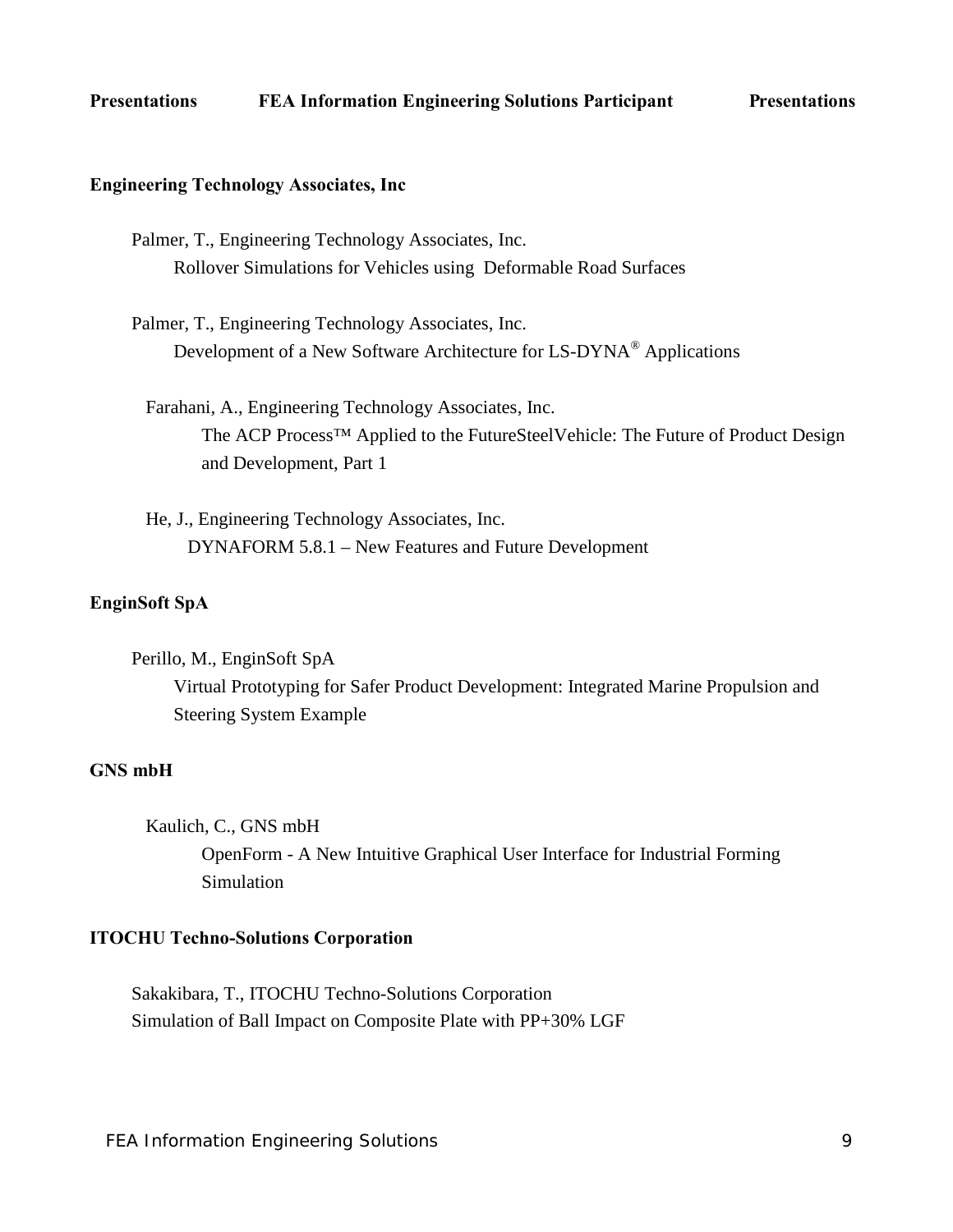## **JSOL Corporation**

- Amaishi, T., JSOL Corporation Recent Research and Developments of LS-DYNA®'s User Subroutine in JSTAMP/NV®
- Hayashi. S., JSOL Corporation Prediction of Failure Behaviors in Polymers Under Multiaxial Stress State

### **Livermore Software Technology Corporation**

- Aquelet, N., Livermore Software Technology Corporation ALE Adaptive Mesh Refinement in LS-DYNA®
- Aquelet, N., Livermore Software Technology Corporation ALE Incompressible Fluid in LS-DYNA®
- Çaldichoury, I., Livermore Software Technology Corporation Validation Process of the Electromagnetism (EM) Solver in LS-DYNA®v980: The TEAM Problems
- Çaldichoury,I., Livermore Software Technology Corporation LS-DYNA® 980: Recent Developments, Application Areas and Validation Process of the Incompressible Fluid Solver (ICFD) in LS-DYNA, Part 2
- Çaldichoury, I., Livermore Software Technology Corporation Simulation of a Railgun: A Contribution to the Validation of the Electromagnetism Module in LS-DYNA<sup>®</sup> 980
- Chen, H., Livermore Software Technology Corporation LS-DYNA® ALE Nodal Coupling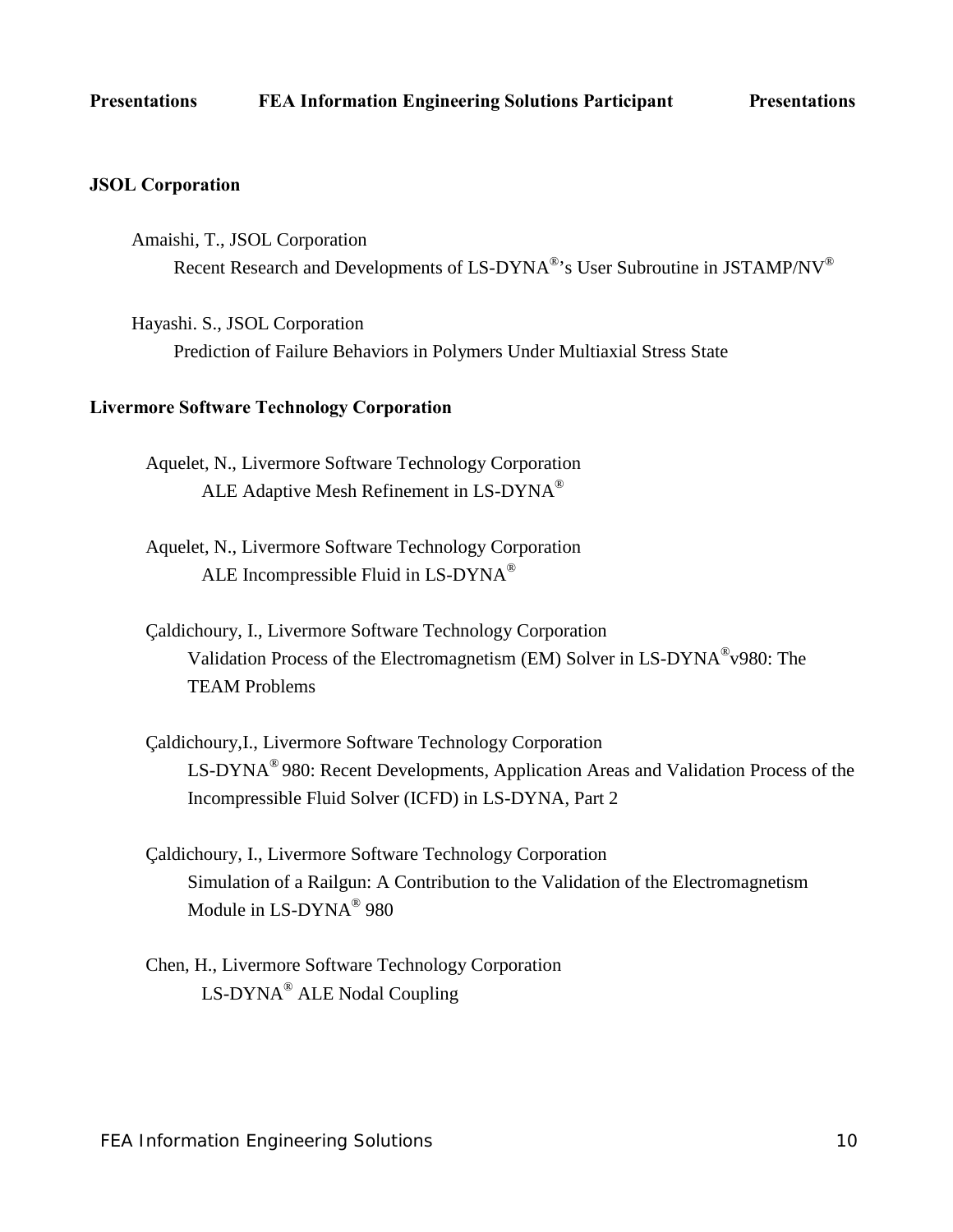### **Livermore Software Technology Corporation**

- Cui, Z., Livermore Software Technology Corporation Boundary Element Analysis of Muffler Transmission Loss with LS-DYNA®
- Del Pin, F., Livermore Software Technology Corporation LS-DYNA® 980: Recent Developments, Application Areas and Validation Process of the Incompressible Fluid Solver (ICFD) in LS-DYNA, Part 1
- Feng, W. W., Livermore Software Technology Corporation On Mooney-Rivlin Constants for Elastomers
- Grimes, R., Livermore Software Technology Corporation A Tutorial on How to Use Implicit LS-DYNA®
- Han, Z., Livermore Software Technology Corporation Computer Generation of Sphere Packing for Discrete Element Analysis in LS-DYNA<sup>O</sup>
- Huang, Y., Livermore Software Technology Corporation BEM Methods for Acoustic and Vibroacoustic Problems in LS-DYNA®
- Im, K-S., Livermore Software Technology Corporation Use of the Combustion and Stochastic Water Spray Modules in the LS-DYNA<sup>®</sup> Compressible Flow Solver
- L'Eplattenier, P., Livermore Software Technology Corporation Update on the Electromagnetism Module in LS-DYNA®
- L'Eplattenier, P., Livermore Software Technology Corporation Investigation of the Thermal Effects of Magnetic Pulse Forming using LS-DYNA®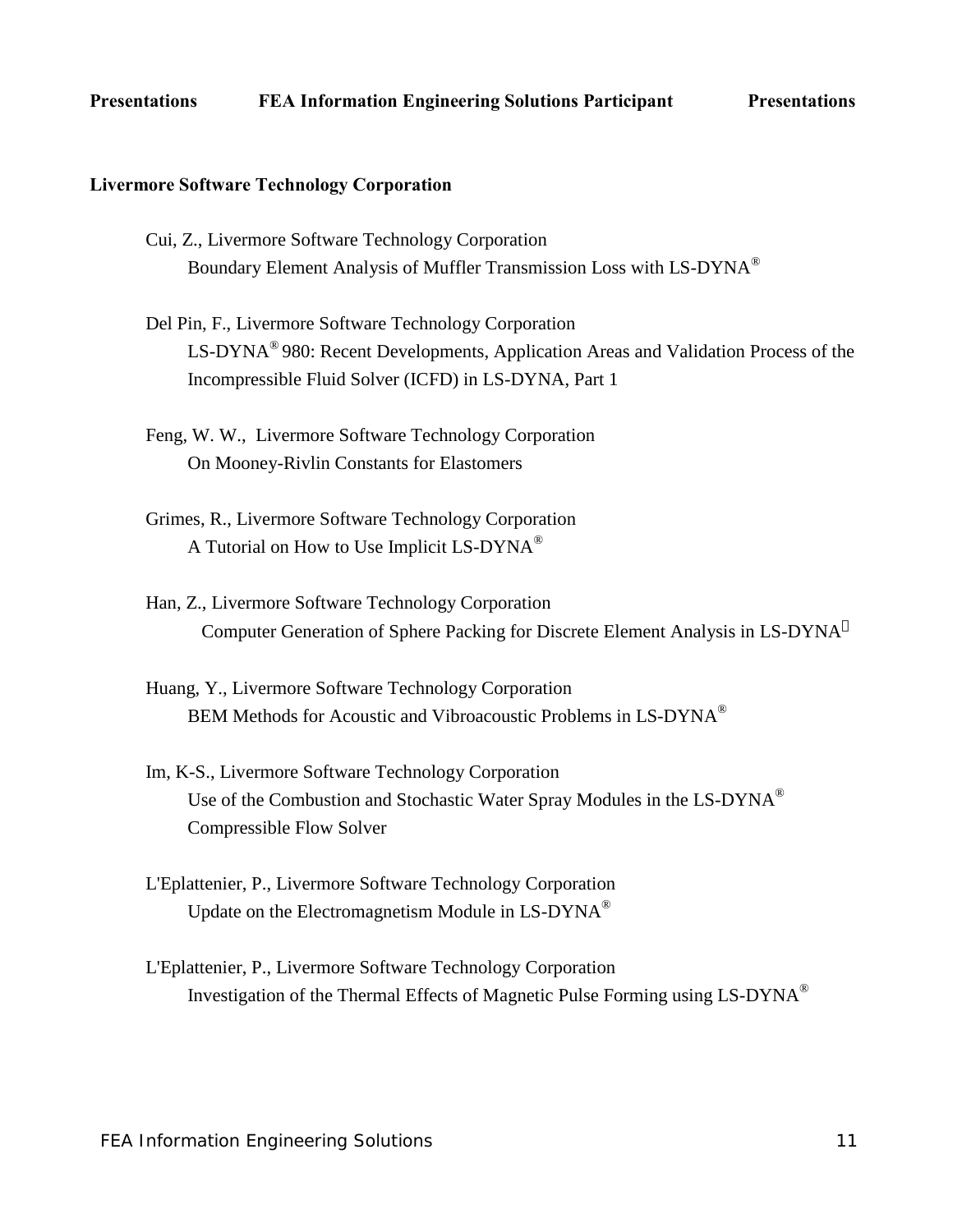### **Livermore Software Technology Corporation**

- Maurath, C., Livermore Software Technology Corporation Updates to LSTC's LS-DYNA® Anthropomorphic Models
- Nair, A., Livermore Software Technology Corporation Automated Post Simulation Analysis, Mining, Reporting and Collaboration with d3VIEW
- Nair, A., Livermore Software Technology Corporation Script for Automated One Step Forming Analysis using LS-DYNA<sup>®</sup> and LS-PrePost<sup>®</sup>
- Roux, W., Livermore Software Technology Corporation LS-TaSC™ Version 2.1
- Xu, J., Livermore Software Technology Corporation Heat Transfer with Explicit SPH Method in LS-DYNA<sup>®</sup>
- Zhang, L., Livermore Software Technology Corporation EZ Setup within  $LS-PrePost^{\circledast}$  v4.0 for Metal Forming
- Zhang, L., Livermore Software Technology Corporation Advance in Sheet Metal Forming - Failure Criteria, Friction, Scrap Trimming and Adaptive Meshing
- Zhu, X., Livermore Software Technology Corporation Advance in Sheet Metal Forming - One-step Solution, Multi-Beads, Gravity Prebending, Auto Nets, and Local Compensation

### **Shanghai Hengstar Technology Co., Ltd**

Lu, H.S., Shanghai Hengstar Technology Co., Ltd Simulation of Reinforced Concrete Structure under Impact Loading using Meshfree Cohesive Failure Approach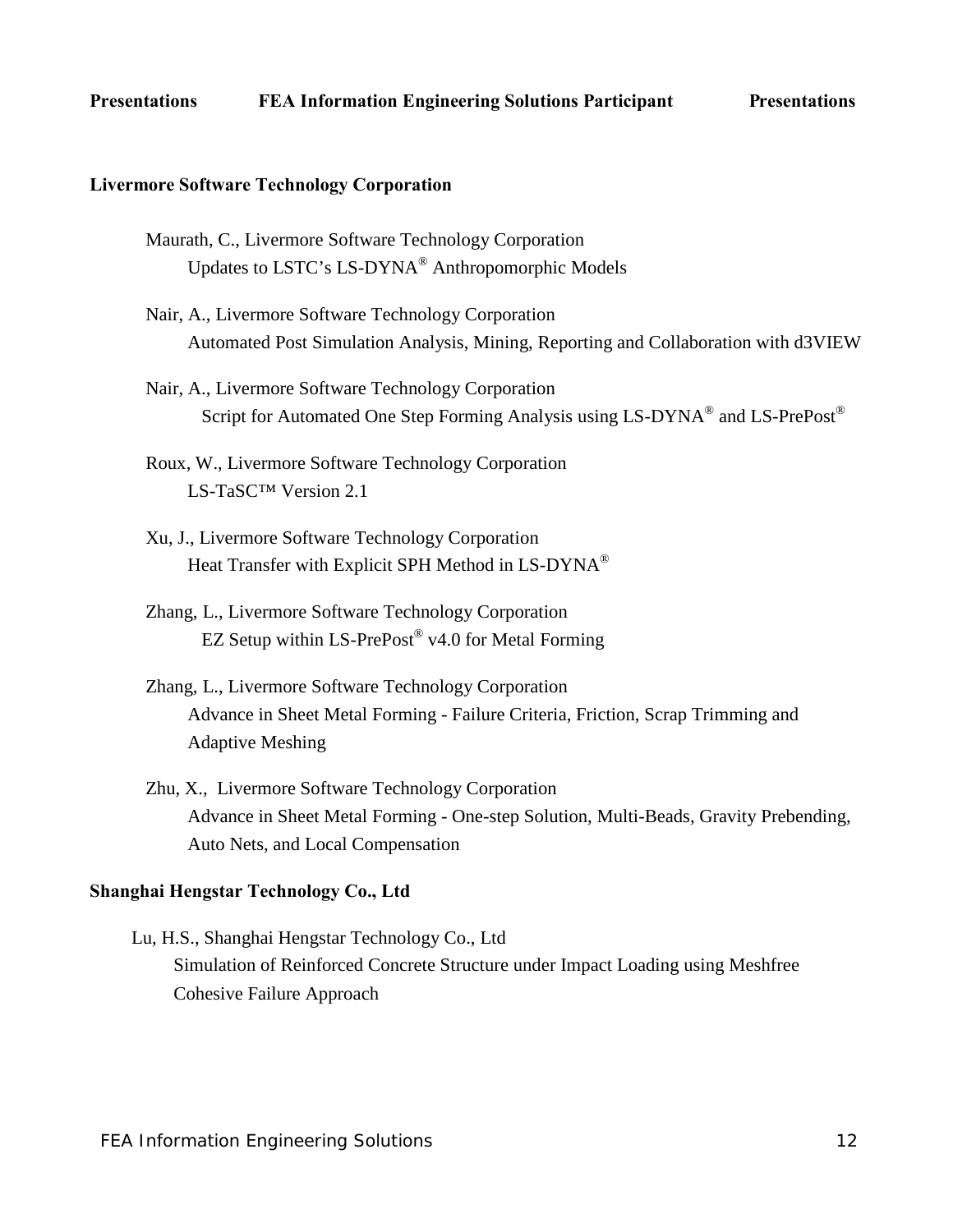# **Set Up:**

If separated parts have to be connected within a LS-DYNA simulation, two different methods can be distinguished:

Connecting by mesh or using so-called tied contact types. Whereas the first one may require a huge effort, if the meshes do not fit to each other, the second method can be defined easily.

The tied interface contact definitions in LS-DYNA use two significantly different algorithms to connect parts together:

a) The constraint method couples a node precisely to its initial position on the master segment,

 whereby the slave nodes are moved during initialization to the master segment, i. e.,

 the initial geometry is slightly altered without invoking any stresses.

 This method does not allow any relative movement between slave node and master segment.

 The disadvantage is that multiple constraints of one node are not possible.

b) The penalty formulation implies strong forces to keep a node at its initial position.

 This allows multiple contact formulations for a node. As disadvantage the node position might vary

 slightly, which can be observed as high frequency oscillations with a very small amplitude.

The following small example explains the two schemes, whereby two shell parts are joined together.

# **Example:**

You may download the file tied\_contacts.k [\(http://www.dynasupport.com/links/fea-information-examples/tied\\_contacts.k\)](http://www.dynasupport.com/links/fea-information-examples/tied_contacts.k) to run the example.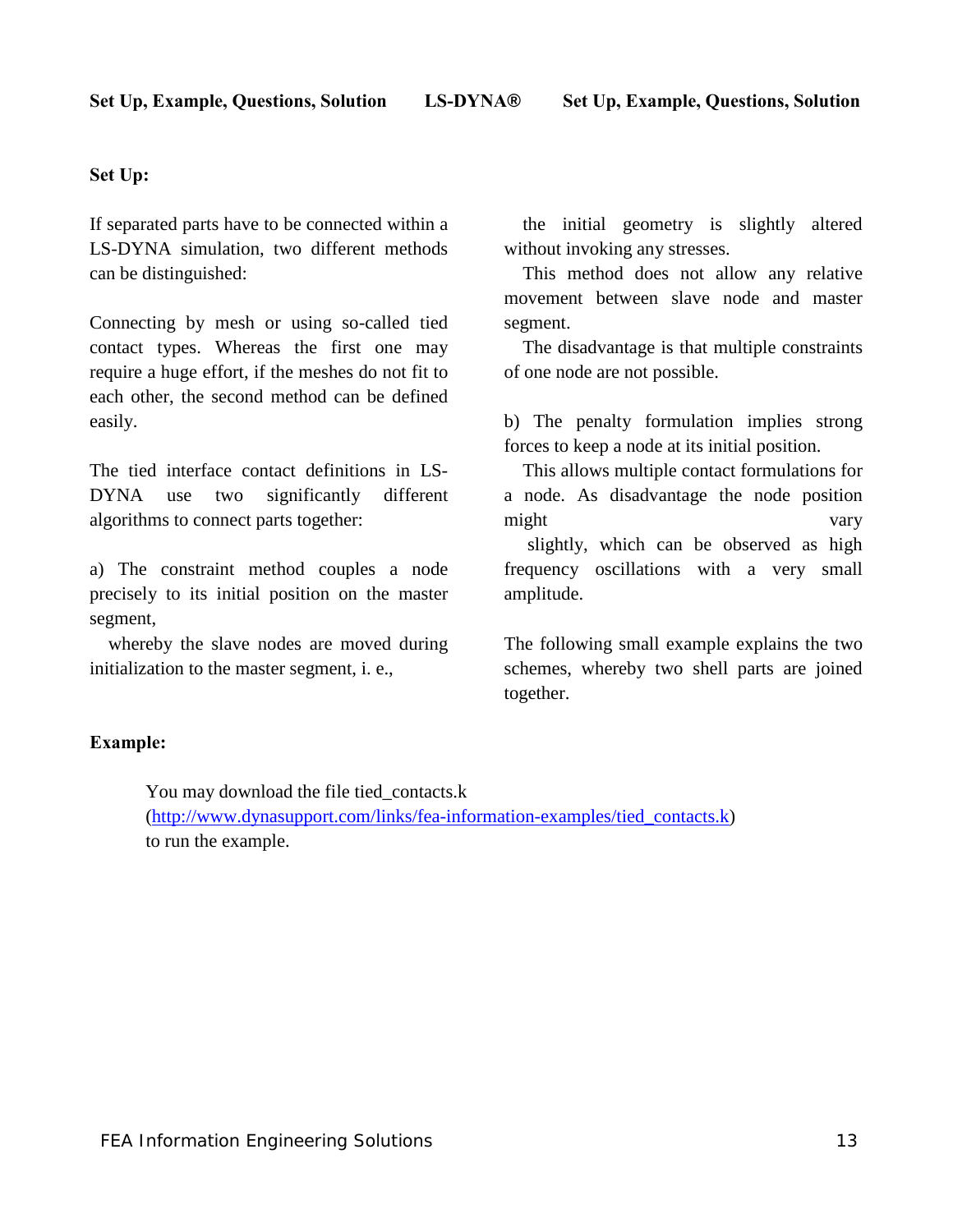# **Questions:**

- 1.) How can be checked that the two parts are tied together?
- 2.) Why do the parts separate?

Modify the contact definition such that the two parts are tied together.

3.) Apply the predefined boundary condition on node set one and run the simulation.

Why do the parts separate?

4.) Apply a penalty based tied contact to the problem.

Why does this method work?

5.) Scale the contact force by a factor of 0.001 (SFS=SFM=0.001).

What can be recognized?

6.) Switch back to the tied contact formulation based on a kinematic constraint method and apply the boundary condition to node set two.

What is the difference?

# **Solution/Answers are on the next page**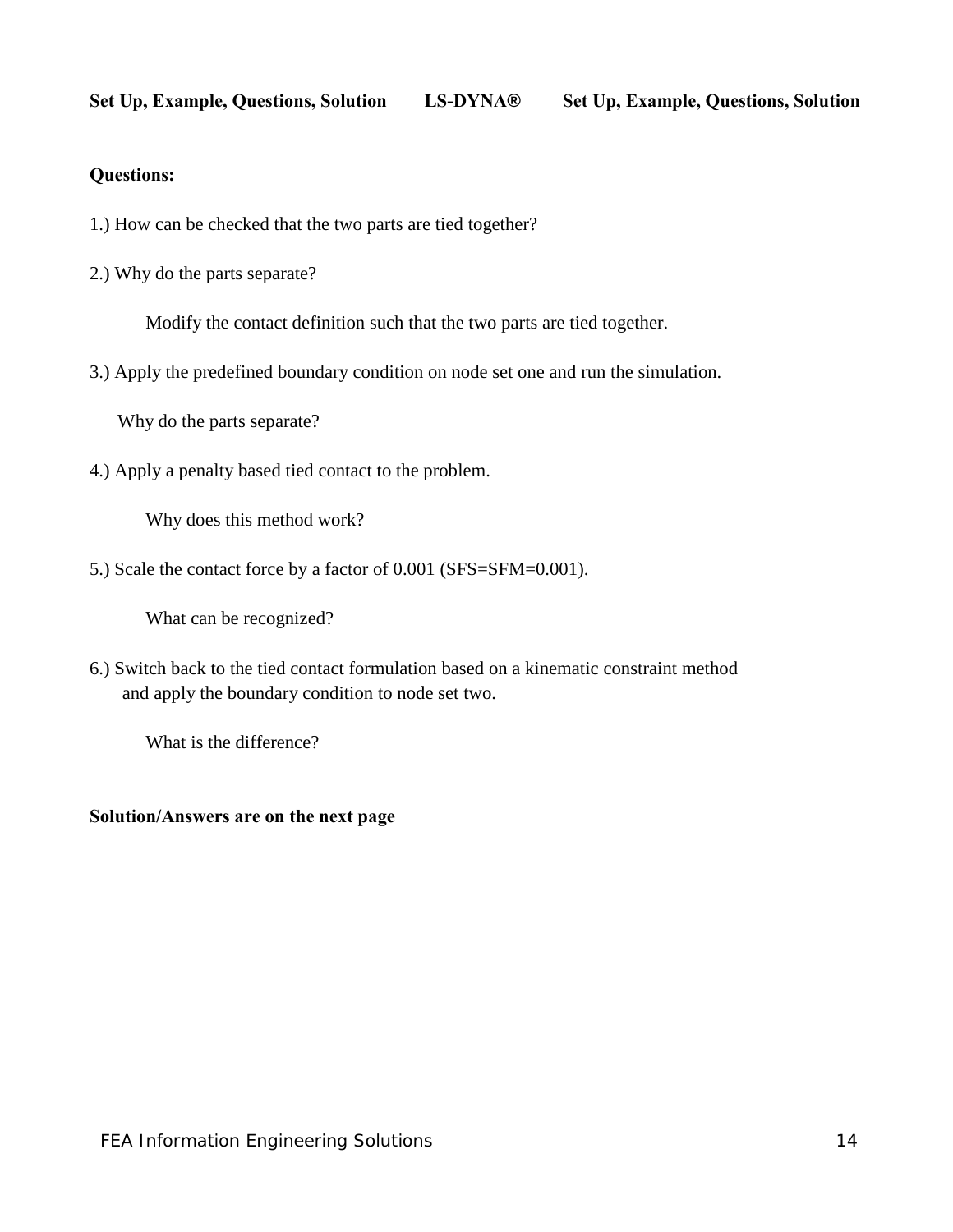# **Solution/Answers:**

1.) - Warning messages in d3hsp and message file.

 - Constrained tied contact formulation is used, i. e., if parts are tied, nodes of part two should be moved on midface of part one during initialization. Take a look on the initial geometry, e. g., with LS-PREPOST.

2.) Tying will only work, if the two surfaces are close to each other.

For shell elements, the distance must be lower than delta = max  $[0.6 * (thick 1+thick 2)$ , 0.05  $*$ min(master\_segment\_diagonals) ]

In this example, the parts are too far away.

 Solution: Define an artificial contact thickness using SST and MST (CARD 3, contact definition) with negative values  $(SST=MST=-2.0)$ .

3.) Two kinematic constraints are defined for the slave nodes (double constraint problem), the kinematic constraints of the tied contact are released.

4.) The slave nodes are tied using contact forces, i. e., no double constraint problem.

5.) In this case, the tying forces are much too low so that the two parts separate more and more during simulation. This means, the tying forces can be scaled in the same way as the normal contact forces.

6.) The slave nodes are exactly fixed on the master segments. There is no relative motion between slave nodes and master segments, because the slave nodes are tied via kinematic constraints and not by using tying forces.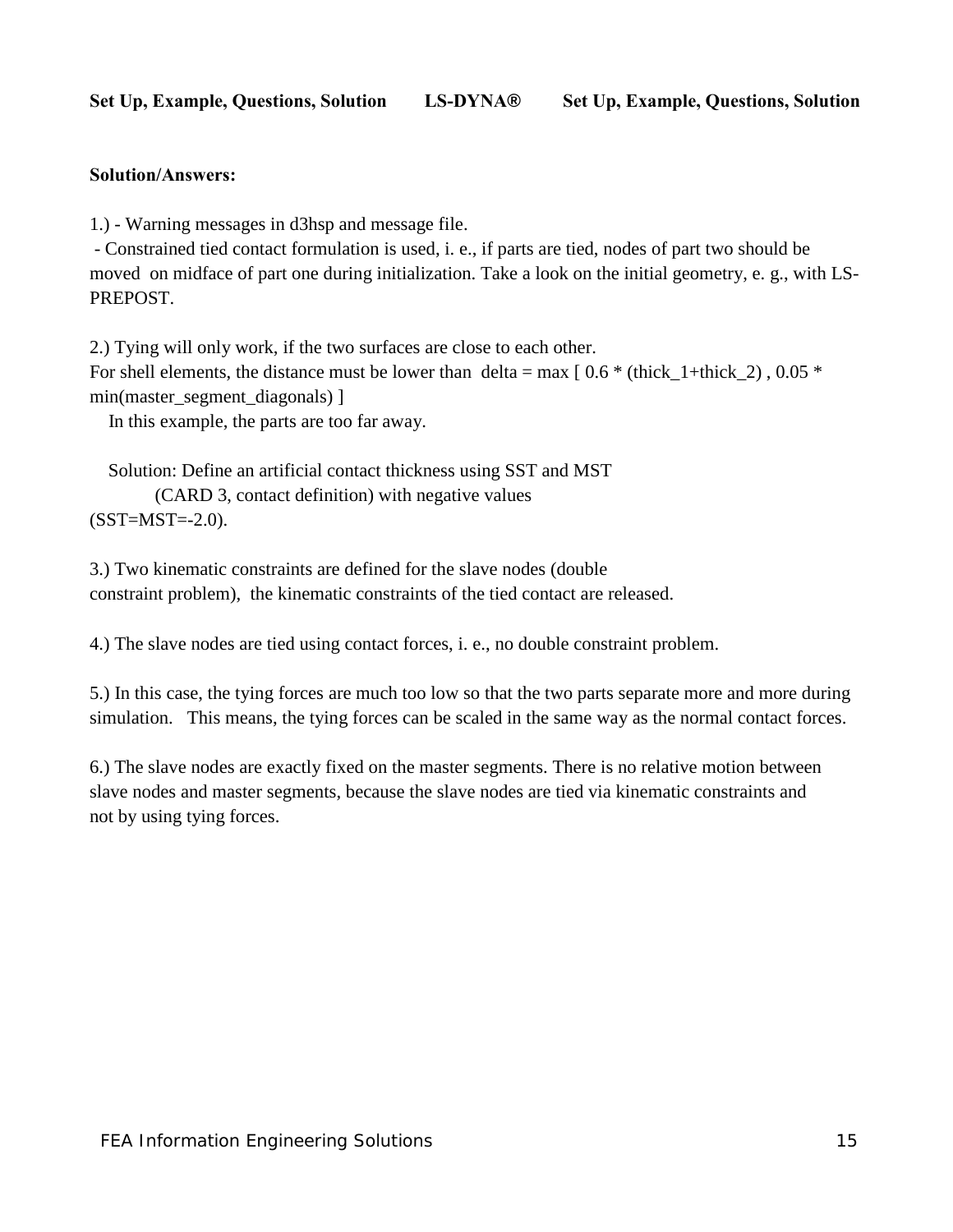# **Kaizenat Technologies Offices in Bangalore & Chennai Kaizenat Technologies Author: Ramesh Venkatesan, Kaizenat Technologies**

# **Kaizenat Technologies launched in Bangalore & Chennai with LS-DYNA® User Conference**

**Bangalore, India, 18th May 2012:** We are pleased to inform you that Kaizenat Technologies has formally commenced its operations, by opening offices in Bangalore and Chennai on  $18<sup>th</sup>$  May 2012, as an authorized distributor of LSTC's suite of software products.

This milestone has been accentuated with the successful launch of 'LS-DYNA Users Conference' in Bangalore addressed by Mr.Suri Bala, Senior Scientist, LSTC, USA. The conference was attended by about 100 users.

Kaizenat Technologies Pvt. Ltd (KTPL) is comprised of senior industry experts, with decades of product support & project delivery background.

The company is positioned to build on the strong momentum we have in sales, support and training of LSTC products. Additionally, we are ready to take advantage of new opportunities. KTPL's roadmap addresses the need for training and information sharing sessions across the country.

# **Kaizenat 1st LS-DYNA® India Users Conference**



**Suri Bala, LSTC & Developer of D3View** 

During the User Conference, Mr.Suri Bala, presented the new developments and highlights of LS-DYNA, LS-OPT and D3View. Mr. Ramesh Venkatesan elaborated on LS-Prepost features. The conference was well received with active participation from the audience and an overwhelming response. KTPL was excited to receive such extra ordinary support given by the Indian LS-DYNA user community.

Building upon the success of the conference and positive feedback, KTPL plans to arrange one more conference. We will propose our next event with enough preparation time, so that a greater number of users can attend.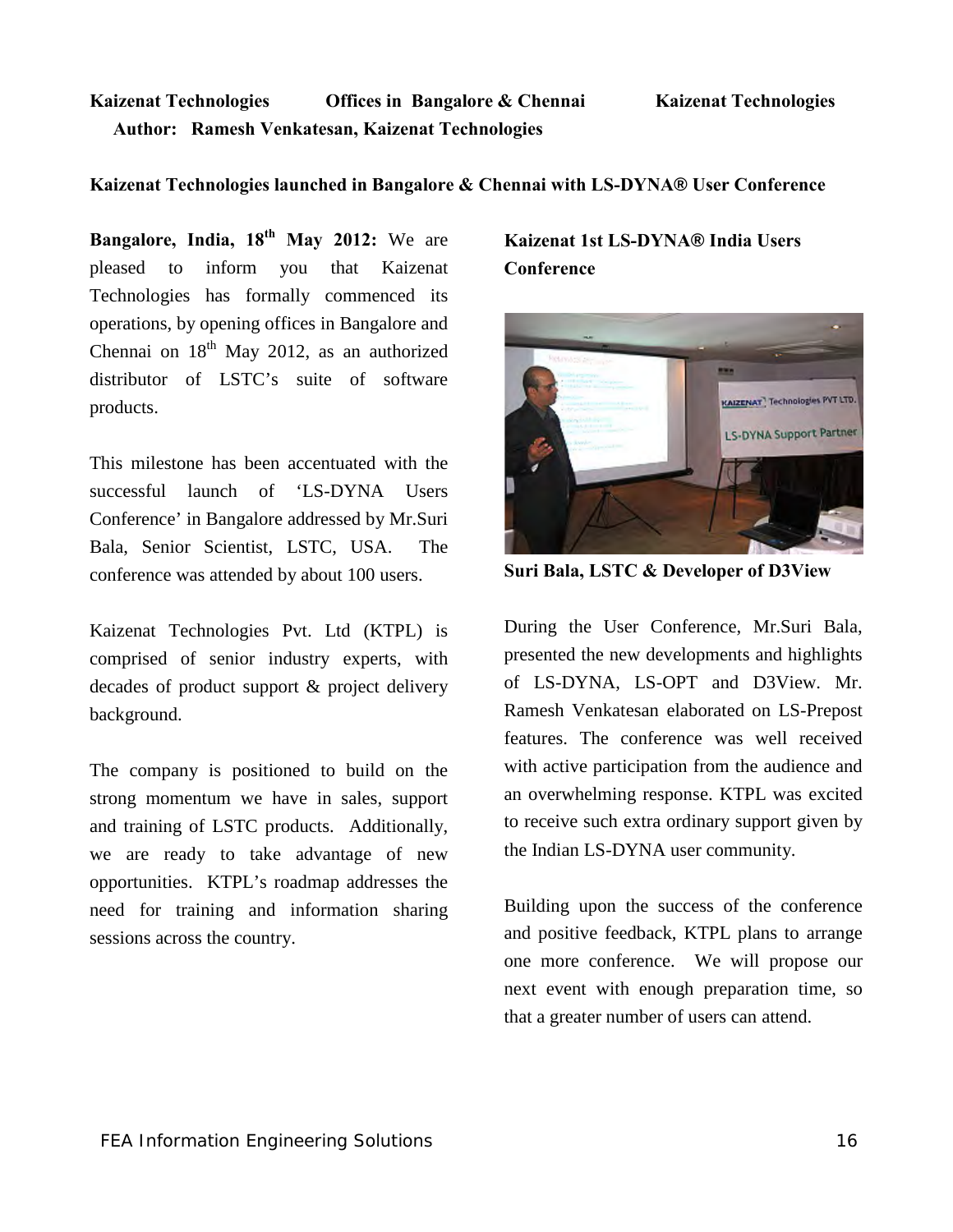

**Kaizenat 1st LS-DYNA® India Users Conference**

KTPL proposes to open the next office in Pune and continue to work aggressively to capitalize the extraordinary support & co-operation of CAE professionals in the country. One of our goals is to provide customers with more intuitive and personalized value added services. KTPL's Technical support experts have experience of supporting nearly 150 LS-DYNA customers (65% automotive, 20% academic, 10% aero defence, 5% FMCG & others).

For Information on Sales, Support, Training, and all information on D3View and LSTC's products LS-DYNA, LS-OPT, LS-PrePost, LSTC Dummy and Barrier Models.

Contact: [support@kaizenat.com](mailto:support@kaizenat.com) 

[http://kaizenat.com /](http://kaizenat.com/)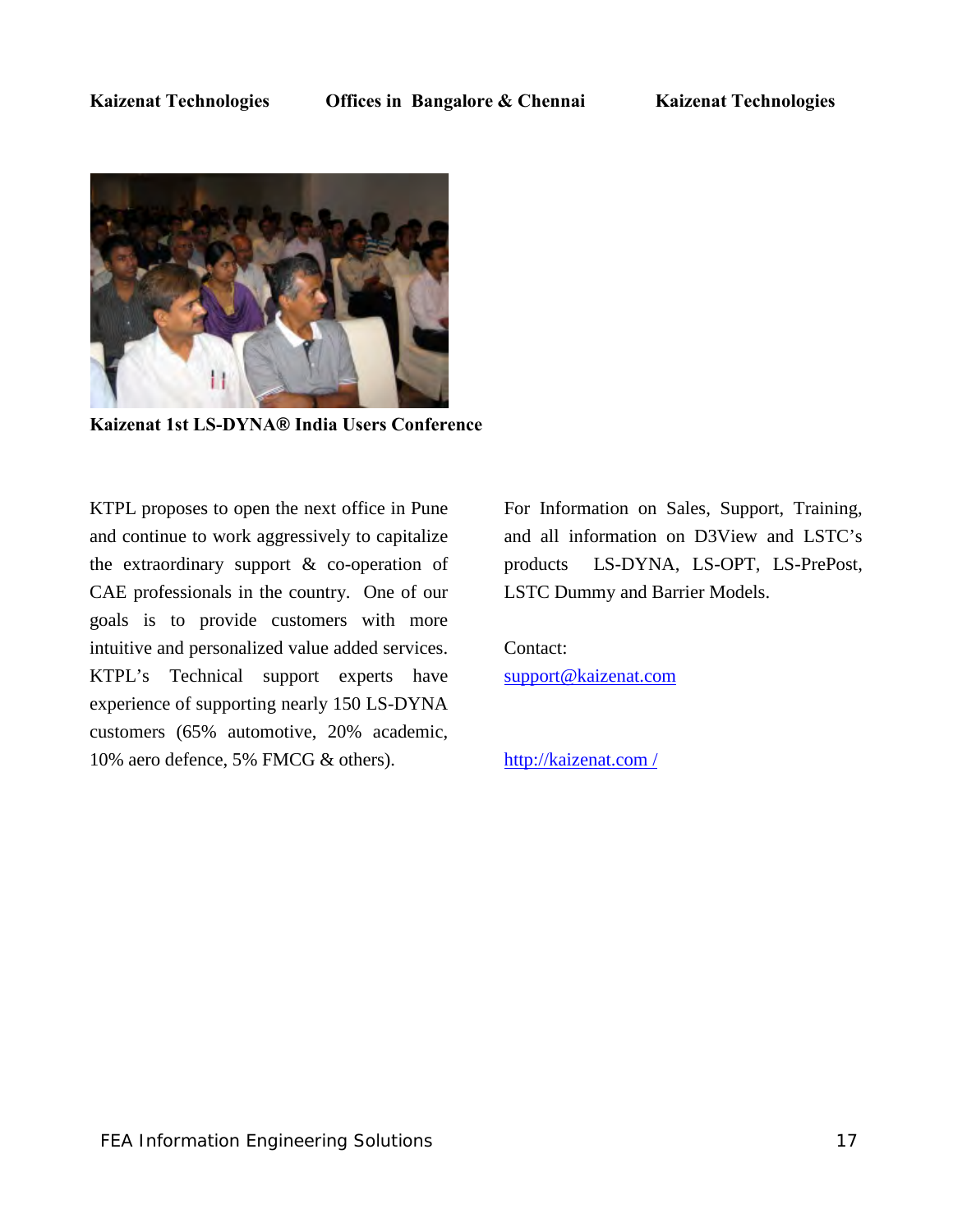# **Reference Library Recommended Reading Reference Library**



[Finite Element Analysis](http://www.amazon.com/gp/product/0131890808?ie=UTF8&tag=feainfo-20&linkCode=as2&camp=1789&creative=9325&creativeASIN=0131890808)  [Theory and Application](http://www.amazon.com/gp/product/0131890808?ie=UTF8&tag=feainfo-20&linkCode=as2&camp=1789&creative=9325&creativeASIN=0131890808)  [with ANSYS \(3rd Edition\)](http://www.amazon.com/gp/product/0131890808?ie=UTF8&tag=feainfo-20&linkCode=as2&camp=1789&creative=9325&creativeASIN=0131890808) 

# .<br>Practical Stress Analysis with<br>Finite Elevents

[Practical Stress](http://www.amazon.com/gp/product/0955578167/ref=as_li_tf_tl?ie=UTF8&tag=feainfo-20&linkCode=as2&camp=1789&creative=9325&creativeASIN=0955578167)  [Analysis with Finite](http://www.amazon.com/gp/product/0955578167/ref=as_li_tf_tl?ie=UTF8&tag=feainfo-20&linkCode=as2&camp=1789&creative=9325&creativeASIN=0955578167)  [Element](http://www.amazon.com/gp/product/0955578167/ref=as_li_tf_tl?ie=UTF8&tag=feainfo-20&linkCode=as2&camp=1789&creative=9325&creativeASIN=0955578167)  **Saeed Moaveni Bryan J Mac Donald Daryl L. Logan**



[A First Course in](http://www.amazon.com/gp/product/0495668257/ref=as_li_tf_tl?ie=UTF8&tag=feainfo-20&linkCode=as2&camp=1789&creative=9325&creativeASIN=0495668257)  [the Finite Element](http://www.amazon.com/gp/product/0495668257/ref=as_li_tf_tl?ie=UTF8&tag=feainfo-20&linkCode=as2&camp=1789&creative=9325&creativeASIN=0495668257)  [Method](http://www.amazon.com/gp/product/0495668257/ref=as_li_tf_tl?ie=UTF8&tag=feainfo-20&linkCode=as2&camp=1789&creative=9325&creativeASIN=0495668257) 



[Finite Element](http://www.amazon.com/gp/product/145378862X/ref=as_li_tf_tl?ie=UTF8&tag=feainfo-20&linkCode=as2&camp=1789&creative=9325&creativeASIN=145378862X)  [Modelling Techniques](http://www.amazon.com/gp/product/145378862X/ref=as_li_tf_tl?ie=UTF8&tag=feainfo-20&linkCode=as2&camp=1789&creative=9325&creativeASIN=145378862X)  [in MSC.NASTRAN](http://www.amazon.com/gp/product/145378862X/ref=as_li_tf_tl?ie=UTF8&tag=feainfo-20&linkCode=as2&camp=1789&creative=9325&creativeASIN=145378862X)  [and LS/DYNA](http://www.amazon.com/gp/product/145378862X/ref=as_li_tf_tl?ie=UTF8&tag=feainfo-20&linkCode=as2&camp=1789&creative=9325&creativeASIN=145378862X)  **Sreejit Raghu B. A. Szabo C. Pozrikidis**



[Finite Element](http://www.amazon.com/gp/product/0470977280/ref=as_li_tf_tl?ie=UTF8&tag=feainfo-20&linkCode=as2&camp=1789&creative=9325&creativeASIN=0470977280)  [Analysis/formulation](http://www.amazon.com/gp/product/0470977280/ref=as_li_tf_tl?ie=UTF8&tag=feainfo-20&linkCode=as2&camp=1789&creative=9325&creativeASIN=0470977280) [& verification](http://www.amazon.com/gp/product/0470977280/ref=as_li_tf_tl?ie=UTF8&tag=feainfo-20&linkCode=as2&camp=1789&creative=9325&creativeASIN=0470977280) 



Introduction to [Theoretical and](http://www.amazon.com/gp/product/0199752079/ref=as_li_tf_tl?ie=UTF8&tag=feainfo-20&linkCode=as2&camp=1789&creative=9325&creativeASIN=0199752079)  [Computational Fluid](http://www.amazon.com/gp/product/0199752079/ref=as_li_tf_tl?ie=UTF8&tag=feainfo-20&linkCode=as2&camp=1789&creative=9325&creativeASIN=0199752079)  **Dynamics**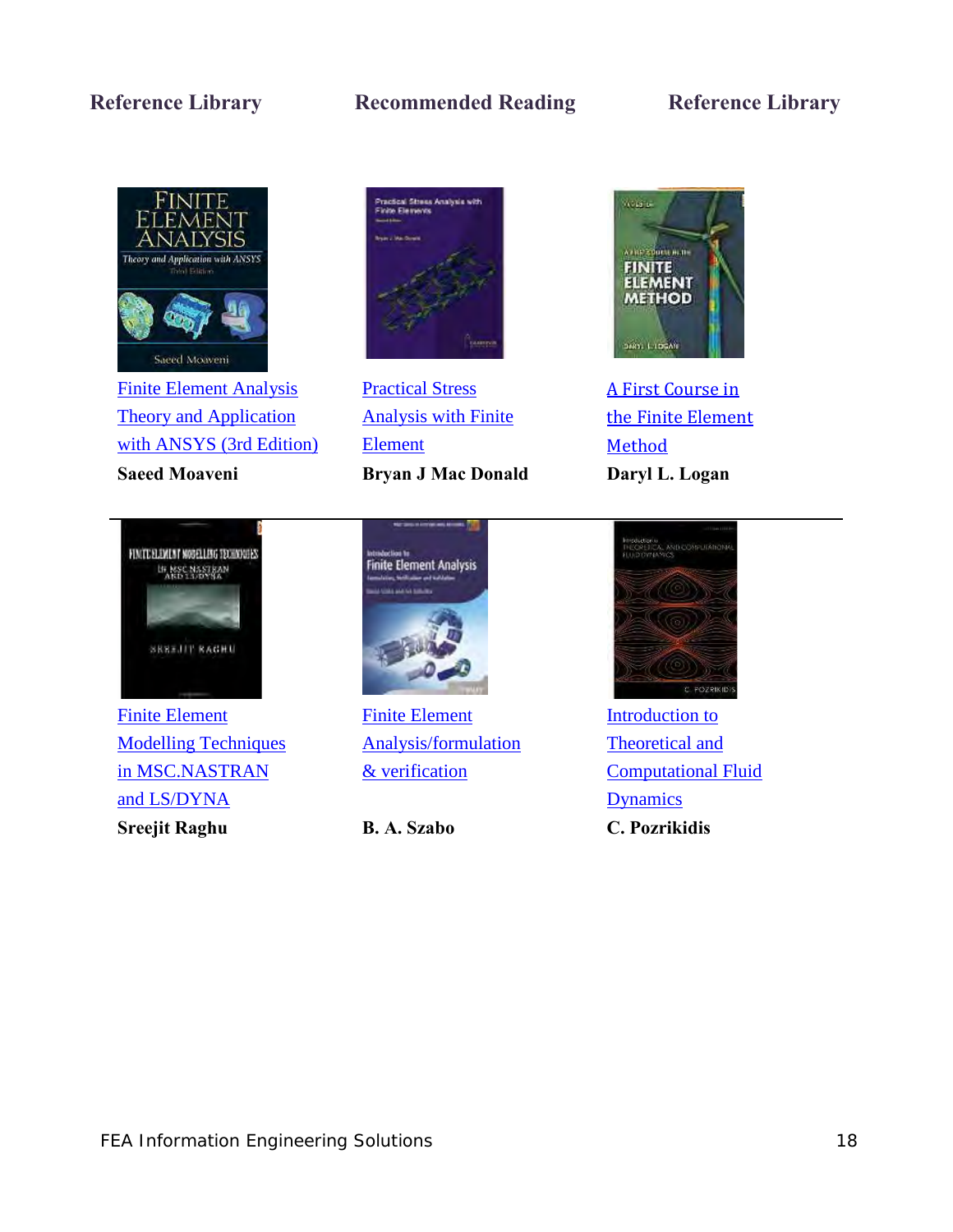

[der Programmierung](http://www.amazon.com/gp/product/3639366956/ref=as_li_tf_tl?ie=UTF8&tag=feainfo-20&linkCode=as2&camp=1789&creative=9325&creativeASIN=3639366956) 

**Matthias Vogler** 

# **Reference Library Recommended Reading Reference Library**



[Meshless Methods in Solid](http://www.amazon.com/gp/product/1441921486/ref=as_li_tf_tl?ie=UTF8&tag=feainfo-20&linkCode=as2&camp=1789&creative=9325&creativeASIN=1441921486)  **Mechanics** 

**Youping Chen**



[Geotechnical Earthquake](http://www.amazon.com/gp/product/0133749436/ref=as_li_tf_tl?ie=UTF8&tag=feainfo-20&linkCode=as2&camp=1789&creative=9325&creativeASIN=0133749436)  [Engineering](http://www.amazon.com/gp/product/0133749436/ref=as_li_tf_tl?ie=UTF8&tag=feainfo-20&linkCode=as2&camp=1789&creative=9325&creativeASIN=0133749436) 

**Steven Lawrence Kramer**



[Biomechanical Systems](http://www.amazon.com/gp/product/9812709819/ref=as_li_tf_tl?ie=UTF8&tag=feainfo-20&linkCode=as2&camp=1789&creative=9325&creativeASIN=9812709819)  [Technology: Computational](http://www.amazon.com/gp/product/9812709819/ref=as_li_tf_tl?ie=UTF8&tag=feainfo-20&linkCode=as2&camp=1789&creative=9325&creativeASIN=9812709819)  [Methods](http://www.amazon.com/gp/product/9812709819/ref=as_li_tf_tl?ie=UTF8&tag=feainfo-20&linkCode=as2&camp=1789&creative=9325&creativeASIN=9812709819) **Cornelius T. Leondes**



[Numerical response of steel](http://www.amazon.com/gp/product/124459427X/ref=as_li_tf_tl?ie=UTF8&tag=feainfo-20&linkCode=as2&camp=1789&creative=9325&creativeASIN=124459427X)  [reinforced concrete slab](http://www.amazon.com/gp/product/124459427X/ref=as_li_tf_tl?ie=UTF8&tag=feainfo-20&linkCode=as2&camp=1789&creative=9325&creativeASIN=124459427X)  subjected to blast and pressure [loadings in LS-DYNA.](http://www.amazon.com/gp/product/124459427X/ref=as_li_tf_tl?ie=UTF8&tag=feainfo-20&linkCode=as2&camp=1789&creative=9325&creativeASIN=124459427X)  **Vivek Re ddy**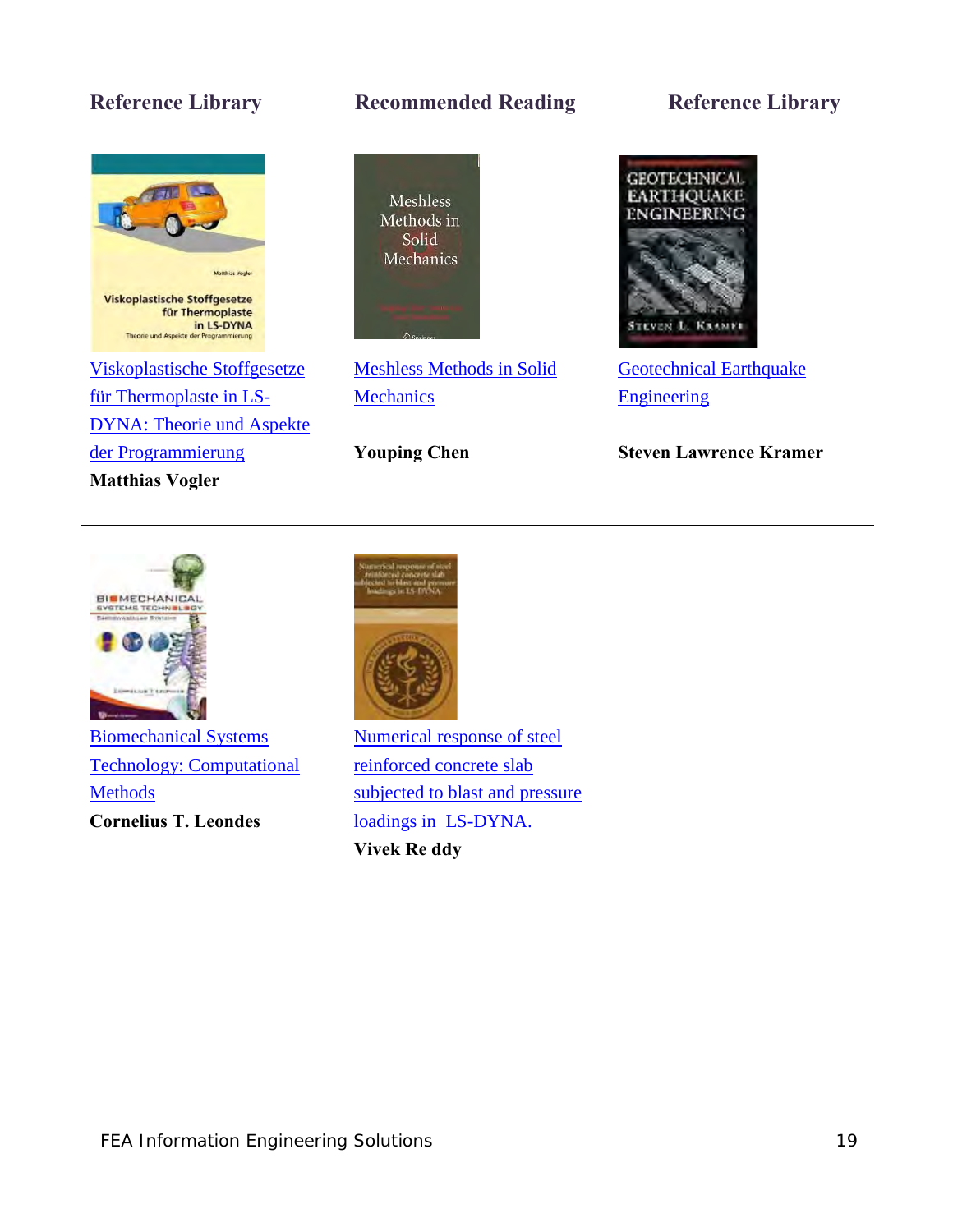

[Method](http://www.amazon.com/gp/product/0486411818/ref=as_li_tf_tl?ie=UTF8&tag=feainfo-20&linkCode=as2&camp=1789&creative=9325&creativeASIN=0486411818)  **Thomas J. R. Hughes T. J. Chung** 

# **Reference Library Recommended Reading Reference Library**





[Fundamentals of Earthquake](http://www.amazon.com/gp/product/0470024836/ref=as_li_tf_tl?ie=UTF8&tag=feainfo-20&linkCode=as2&camp=1789&creative=9325&creativeASIN=0470024836)  [Engineering](http://www.amazon.com/gp/product/0470024836/ref=as_li_tf_tl?ie=UTF8&tag=feainfo-20&linkCode=as2&camp=1789&creative=9325&creativeASIN=0470024836) **Amr S. Elnashai** 



[Computational Fluid](http://www.amazon.com/gp/product/0070016852/ref=as_li_tf_tl?ie=UTF8&tag=feainfo-20&linkCode=as2&camp=1789&creative=9325&creativeASIN=0070016852)  [Dynamics](http://www.amazon.com/gp/product/0070016852/ref=as_li_tf_tl?ie=UTF8&tag=feainfo-20&linkCode=as2&camp=1789&creative=9325&creativeASIN=0070016852) **John David Anderson** 



[Computational Fluid](http://www.amazon.com/gp/product/0750685638/ref=as_li_tf_tl?ie=UTF8&tag=feainfo-20&linkCode=as2&camp=1789&creative=9325&creativeASIN=0750685638)  [Dynamics: A Practical](http://www.amazon.com/gp/product/0750685638/ref=as_li_tf_tl?ie=UTF8&tag=feainfo-20&linkCode=as2&camp=1789&creative=9325&creativeASIN=0750685638)  [Approach \[Paperback\]](http://www.amazon.com/gp/product/0750685638/ref=as_li_tf_tl?ie=UTF8&tag=feainfo-20&linkCode=as2&camp=1789&creative=9325&creativeASIN=0750685638) **Guan Heng Yeoh**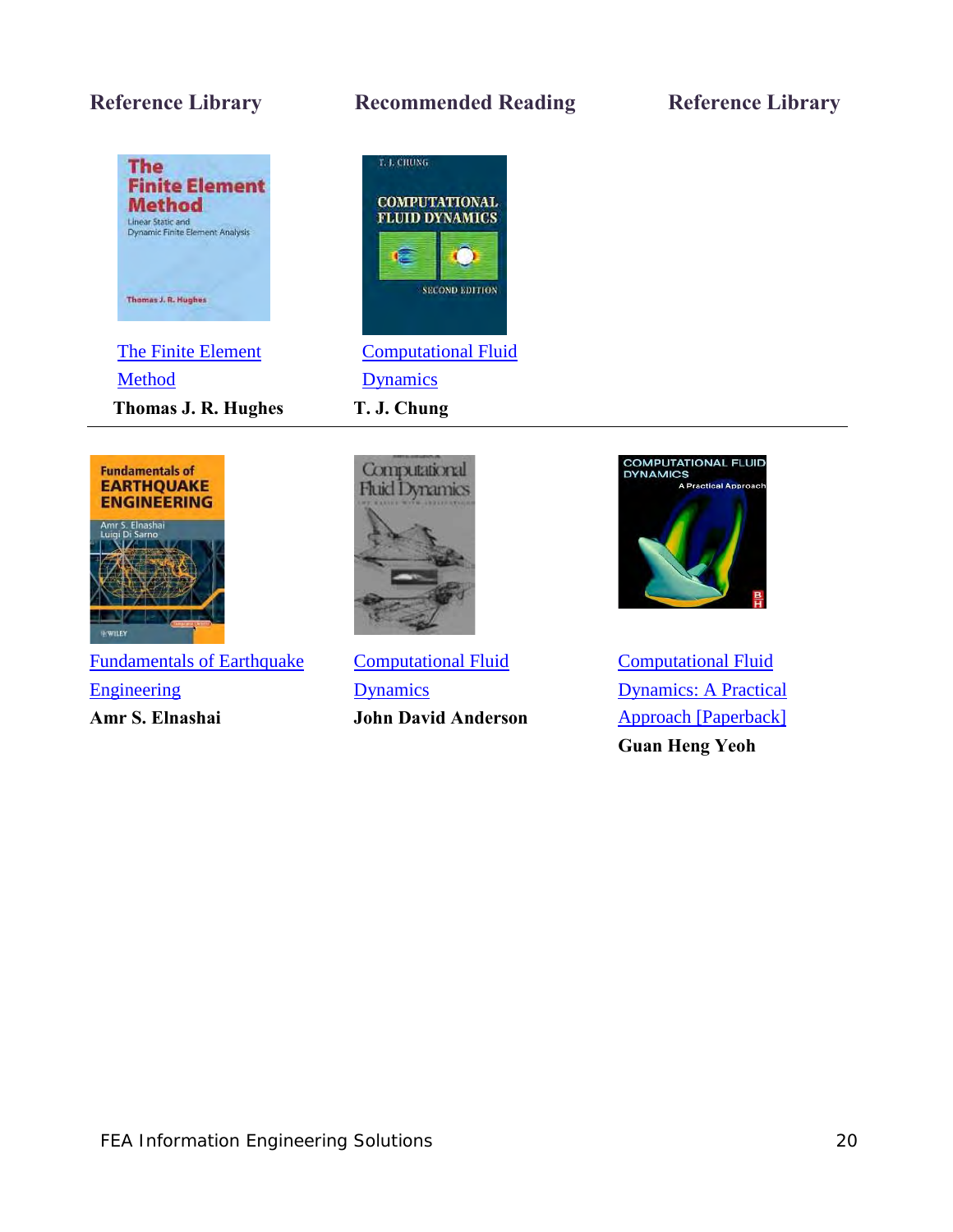# **BETA CAE Systems S.A. [www.beta-cae.gr](http://www.beta-cae.gr/)**

## **BETA CAE Systems S.A.– ANSA**

Is an advanced multidisciplinary CAE pre-processing tool that provides all the necessary functionality for full-model build up, from CAD data to ready-torun solver input file, in a single integrated environment. ANSA is a full product modeler for LS-DYNA, with integrated Data Management and Process Automation. ANSA can also be directly coupled with LS-OPT of LSTC to provide an integrated solution in the field of optimization.

# **BETA CAE Systems S.A.– μETA**

Is a multi-purpose post-processor meeting diverging needs from various CAE disciplines. It owes its success to its impressive performance, innovative features and capabilities of interaction between animations, plots, videos, reports and other objects. It offers extensive support and handling of LS-DYNA 2D and 3D results, including those compressed with SCAI's FEMZIP software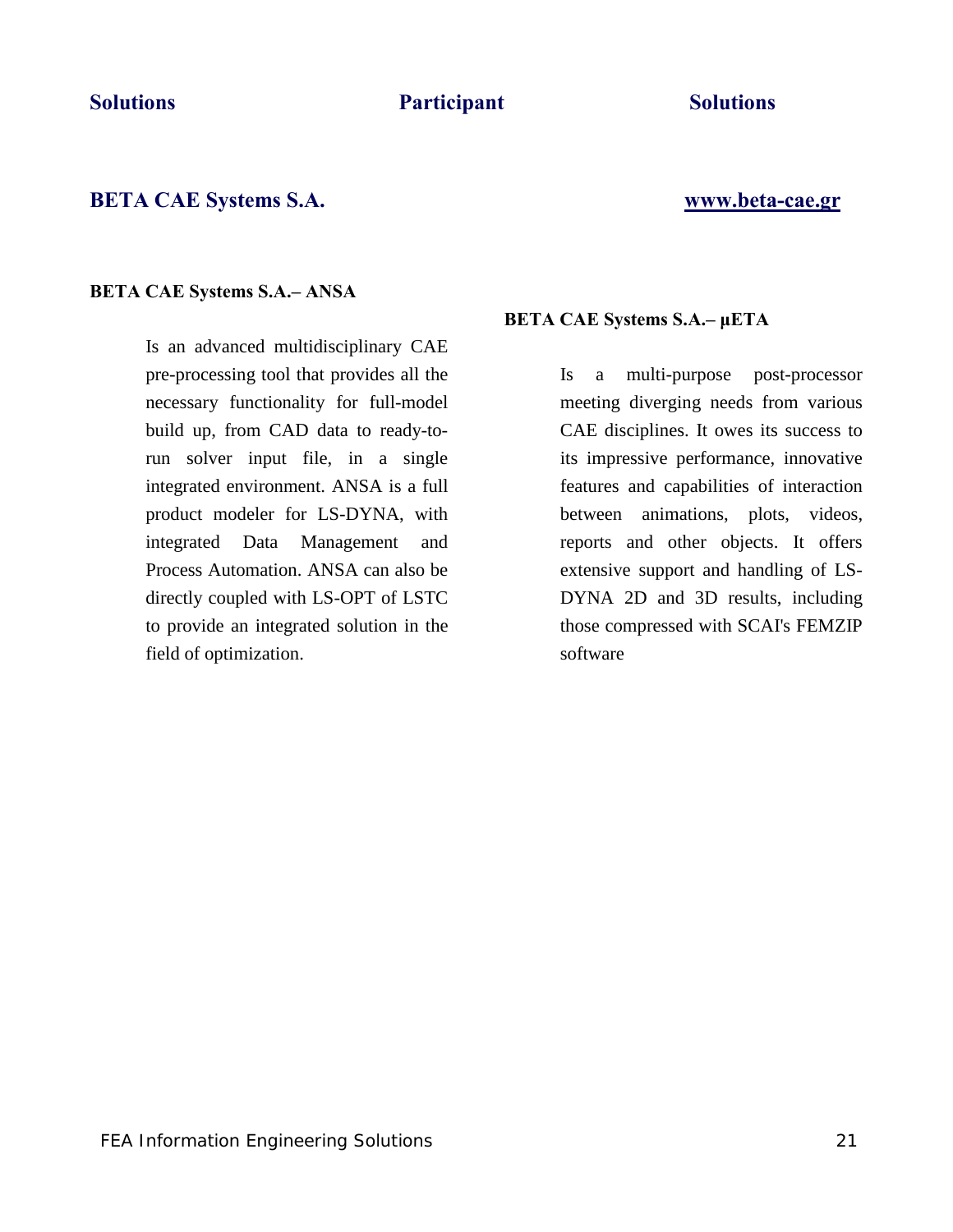# **CRAY** [www.cray.com](http://www.cray.com/)

<http://www.cray.com/Products/Products.aspx>

# **The Cray XK6**

The Cray XK6 supercomputer combines Cray's proven Gemini interconnect, AMD's leading multi-core scalar processors and NVIDIA's powerful many-core GPU processors to create a true, productive hybrid supercomputer

# **Cray XE6™ and Cray XE6m™**

# **Supercomputers**

The Cray XE6 scalable supercomputer is engineered to meet the demanding needs of capability-class HPC applications. The Cray XE6m is optimized to support scalable workloads in the midrange market.

# **Cray XMT™ System YarcData uRiKA™ Graph Appliance**

The YarcData uRiKA graph appliance is a purpose built solution for Big Data relationship analytics. uRiKA enables enterprises to discover unknown and hidden relationships in Big Data, perform real-time analytics on Big Data graph problems, and realize rapid time to value on Big Data solutions.

The uRiKA graph appliance complements an existing data warehouse or Hadoop cluster.

### **Cray Sonexion 1300™ Storage System**

The Cray Sonexion 1300 system is an integrated, high performance storage system that features next-generation modular technology to maximize the performance and capacity scaling capabilities of the Lustre file system.

Cray also offers custom and third-party storage and data management solutions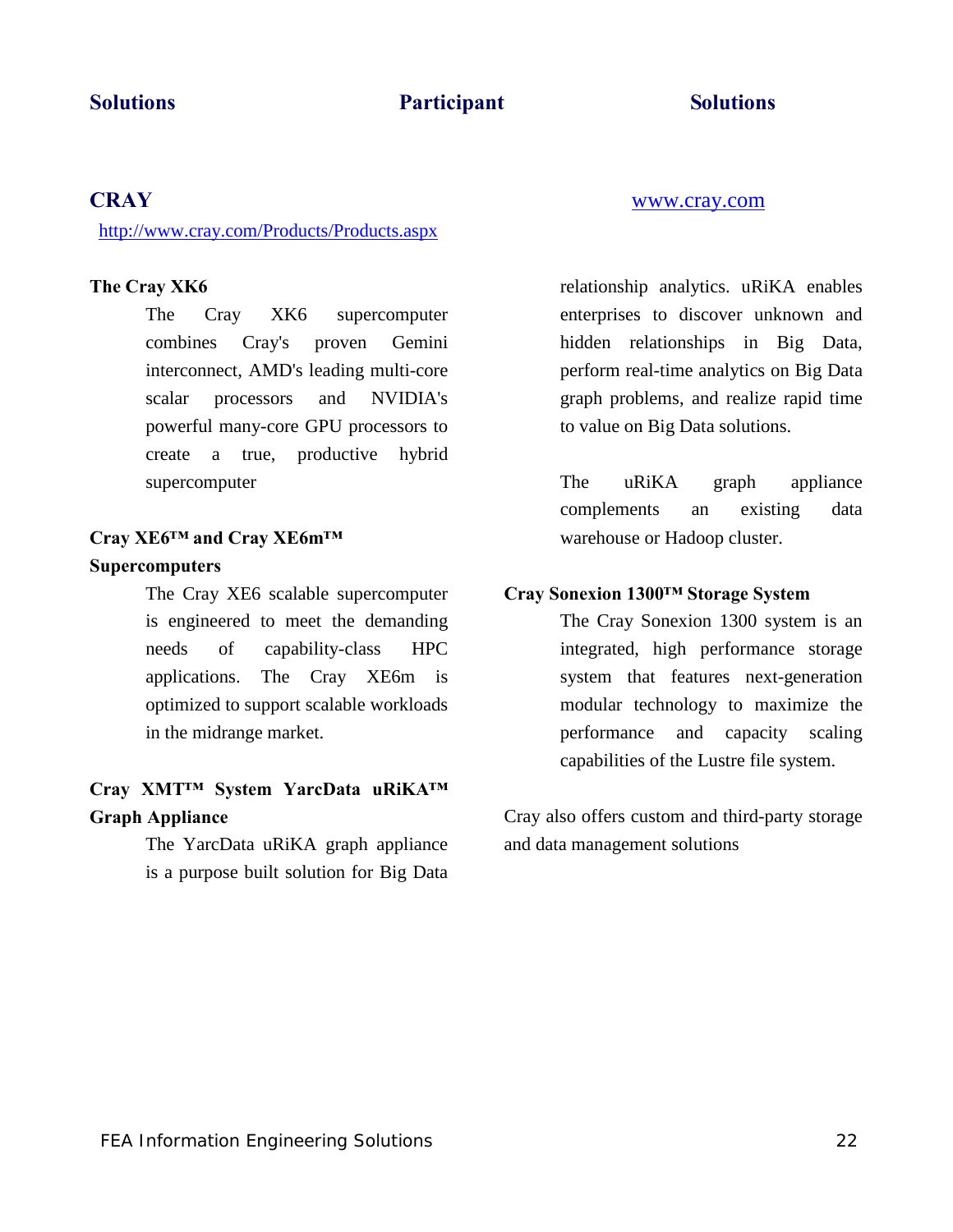# **DatapointLabs [www.datapointlabs.com](http://www.datapointlabs.com/)**

Testing over 1000 materials per year for a wide range of physical properties, DatapointLabs is a center of excellence providing global support to industries engaged in new product development and R&D.

The compary meets the material property needs of CAE/FEA analysts, with a specialized product line, TestPaks®, which allow CAE analysts to easily order material testing for the calibration of over 100 different material models.

DatapointLabs maintains a world-class testing facility with expertise in physical properties of plastics, rubber, food, ceramics, and metals.

Core competencies include mechanical, thermal and flow properties of materials with a focus on precision properties for use in product development and R&D.

Engineering Design Data including material model calibrations for CAE Research Support Services, your personal expert testing laboratory Lab Facilities gives you a glimpse of our extensive test facilities Test Catalog gets you instant quotes for over 200 physical properties.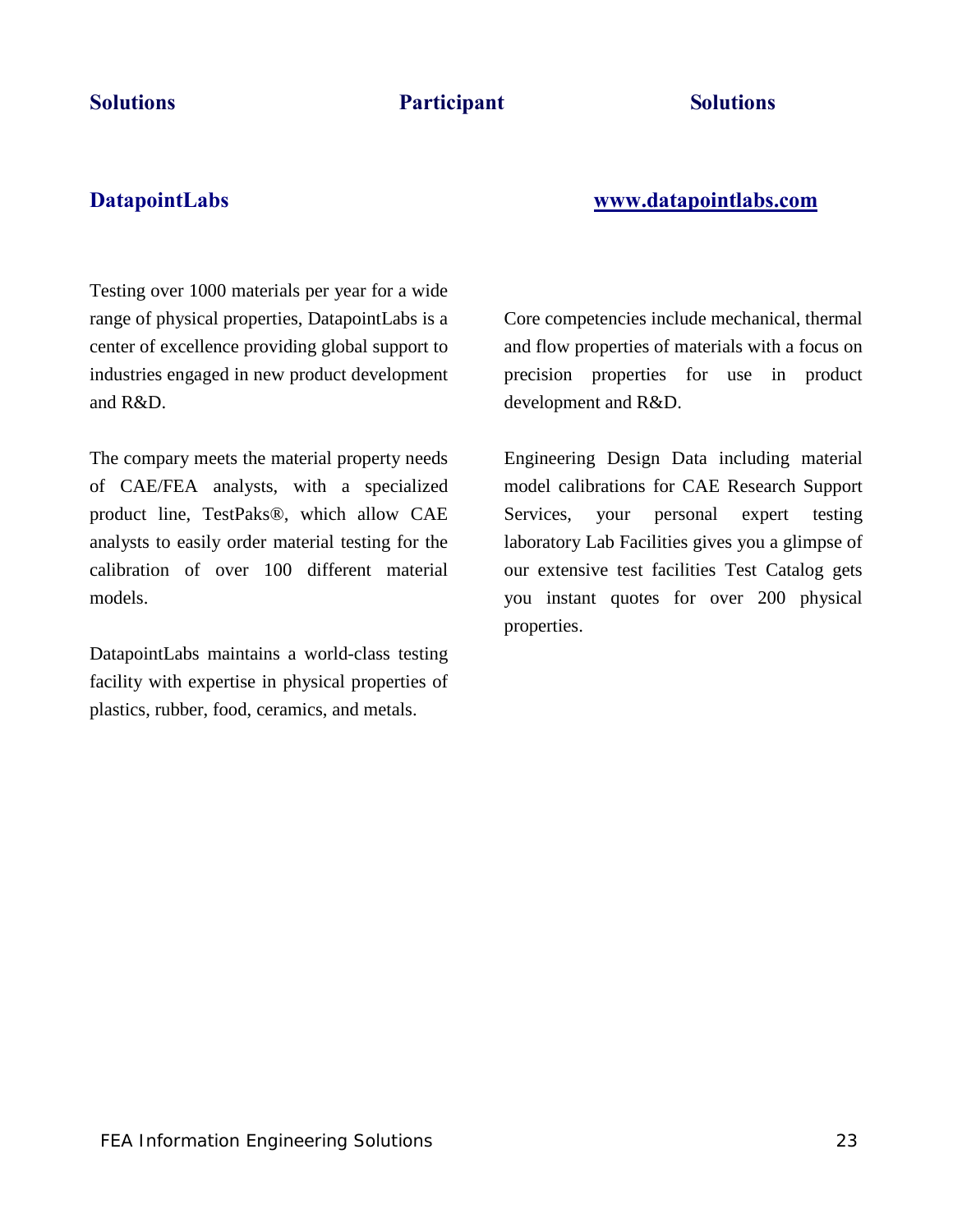# **ETA – Engineering Technology Associates [www.eta.com](http://www.eta.com/)**

## **Inventium Suite™**

Inventium Suite™ is an enterprise-level CAE software solution, enabling concept to product. Inventium's first set of tools will be released soon, in the form of an advanced Pre & Post processor, called PreSys.

Inventium's unified and streamlined product architecture will provide users access to all of the suite's software tools. By design, its products will offer a high performance modeling and postprocessing system, while providing a robust path for the integration of new tools and third party applications.

# **PreSys**

Inventium's core FE modeling toolset. It is the successor to ETA's VPG/PrePost and FEMB products. PreSys offers an easy to use interface, with drop-down menus and toolbars, increased graphics speed and detailed graphics capabilities. These types of capabilities are combined with powerful, robust and accurate modeling functions.

### **VPG**

Advanced systems analysis package. VPG delivers a unique set of tools which allow engineers to create and visualize, through its modules- structure, safety, drop test, and blast analyses.

# **DYNAFORM**

Complete Die System Simulation Solution. The most accurate die analysis solution available today. Its formability simulation creates a "virtual tryout", predicting forming problems such as cracking, wrinkling, thinning and spring-back before any physical tooling is produced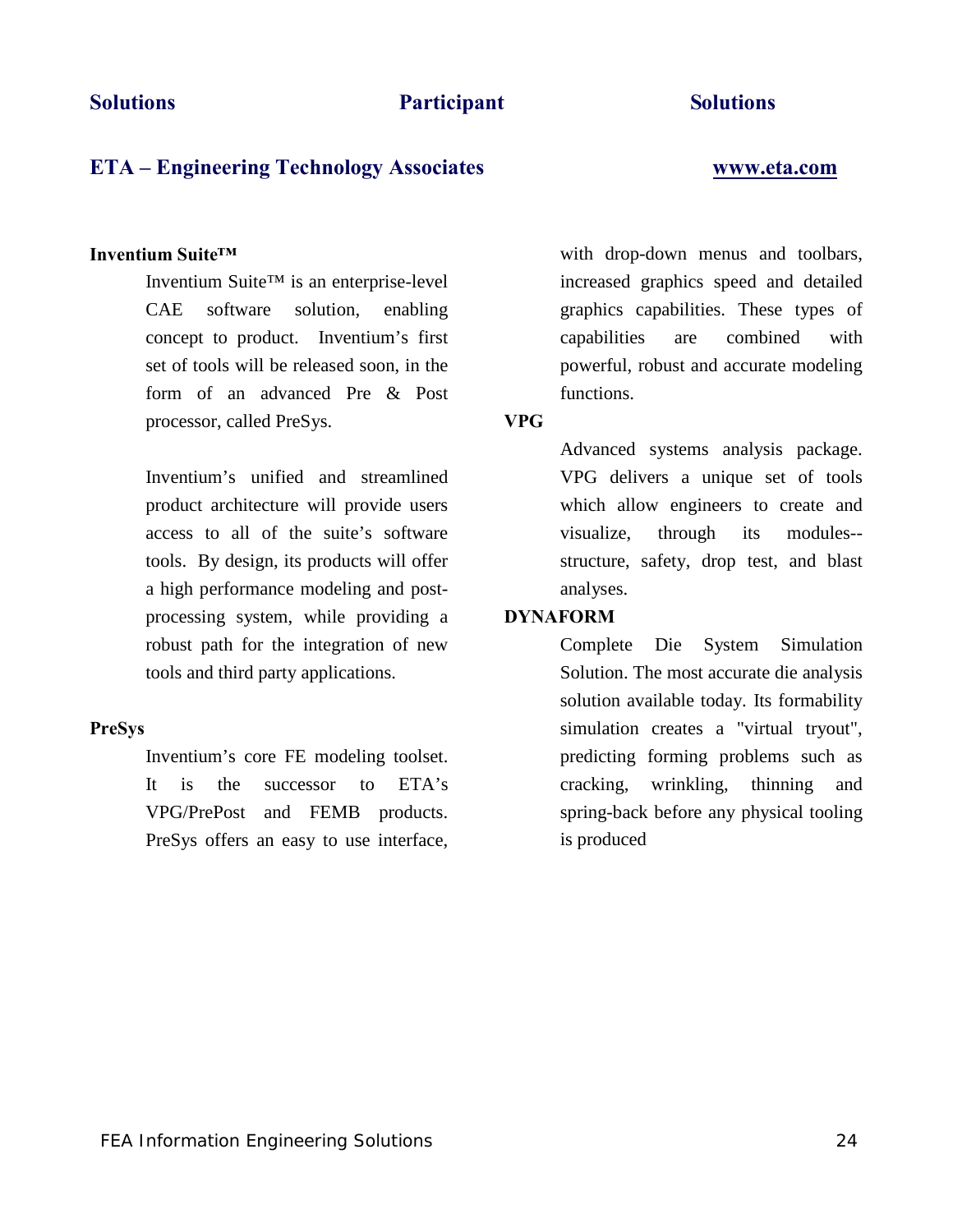# **Visual-Crash**

Visual Crash for LS-DYNA helps engineers perform crash and safety simulations in the smoothest and fastest possible way by offering an intuitive windows-based graphical interface with customizable toolbars and complete session support. Being integrated in ESI Group's Open VTOS, an open collaborative multi-disciplinary engineering framework, Visual-Crash for DYNA allows users to focus and rely on high quality digital models from start to finish. Leveraging this state of the art environment, Visual Viewer, visualization and plotting solution, helps analyze LS-DYNA results within a single user interface.

### **vibro-acoustic software**

With ESI's vibro-acoustic software you no longer have to account for noise and vibration right at the design stage - no more costly delays or panic driven testbased solutions. Our vibro-acoustic software has everything you need to diagnose potential noise and vibration problems up front in your development process. Manage risk by identifying possible problem areas that may need more detailed modeling or test based development, while you still have time to make an impact on the product!

# **VA One**

VA One is a complete solution for simulating the response of vibroacoustic systems across the full frequency range. VA One seamlessly combines Finite Elements (FE), Boundary Elements (BEM) and Statistical Energy Analysis (SEA) in ONE model. It is the only simulation code on the market today that contains the complete spectrum of vibro-acoustic analysis methods within ONE common environment.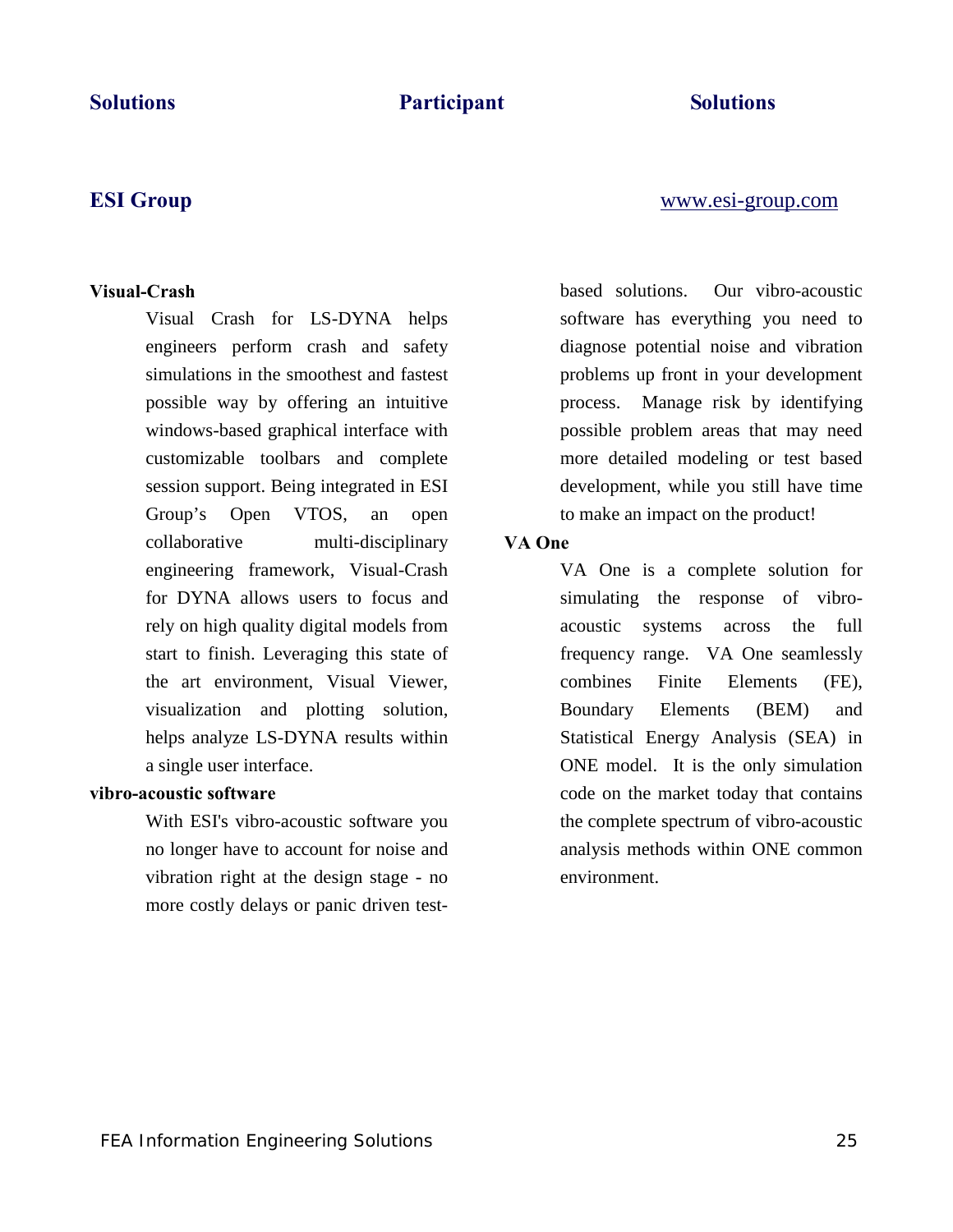# **GNS - Gesellschaft für Numerische Simulation mbH** [www.gns-mbh.com](http://www.gns-mbh.com/)

### **Animator4**

A general finite element post-processor and holds a leading position in its field. Animator4 is used worldwide by almost all automotive companies, a great number of aerospace companies, and within the chemical industry.

# **Generator2.**

A specialized pre-processor for crashworthiness applications and has become very successful in the field of passenger safety and pedestrian protection. It is mainly used as a positioning tool for finite element component models by a great number of automobile companies throughout the world.

# **Indeed**

An easy-to-use, highly accurate virtual manufacturing software that specializes in the simulation of sheet metal forming processes. Indeed is part of the GNS software suite and works concurrently with all other GNS software products.

# **OpenForm**

A pre- and post-processor independently of a particular finite element forming simulation package. The software is extremely easy to handle and can be used as was designed to enable those who are not finite element experts to carry out multi-stage forming simulations with even complex multi purpose finite element codes.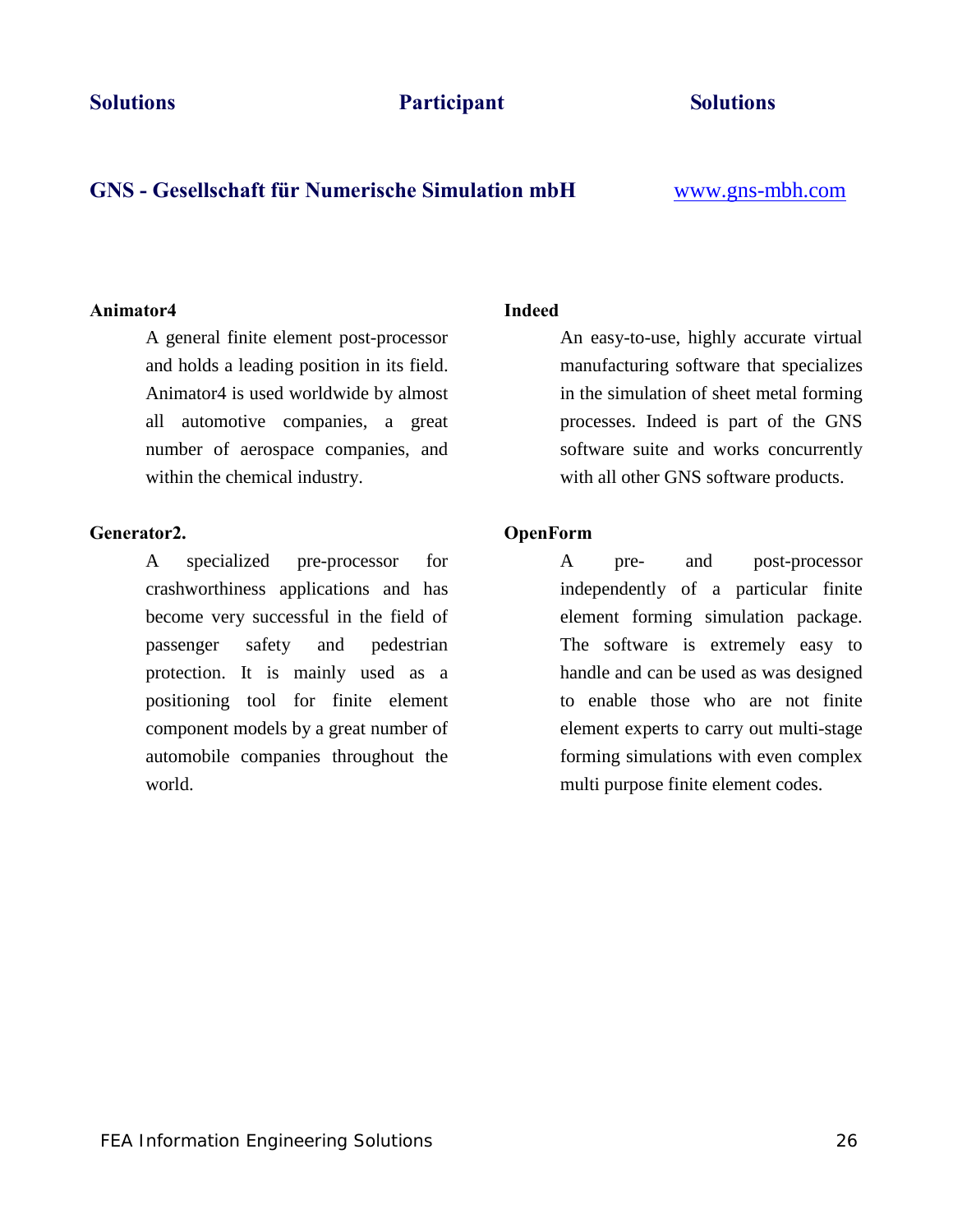.

# **Solutions** Participant Solutions

# **Gompute on demand®/ Gridcore AB Sweden [www.gompute.com](http://www.gompute.com/) [www.gridcore.se](http://www.gridcore.se/)**

Gompute is owned, developed and operated by Gridcore AB in Sweden. Founded in 2002, Gridcore is active in three areas: Systems Integration, Research & Development and HPC as a service.

Gridcore has wide experience of different industries and applications, developed a stable product portfolio to simplify an engineer/scientist's use of computers, and has established a large network of partners and collaborations, where we together solve the most demanding computing tasks for our customers. Gridcore has offices in Gothenburg

(Sweden), Stuttgart (Germany), Durham NC (USA) and sales operations in The Netherlands and Norway.

The Gridcore developed E-Gompute software for internal HPC resources gives end users (the engineers) an easy-to-use and complete environment when using HPC resources in their daily work, and enables collaboration, advanced application integrations, remote pre/post, accounting/billing of multiple teams, license tracking, and more, accelerating our customers usage of virtual prototyping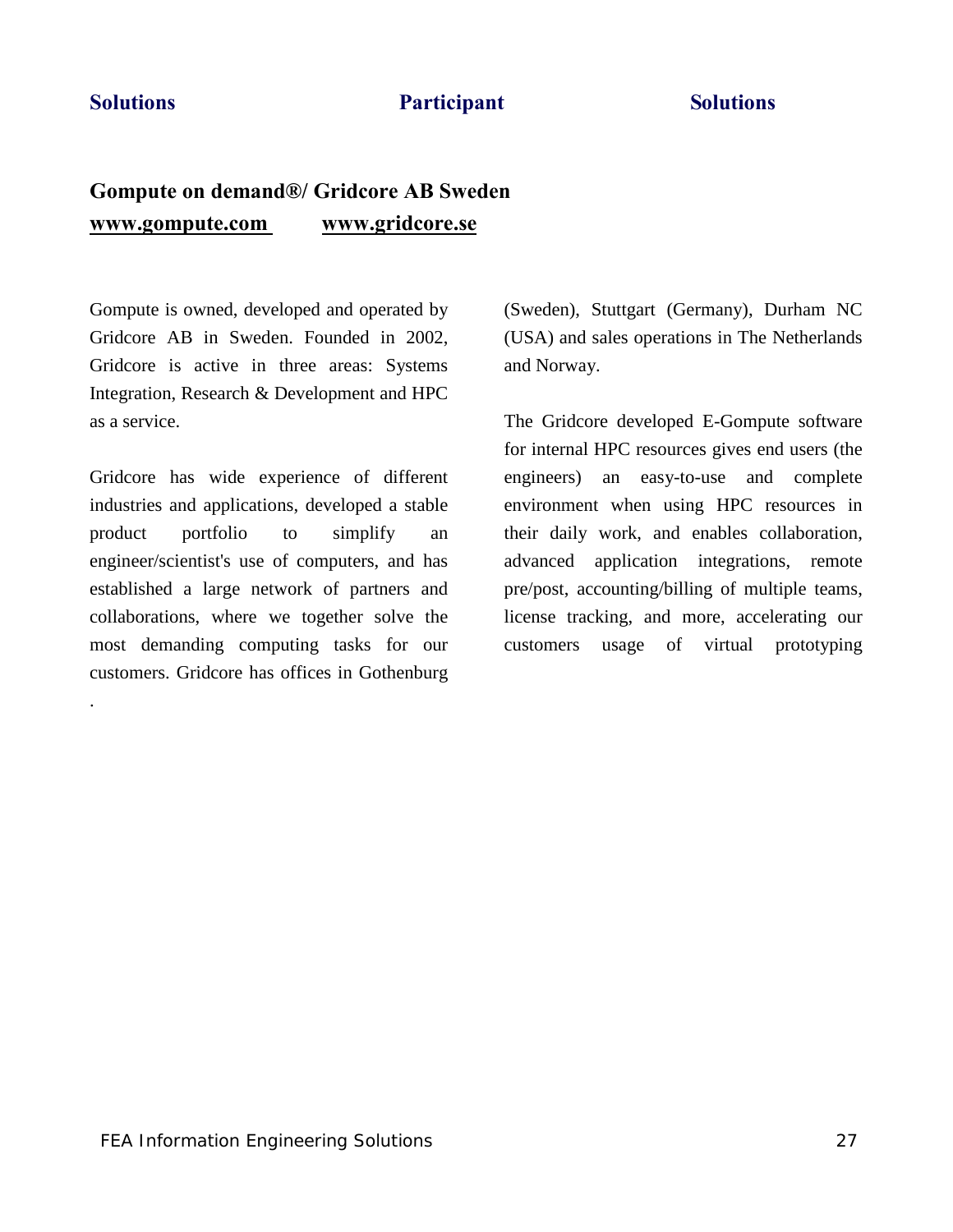# **HYCRASH**

Easy-to-use one step solver, for Stamping-Crash Coupled Analysis. HYCRASH only requires the panels' geometry to calculate manufacturing process effect, geometry of die are not necessary. Additionally, as this is target to usage of crash/strength analysis, even forming analysis data is not needed. If only crash/strength analysis data exists and panel ids is defined. HYCRASH extract panels to calculate it's strain, thickness, and map them to the original data.

### **JSTAMP/NV**

As an integrated press forming simulation system for virtual tool shop

**JSOL Corporation** [www.jsol.co.jp/english/cae/](http://www.jsol.co.jp/english/cae/)

the JSTAMP/NV meets the various industrial needs from the areas of automobile, electronics, iron and steel, etc. The JSTAMP/NV gives satisfaction to engineers, reliability to products, and robustness to tool shop via the advanced technology of the JSOL Corporation.

### **JMAG**

JMAG uses the latest techniques to accurately model complex geometries, material properties, and thermal and structural phenomena associated with electromagnetic fields. With its excellent analysis capabilities, JMAG assists your manufacturing process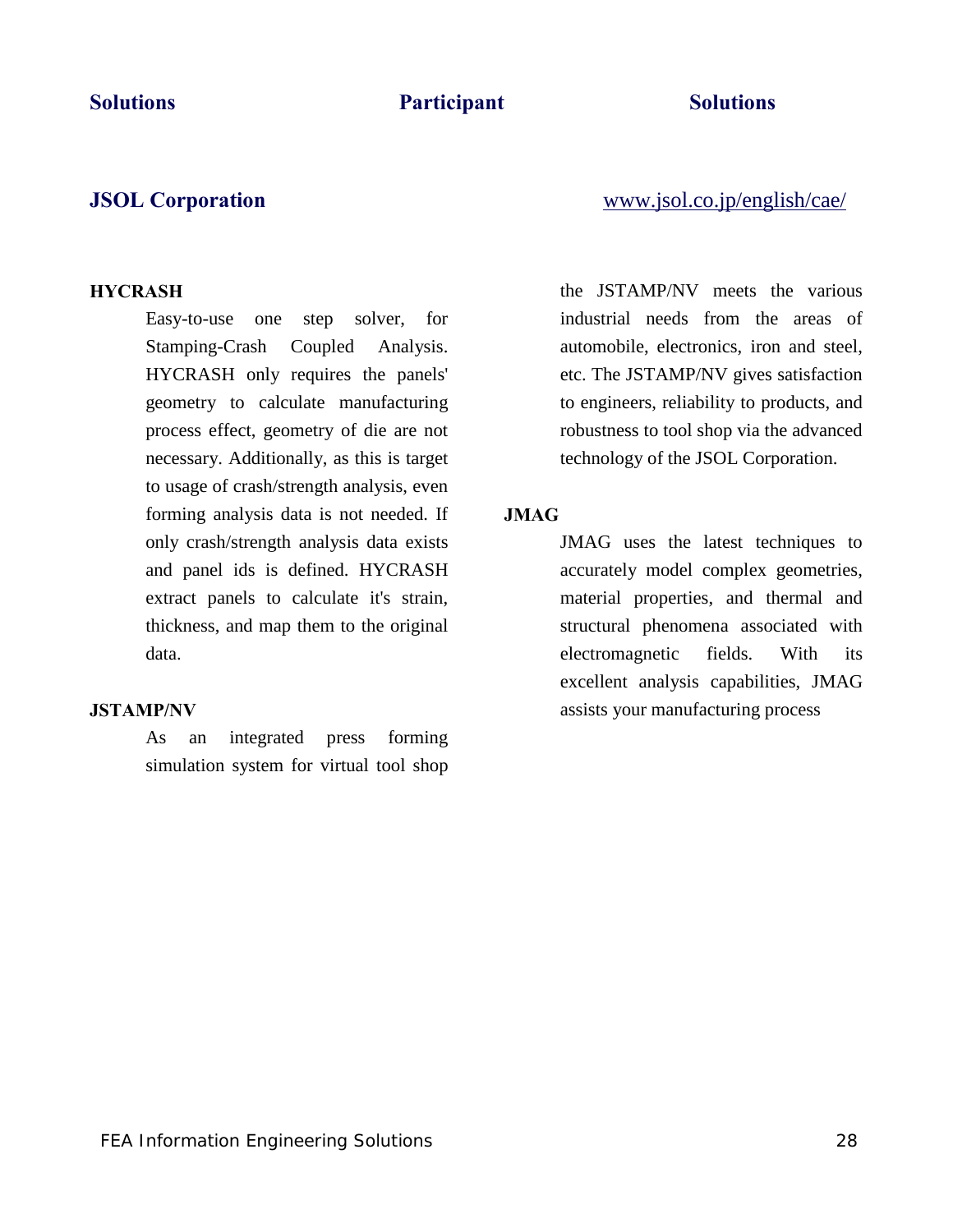# **Livermore Software Technology Corp.** [www.lstc.com](http://www.lstc.com/)

### **LS-DYNA**

A general-purpose finite element program capable of simulating complex real world problems. It is used by the automobile, aerospace, construction, military, manufacturing, and bioengineering industries. LS-DYNA is optimized for shared and distributed memory Unix, Linux, and Windows based, platforms, and it is fully QA'd by LSTC. The code's origins lie in highly nonlinear, transient dynamic finite element analysis using explicit time integration.

### **LS-PrePost**

An advanced pre and post-processor that is delivered free with LS-DYNA. The user interface is designed to be both efficient and intuitive. LS-PrePost runs on Windows, Linux, and Macs utilizing OpenGL graphics to achieve fast rendering and XY plotting.

# **LS-OPT**

LS-OPT is a standalone Design Optimization and Probabilistic Analysis package with an interface to LS-DYNA. The graphical preprocessor LS-OPTui facilitates definition of the design input and the creation of a command file while the postprocessor provides output such as approximation accuracy, optimization convergence, tradeoff curves, anthill plots and the relative importance of design variables.

# **LS-TaSC**

A Topology and Shape Computation tool. Developed for engineering analysts who need to optimize structures, LS-TaSC works with both the implicit and explicit solvers of LS-DYNA. LS-TaSC handles topology optimization of large non-linear problems, involving dynamic loads and contact conditions.

# **LSTC Dummy Models**

Anthropomorphic Test Devices (ATDs), as known as "crash test dummies", are life-size mannequins equipped with sensors that measure forces, moments, displacements, and accelerations.

### **LSTC Barrier Models**

LSTC offers several Offset Deformable Barrier (ODB) and Movable Deformable Barrier (MDB) model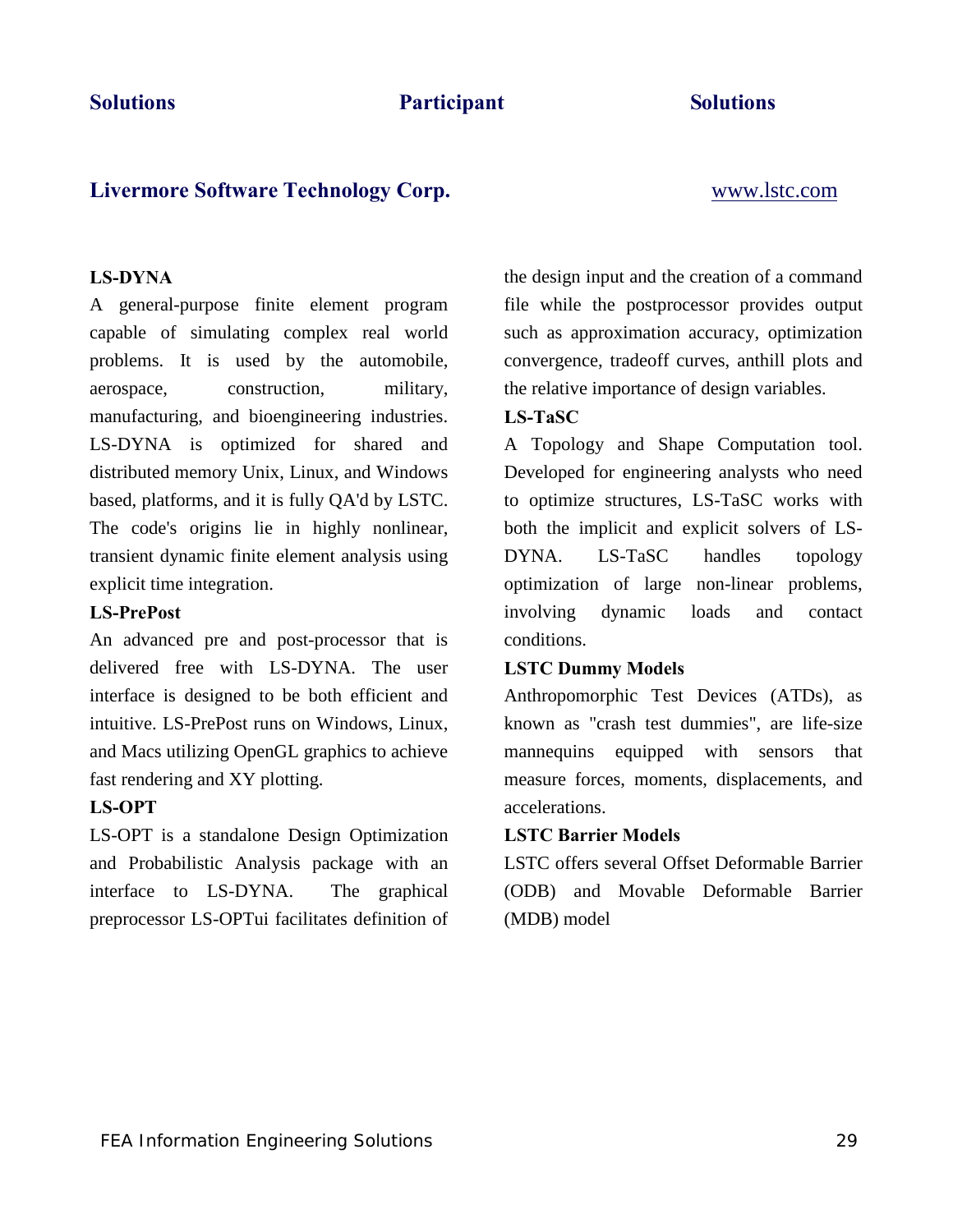# **Oasys, Ltd [www.oasys-software.com/dyna](http://www.oasys-software.com/dyna)**

### **Oasys LS-DYNA® Environment**

The Oasys Suite of software, exclusively written for LS-DYNA®, is at the leading edge of the market and is used worldwide by many of the largest LS-DYNA® customers.

**Oasys PRIMER** is a model preparation tool that is fully compatible with the latest version of LS-DYNA®, eliminating the risk of data loss or corruption when a file is manipulated, no matter what operations are performed on it:

### **Key benefits:**

- $\mathbf{r}^{\top}$ Maintains data integrity
- Finds and fixes model errors (currently  $\mathbf{r}$  . over 5000 checks)
- Specialist tools for dummy positioning, seatbelt fitting, mechanisms, interior head impact etc.
- Connection manager for spotwelds, bolts, adhesive etc.
- Intelligent editing, deletion and merging  $\mathbb{Z}^{\mathbb{Z}}$ of data
- Customisable with macros and JavaScript.

**Oasys D3PLOT** is a powerful 3D visualization package for post-processing LS-DYNA® analyses

### **Key benefits:**

- $\mathbf{r}^{\prime}$ Fast, high quality graphics
- Easy, in-depth access to all LS-DYNA<sup>®</sup> results.
- User defined data components
- Customisable with JavaScript.  $\mathbf{r}^{\prime}$

**Oasys T/HIS** is an X-Y graph plotting package for LS-DYNA®

### **Key benefits:**

- 1. Automatically reads all LS-DYNA® results.
- 2. Wide range of functions and injury criteria.
- 3. Easy handling of data from multiple models
- 4. Scriptable for automatic post-processing

**Oasys REPORTER** is an automatic report generation tool, for use with LS-DYNA®. which allows fast automatic report creation for analyses.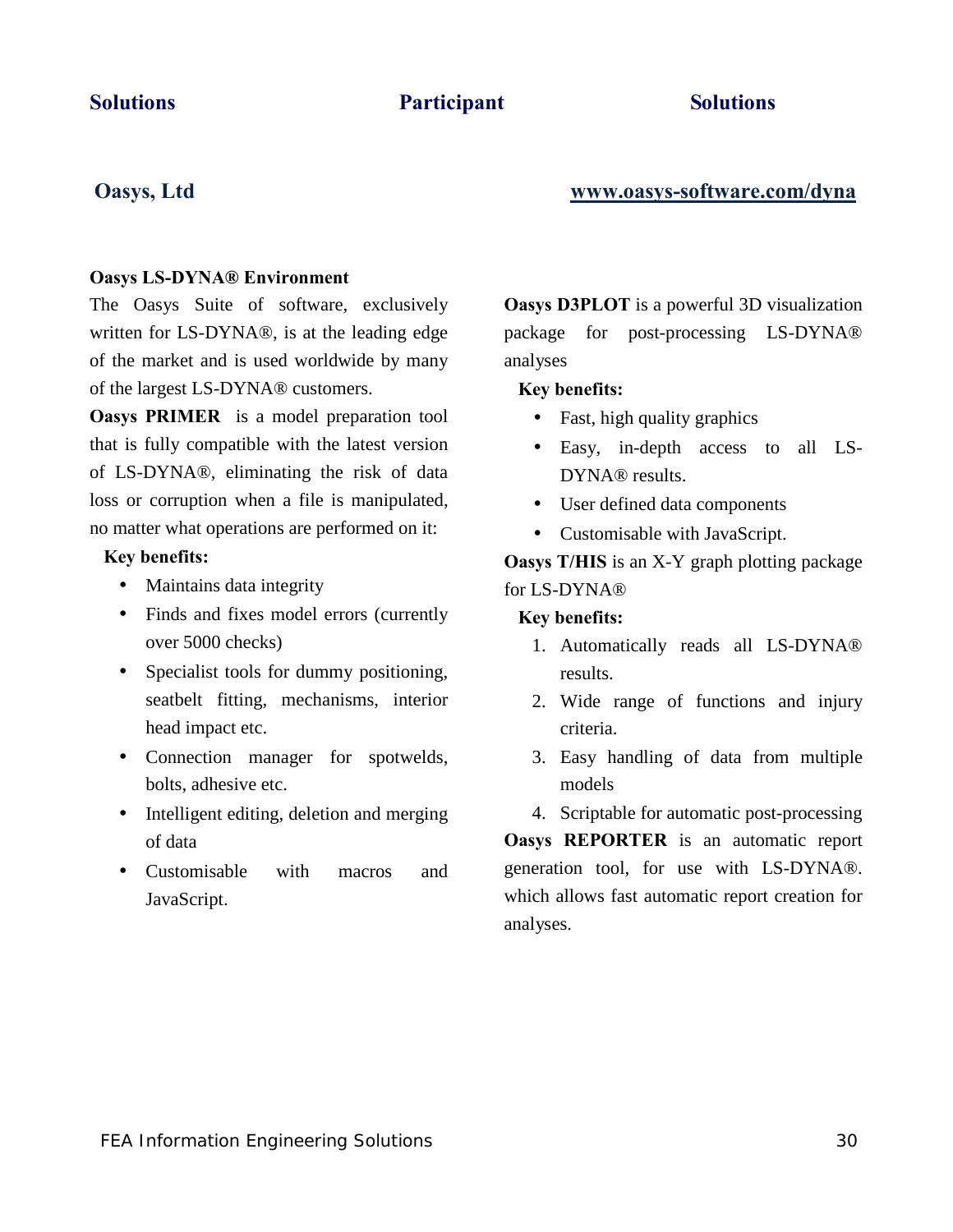# **Shanghai Hengstar [www.hengstar.com](http://www.hengstar.com/)**

# **Center of Excellence**

Hengstar Technology is the first LS-DYNA training center of excellence in China. As part of its expanding commitment to helping CAE Engineers, Hengstar Technology will continue to organize high level training courses and seminars in 2012.

The lectures/training are taught by senior engineers and experts mainly from LSTC, Carhs, OEMs, and other consulting groups.

# **On Site Training**

Hengstar also provides customer customized training programs on-site at the company facility. Training is tailored for company needs using LS-DYNA or the additional software products by LSTC.

# **Distribution & Support**

Hengstar Distributes and supports LS-DYNA, LS-OPT, LS-PrePost, LS-TaSC. Hongsheng Lu, previously was directly employed by LSTC before opening his distributorship in China for LSTC software. He travels to LSTC often to keep current on the latest software features and support to continue to grow Hengstar as a CAE consulting group.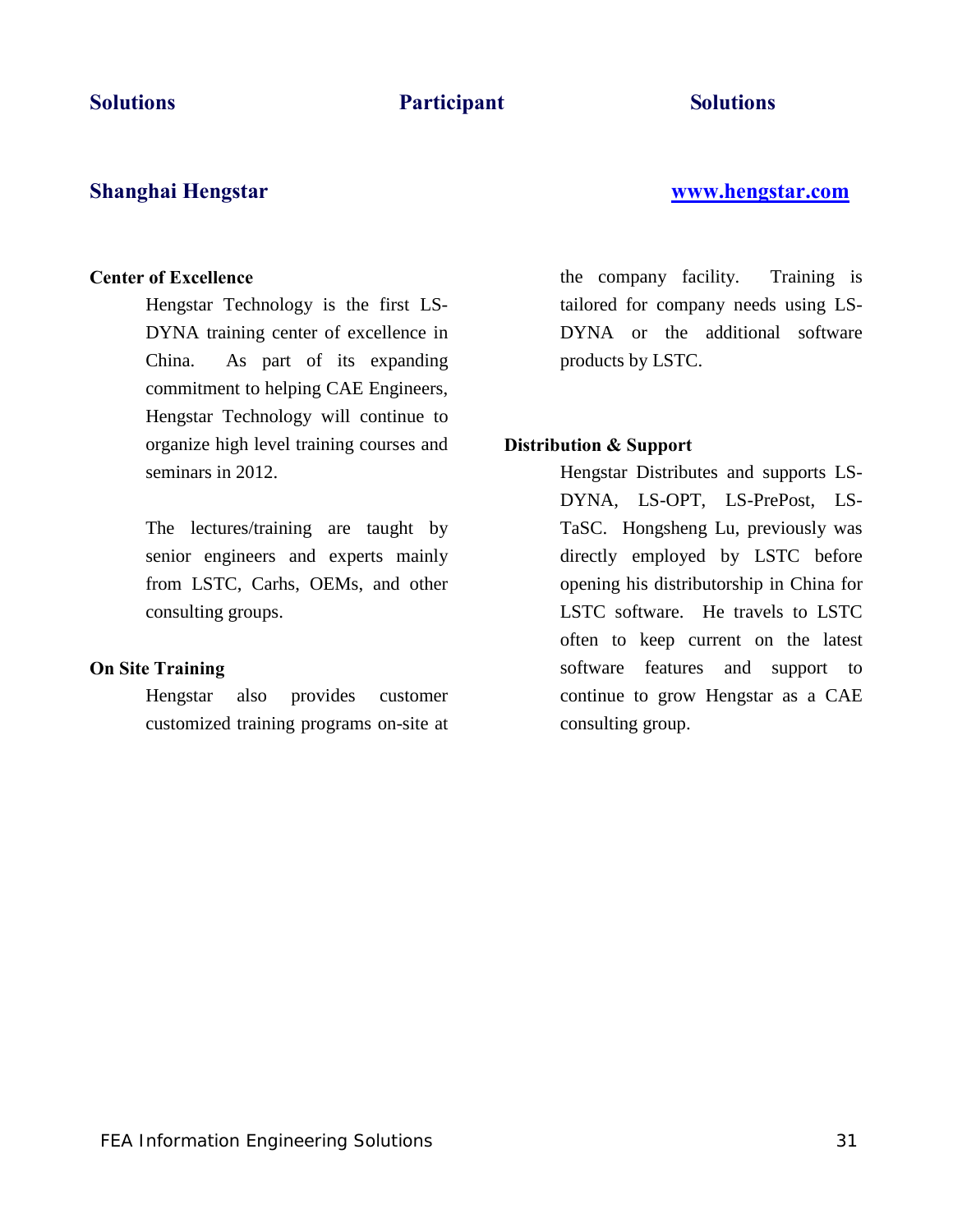| <b>Distribution &amp; Consulting</b> |                                                         | <b>North America</b>       | <b>Distribution &amp; Consulting</b>          |         |
|--------------------------------------|---------------------------------------------------------|----------------------------|-----------------------------------------------|---------|
| Canada                               | <b>Metal Forming Analysis Corp MFAC</b><br>www.mfac.com |                            | galb@mfac.com                                 |         |
|                                      | LS-DYNA                                                 | LS-OPT                     | LS-PrePost                                    | LS-TaSC |
|                                      | <b>LSTC Dummy Models</b>                                | <b>LSTC Barrier Models</b> | eta/VPG                                       |         |
|                                      | eta/DYNAFORM                                            | <b>INVENTIUM/PreSys</b>    |                                               |         |
| <b>United</b><br><b>States</b>       | <b>CAE Associates Inc.</b><br>www.caeai.com             |                            | info@caeai.com                                |         |
|                                      | <b>ANSYS Products</b>                                   | CivilFem                   | <b>Consulting ANSYS</b><br>Consulting LS-DYNA |         |
| <b>United</b><br><b>States</b>       | <b>DYNAMAX</b><br>www.dynamax-inc.com                   |                            | sales@dynamax-inc.com                         |         |
|                                      | LS-DYNA<br><b>LSTC Dummy Models</b>                     | LS-OPT                     | LS-PrePost<br><b>LSTC Barrier Models</b>      | LS-TaSC |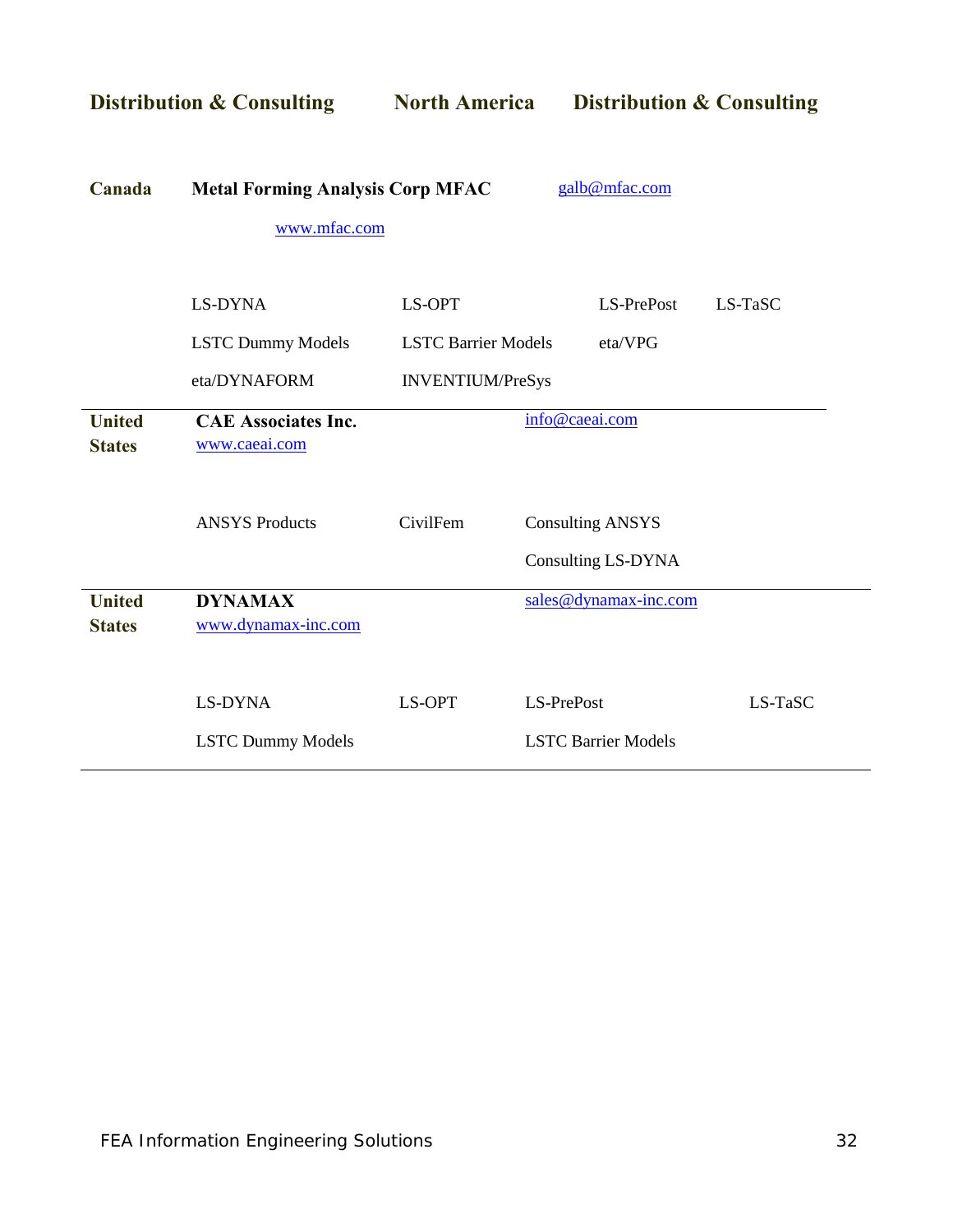| <b>Distribution &amp; Consulting</b> |                                                               | <b>North America</b> | <b>Distribution &amp; Consulting</b> |                |
|--------------------------------------|---------------------------------------------------------------|----------------------|--------------------------------------|----------------|
| <b>United</b><br><b>States</b>       | <b>ESI-Group N.A</b><br>www.esi-group.com                     |                      |                                      |                |
|                                      | QuikCAST                                                      | <b>SYSWELD</b>       | PAM-RTM                              | PAM-CEM        |
|                                      | VA One                                                        | CFD-ACE+             | ProCAST                              | Visual-Process |
|                                      | <b>VisualDSS</b>                                              | <b>Weld Planner</b>  | Visual-Environment                   | IC.IDO         |
| <b>United</b><br><b>States</b>       | <b>Engineering Technology Associates - ETA</b><br>www.eta.com |                      | sales@eta.com                        |                |
|                                      | <b>INVENTIUM/PreSy</b>                                        | <b>NISA</b>          | <b>VPG</b>                           | LS-DYNA        |
|                                      | LS-OPT                                                        | <b>DYNAform</b>      |                                      |                |
| <b>United</b><br><b>States</b>       | Gompute<br>www.gompute.com                                    |                      | info@gompute.com                     |                |
|                                      | <b>LS-DYNA Cloud Service</b><br><b>Additional Services</b>    |                      | Additional software                  |                |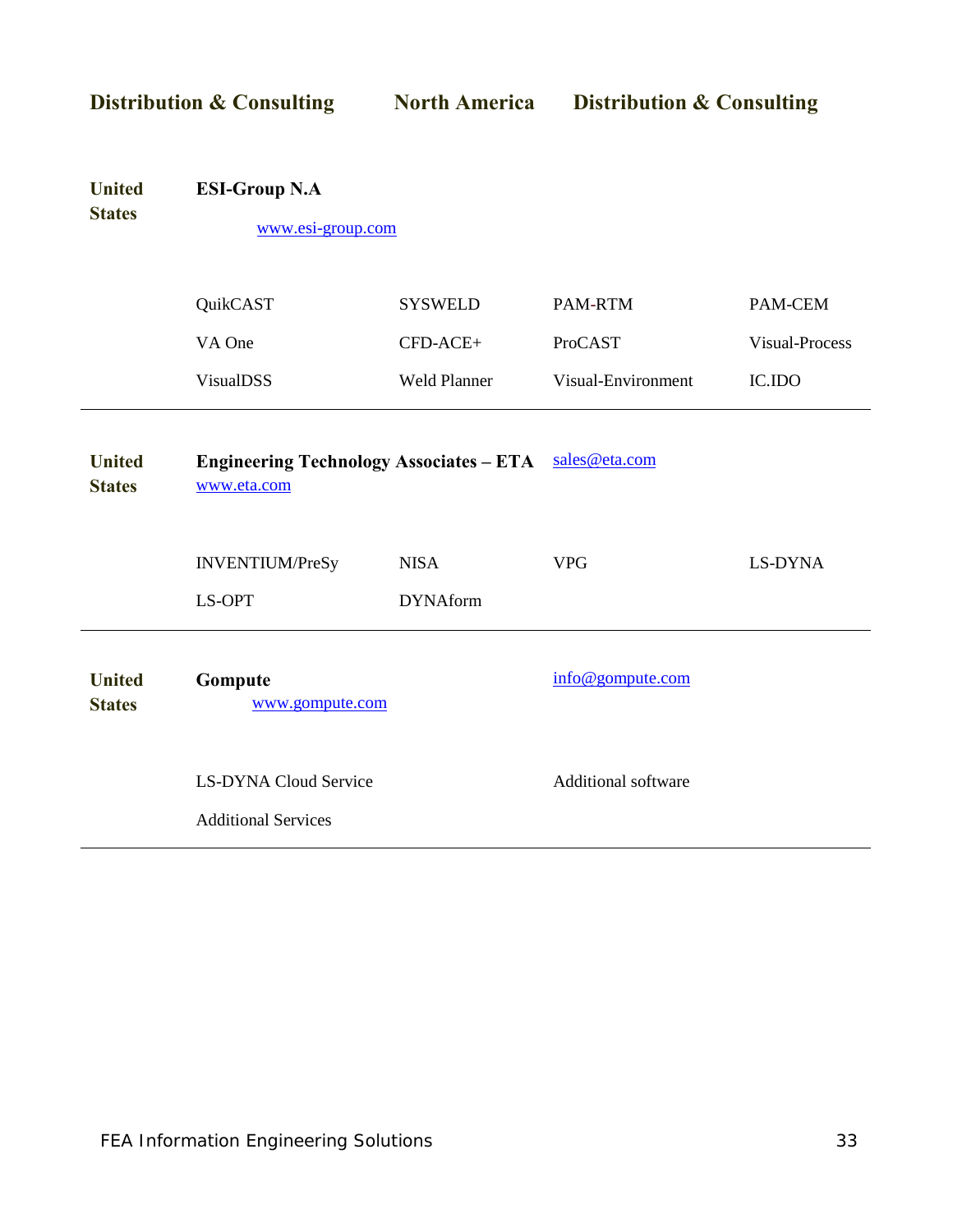**Distribution & Consulting North America Distribution & Consulting United States Livermore Software Technology Corp LSTC** [www.lstc.com](http://www.lstc.com/) [sales@lstc.com](mailto:sales@lstc.com) LS-DYNA LS-OPT LS-PrePost LS-TaSC

LSTC Dummy Models LSTC Barrier Models TOYOTA THUMS

| <b>United</b><br><b>States</b> | <b>Predictive Engineering</b><br>www.predictiveengineering.com |            | george.laird@predictiveengineering.com |        |  |
|--------------------------------|----------------------------------------------------------------|------------|----------------------------------------|--------|--|
|                                | <b>FEMAP</b>                                                   | NX Nastran | LS-DYNA                                | LS-OPT |  |
|                                | LS-PrePost                                                     | LS-TaSC    | <b>LSTC Dummy Models</b>               |        |  |
|                                |                                                                |            | <b>LSTC Barrier Models</b>             |        |  |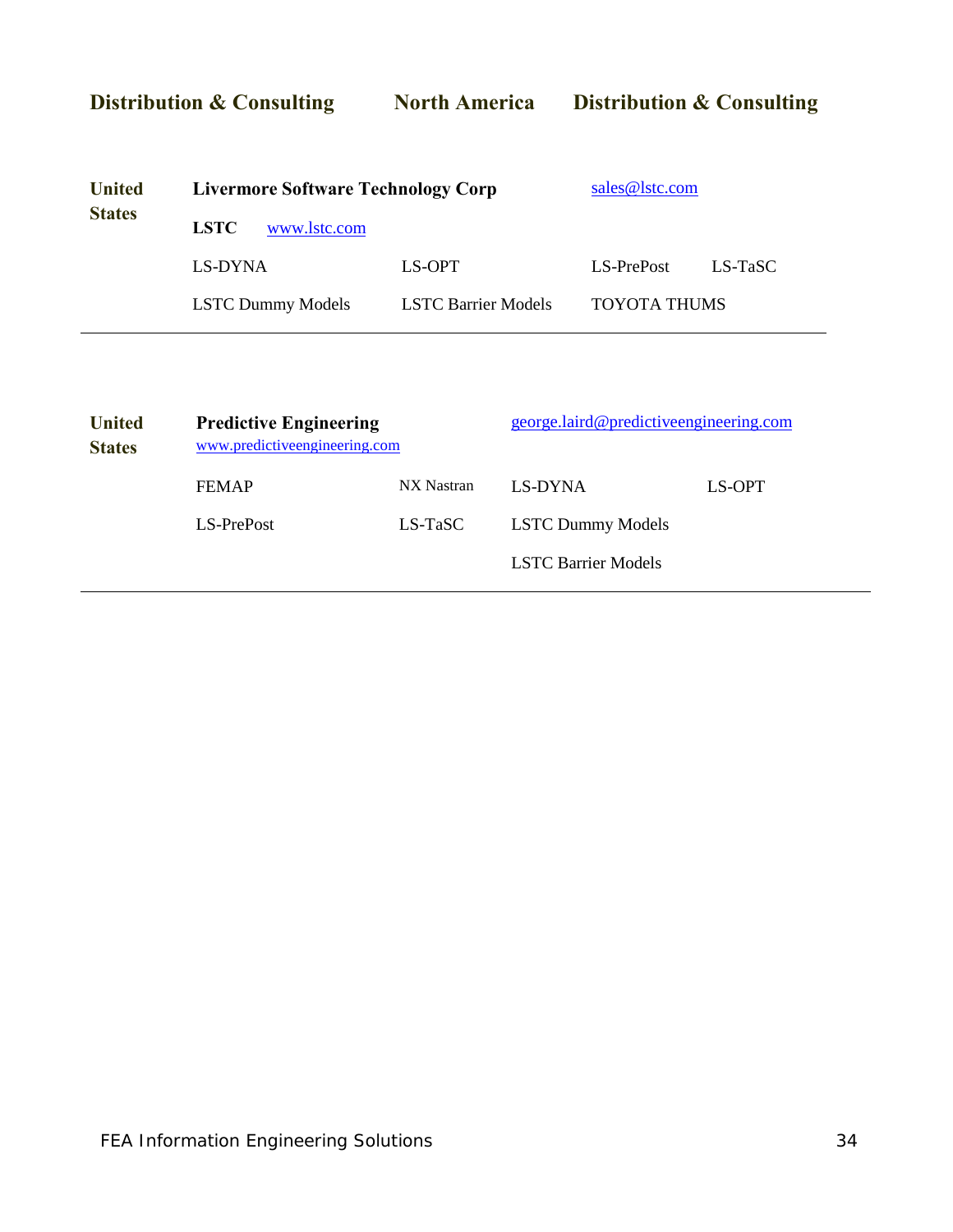**Distribution & Consulting Europe Distribution & Consulting** 

| <b>France</b>  | DynAS+                   |                | v.lapoujade@dynasplus.com  |                |
|----------------|--------------------------|----------------|----------------------------|----------------|
|                | www.dynasplus.com        |                |                            |                |
|                | LS-DYNA                  | LS-OPT         | LS-PrePost                 | LS-TaSC        |
|                | <b>DYNAFORM</b>          | <b>VPG</b>     | <b>MEDINA</b>              |                |
|                | <b>LSTC Dummy Models</b> |                | <b>LSTC Barrier Models</b> |                |
| <b>France</b>  | <b>ALYOTECH</b>          |                | nima.edjtemai@alyotech.fr  |                |
|                | www.alyotech.fr          |                |                            |                |
|                | <b>ANSYS</b>             | <b>LS-DYNA</b> | MOLDEX3D                   | <b>FEMZIP</b>  |
|                | Primer                   | PreSys         | <b>DYNAFORM</b>            | <b>SKYGEN</b>  |
|                | <b>MERCUDA</b>           | <b>MOCEM</b>   |                            |                |
| <b>Germany</b> | <b>CADFEM GmbH</b>       |                | lsdyna@cadfem.de           |                |
|                | www.cadfem.de            |                |                            |                |
|                | <b>ANSYS</b>             | LS-DYNA        | optiSLang                  | <b>DIGIMAT</b> |
|                | <b>ESAComp</b>           | AnyBody        | <b>VPS</b>                 |                |
|                | FTI FormingSuite         |                |                            |                |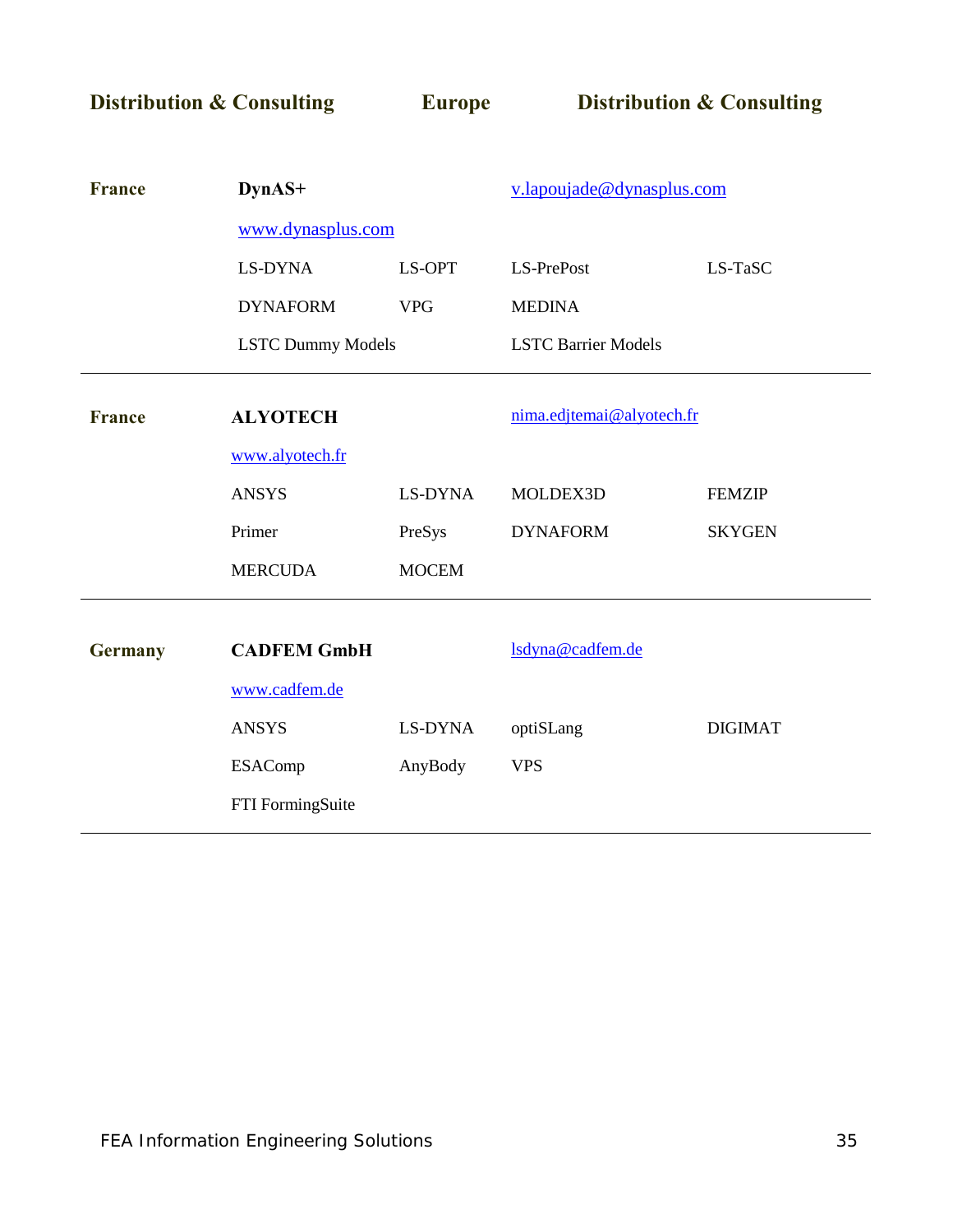| <b>Distribution &amp; Consulting</b> |                       | <b>Europe</b> |                                                    | <b>Distribution &amp; Consulting</b> |
|--------------------------------------|-----------------------|---------------|----------------------------------------------------|--------------------------------------|
|                                      |                       |               |                                                    |                                      |
| <b>Germany</b>                       | <b>DYNAmore GmbH</b>  |               | uli.franz@dynamore.de                              |                                      |
|                                      | www.dynamore.de       |               |                                                    |                                      |
|                                      |                       | LS-DYNA       | optiSLang                                          | <b>DIGIMAT</b>                       |
|                                      | LS-OPT                | LS-PrePost    | LS-TaSC                                            | <b>DYNAFORM</b>                      |
|                                      | Primer                | D-Spex        | <b>GENESIS</b>                                     | <b>FEMZIP</b>                        |
|                                      | VisualDoc             |               | LSTC Dummy & Barrier Models<br><b>TOYOTA THUMS</b> |                                      |
| <b>Germany</b>                       | <b>GNS</b>            |               | $mbox@gns-mbh.com$                                 |                                      |
|                                      | www.gns-mbh.com       |               |                                                    |                                      |
|                                      | Animator              | Generator     | Indeed                                             | OpenForm                             |
|                                      |                       |               |                                                    |                                      |
| <b>Netherland</b>                    | Infinte               |               | j.mathijssen@infinite.nl                           |                                      |
|                                      | www.infinite.nl       |               |                                                    |                                      |
|                                      | <b>ANSYS Products</b> | CivilFem      | <b>CFX</b>                                         | Fluent                               |
|                                      | LS-DYNA               | LS-PrePost    | LS-OPT                                             | LS-TaSC                              |
|                                      |                       |               |                                                    |                                      |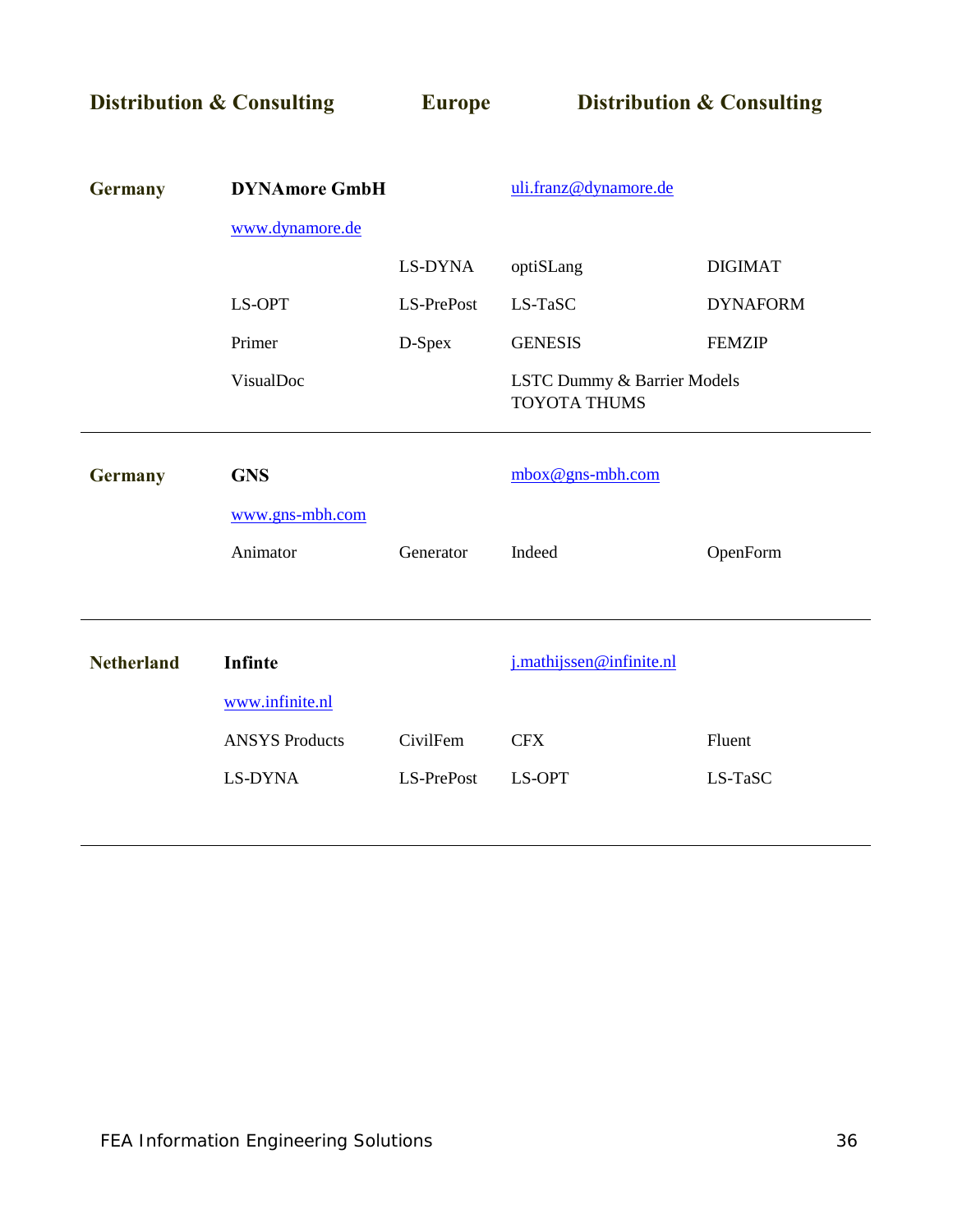**Distribution & Consulting Europe Distribution & Consulting**

| <b>Italy</b>  | <b>EnginSoft SpA</b>         |              | info@enginsoft.it          |                 |  |
|---------------|------------------------------|--------------|----------------------------|-----------------|--|
|               | www.enginsoft.it             |              |                            |                 |  |
|               | <b>ANSYS</b>                 | <b>MAGMA</b> | Flowmaster                 | <b>FORGE</b>    |  |
|               | <b>CADfix</b>                | LS-DYNA      | Dynaform                   | Sculptor        |  |
|               | <b>ESAComp</b>               | AnyBody      | FTI Software               |                 |  |
|               | AdvantEdge                   | Straus7      | LMS Virtual.Lab            | ModeFRONTIER    |  |
|               |                              |              |                            |                 |  |
| <b>Russia</b> | <b>STRELA</b>                |              | info@dynarussia.com        |                 |  |
|               | LS-DYNA                      | LS-TaSC      | LS-OPT                     | LS-PrePost      |  |
|               | <b>LSTC Dummy Models</b>     |              | <b>LSTC Barrier Models</b> |                 |  |
|               |                              |              |                            |                 |  |
| <b>Sweden</b> | <b>DYNAmore Nordic</b>       |              | marcus.redhe@dynamore.se   |                 |  |
|               | www.dynamore.se              |              |                            |                 |  |
|               | <b>ANSA</b>                  | $\mu$ ETA    | LS-DYNA                    | LS-OPT          |  |
|               | LS-PrePost                   | LS-TaSC      | FastFORM                   | <b>DYNAform</b> |  |
|               | FormingSuite                 |              | <b>LSTC Dummy Models</b>   |                 |  |
|               |                              |              | <b>LSTC Barrier Models</b> |                 |  |
|               |                              |              |                            |                 |  |
| <b>Sweden</b> | <b>GRIDCORE</b>              |              | info@gridcore.com          |                 |  |
|               | www.gridcore.se              |              |                            |                 |  |
|               | <b>LS-DYNA Cloud Service</b> |              | Additional software        |                 |  |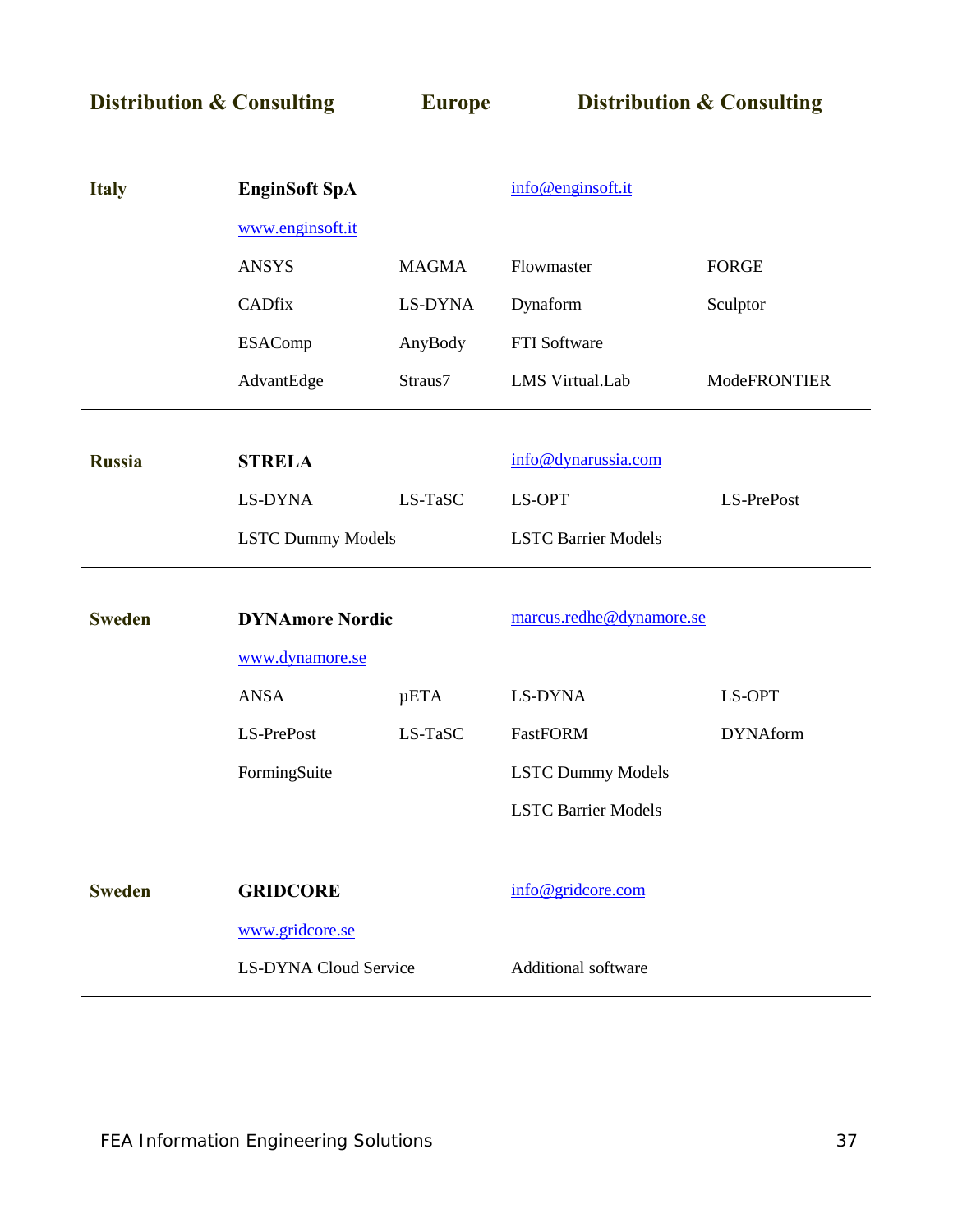**Distribution & Consulting Europe Distribution & Consulting** 

| <b>Switzerland</b> | <b>DYNAmoreSwiss GmbH</b>      |               | info@dynamore.ch           |                |  |  |
|--------------------|--------------------------------|---------------|----------------------------|----------------|--|--|
|                    | www.dynamore.ch                |               |                            |                |  |  |
|                    | LS-DYNA                        |               | LS-OPT                     | LS-PrePost     |  |  |
|                    | LS-TaSC                        |               | <b>LSTC Dummy Models</b>   |                |  |  |
|                    |                                |               | <b>LSTC Barrier Models</b> |                |  |  |
|                    |                                |               |                            |                |  |  |
| <b>UK</b>          | <b>Ove Arup &amp; Partners</b> |               | dyna.sales@arup.com        |                |  |  |
|                    | www.oasys-software.com/dyna    |               |                            |                |  |  |
|                    | LS-DYNA                        |               | LS-OPT                     | LS-PrePost     |  |  |
|                    | LS-TaSC                        | <b>PRIMER</b> | D3PLOT                     | <b>T/HIS</b>   |  |  |
|                    | <b>REPORTER</b>                | <b>SHELL</b>  | <b>FEMZIP</b>              | <b>HYCRASH</b> |  |  |
|                    | <b>DIGIMAT</b>                 | Simpleware    | <b>LSTC Dummy Models</b>   |                |  |  |
|                    |                                |               | <b>LSTC Barrier Models</b> |                |  |  |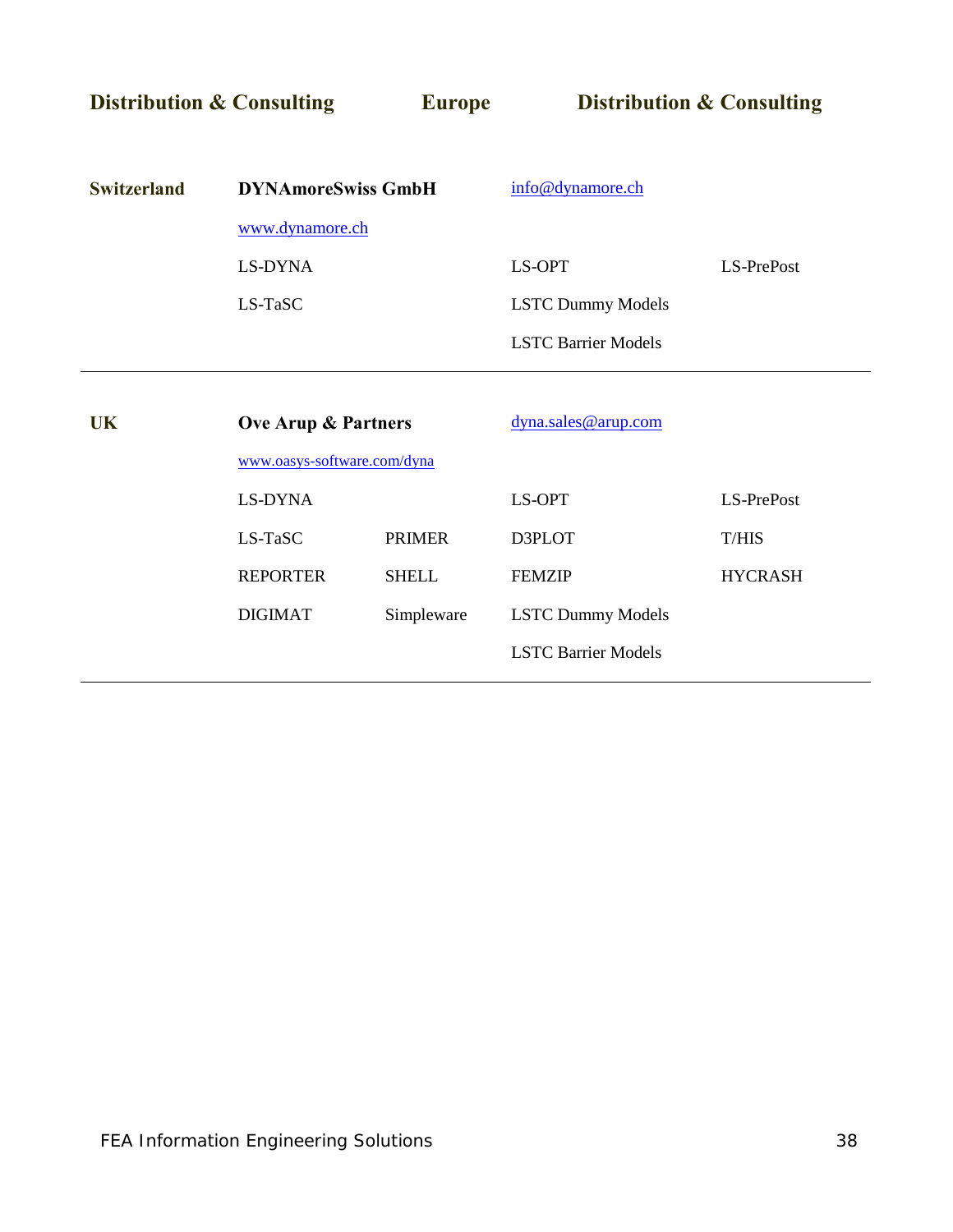| <b>Distribution &amp; Consulting</b> |                | <b>Asia Pacific</b> |                            | <b>Distribution &amp; Consulting</b> |             |
|--------------------------------------|----------------|---------------------|----------------------------|--------------------------------------|-------------|
|                                      |                |                     |                            |                                      |             |
| China                                | $ETA - China$  |                     | lma@eta.com.cn             |                                      |             |
|                                      | www.eta.com/cn |                     |                            |                                      |             |
|                                      | Inventium      | <b>VPG</b>          | <b>DYNAFORM</b>            |                                      | <b>NISA</b> |
|                                      | LS-DYNA        | LS-OPT              | <b>LSTC Dummy Models</b>   |                                      | LS-PrePost  |
|                                      |                |                     | <b>LSTC Barrier Models</b> |                                      | $LS$ -TaSC  |

| China |                             | <b>Oasys Ltd. China</b> |                |                            | Stephen.zhao@arup.com    |              |  |  |
|-------|-----------------------------|-------------------------|----------------|----------------------------|--------------------------|--------------|--|--|
|       | www.oasys-software.com/dyna |                         |                |                            |                          |              |  |  |
|       | <b>PRIMER</b><br>D3PLOT     |                         | <b>HYCRASH</b> | T/HIS                      | <b>REPORTER</b>          | <b>SHELL</b> |  |  |
|       | LS-DYNA                     |                         | LS-OPT         |                            | <b>LSTC Dummy Models</b> | LS-PrePost   |  |  |
|       | <b>DIGIMAT</b>              |                         | <b>FEMZIP</b>  | <b>LSTC Barrier Models</b> |                          | LS-TaSC      |  |  |
|       |                             |                         |                |                            |                          |              |  |  |

| China | <b>Shanghai Hengstar Technology</b> |         | info@hengstar.com          |            |
|-------|-------------------------------------|---------|----------------------------|------------|
|       | www.hengstar.com                    |         |                            |            |
|       | LS-DYNA                             | LS-TaSC | <b>LSTC Barrier Models</b> |            |
|       | <b>LS-DYNA Courses</b>              | LS-OPT  | <b>LSTC Dummy Models</b>   | LS-PrePost |
|       |                                     |         |                            |            |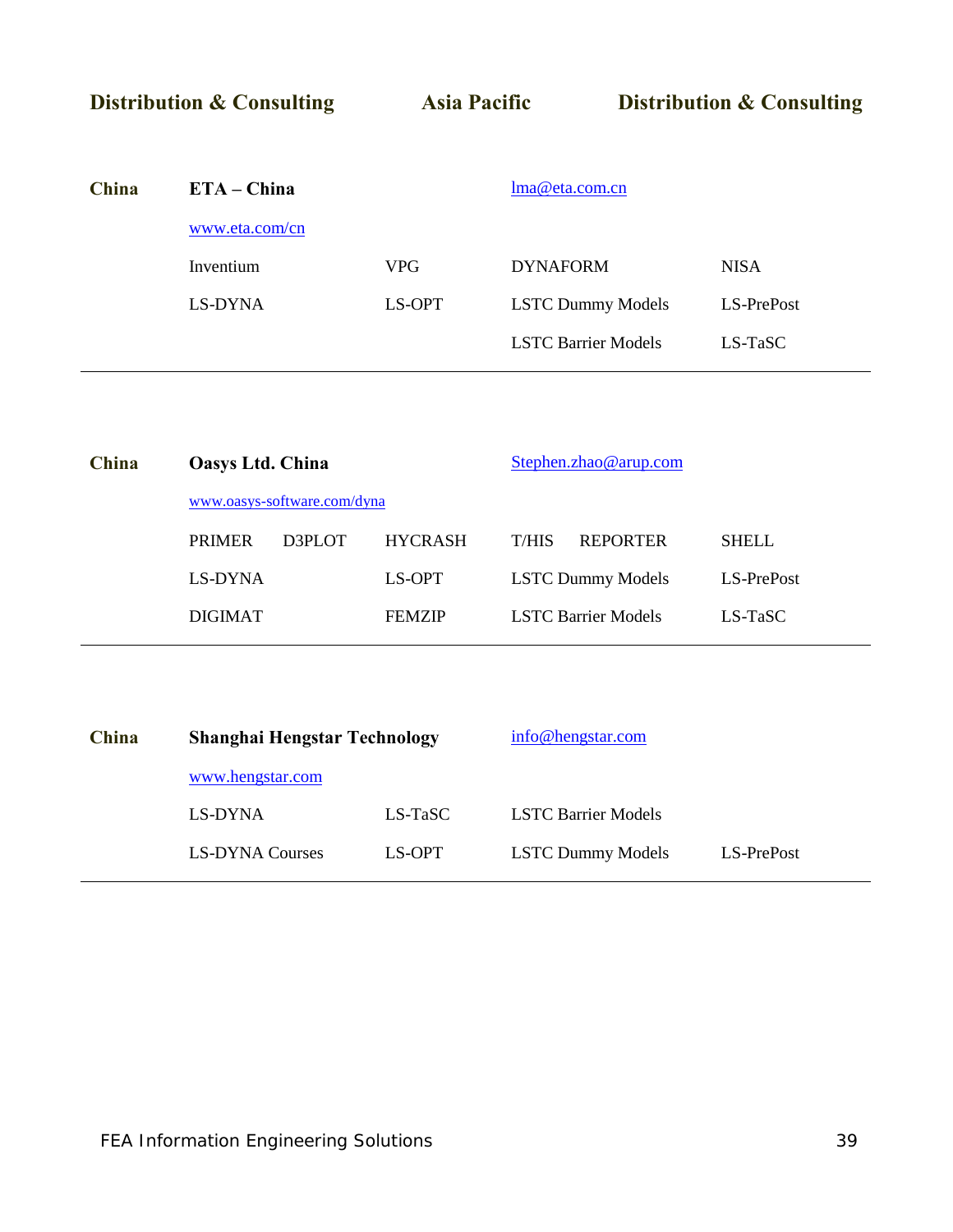|  |  |  |  |  | <b>Distribution &amp; Consulting</b> |  |  |  |  |  |
|--|--|--|--|--|--------------------------------------|--|--|--|--|--|
|  |  |  |  |  |                                      |  |  |  |  |  |

**Distribution & Consulting Asia Pacific Distribution & Consulting**

| India        | Oasys Ltd. India            |           | lavendra.singh@arup.com    |                |  |
|--------------|-----------------------------|-----------|----------------------------|----------------|--|
|              | www.oasys-software.com/dyna |           |                            |                |  |
|              | <b>PRIMER</b><br>D3PLOT     | T/HIS     |                            |                |  |
|              |                             | LS-OPT    | <b>LSTC Dummy Models</b>   | LS-PrePost     |  |
|              |                             | LS-DYNA   | <b>LSTC Barrier Models</b> | LS-TaSC        |  |
|              |                             |           |                            |                |  |
| India        | <b>EASI</b> Engineering     |           | rvenkate@easi.com          |                |  |
|              | www.easi.com                |           |                            |                |  |
|              | <b>ANSA</b>                 |           |                            |                |  |
|              | LS-DYNA                     | LS-OPT    | <b>LSTC Dummy Models</b>   | LS-PrePost     |  |
|              |                             |           | <b>LSTC Barrier Models</b> | LS-TaSC        |  |
|              |                             |           |                            |                |  |
| <b>India</b> | <b>CADFEM Eng. Svce</b>     |           | info@cadfem.in             |                |  |
|              | www.cadfem.in               |           |                            |                |  |
|              | <b>VPS</b><br><b>ANSYS</b>  | optiSLang | <b>ESAComp</b>             | <b>DIGIMAT</b> |  |
|              | LS-DYNA                     | LS-OPT    | <b>LSTC Dummy Models</b>   | LS-PrePost     |  |
|              | FTI FormingSuite            | AnyBody   | <b>LSTC Barrier Models</b> | LS-TaSC        |  |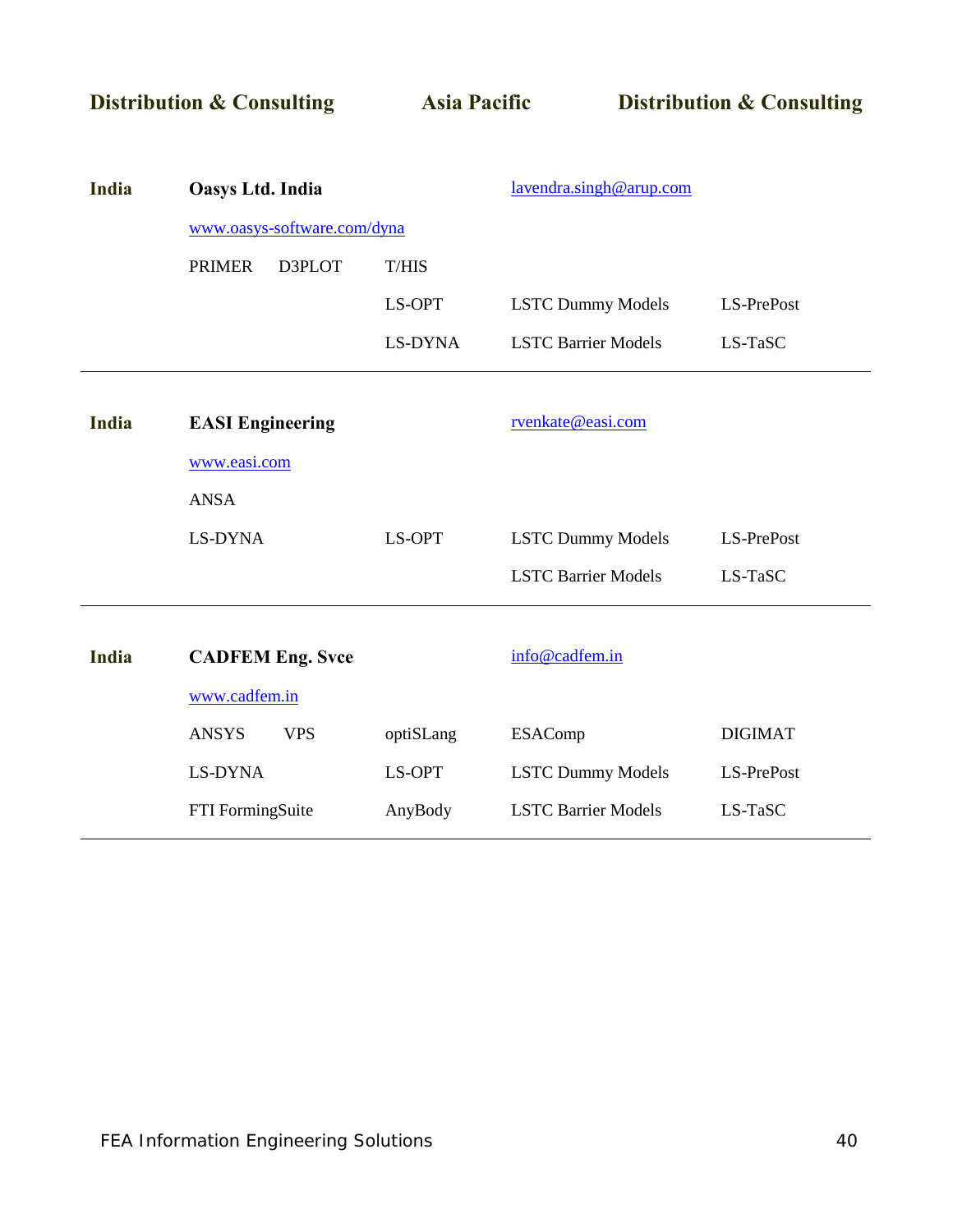**Distribution & Consulting 4.5 Asia Pacific 4.5 Assume Distribution & Consulting** Japan **ITOCHU** LS-dyna@ctc-g.co.jp [www.engineering-eye.com](http://www.engineering-eye.com/) LS-DYNA LS-OPT LS-PrePost LS-TaSC LSTC Dummy Models LSTC Barrier Models CmWAVE

| Japan | <b>JSOL</b>                |                            |                     |            |
|-------|----------------------------|----------------------------|---------------------|------------|
|       | www.jsol.co.jp/english/cae |                            |                     |            |
|       | <b>JSTAMP</b>              | <b>HYCRASH</b>             | <b>JMAG</b>         |            |
|       | LS-DYNA                    | LS-OPT                     | LS-PrePost          | $LS$ -TaSC |
|       | <b>LSTC Dummy Models</b>   | <b>LSTC Barrier Models</b> | <b>TOYOTA THUMS</b> |            |
|       |                            |                            |                     |            |

| Japan | <b>FUJITSU</b>                                 |                            |                       |         |
|-------|------------------------------------------------|----------------------------|-----------------------|---------|
|       | http://jp.fujitsu.com/solutions/hpc/app/lsdyna |                            |                       |         |
|       | LS-DYNA                                        | LS-OPT                     | LS-PrePost            | LS-TaSC |
|       | <b>LSTC Dummy Models</b>                       | <b>LSTC Barrier Models</b> | <b>CLOUD</b> Services |         |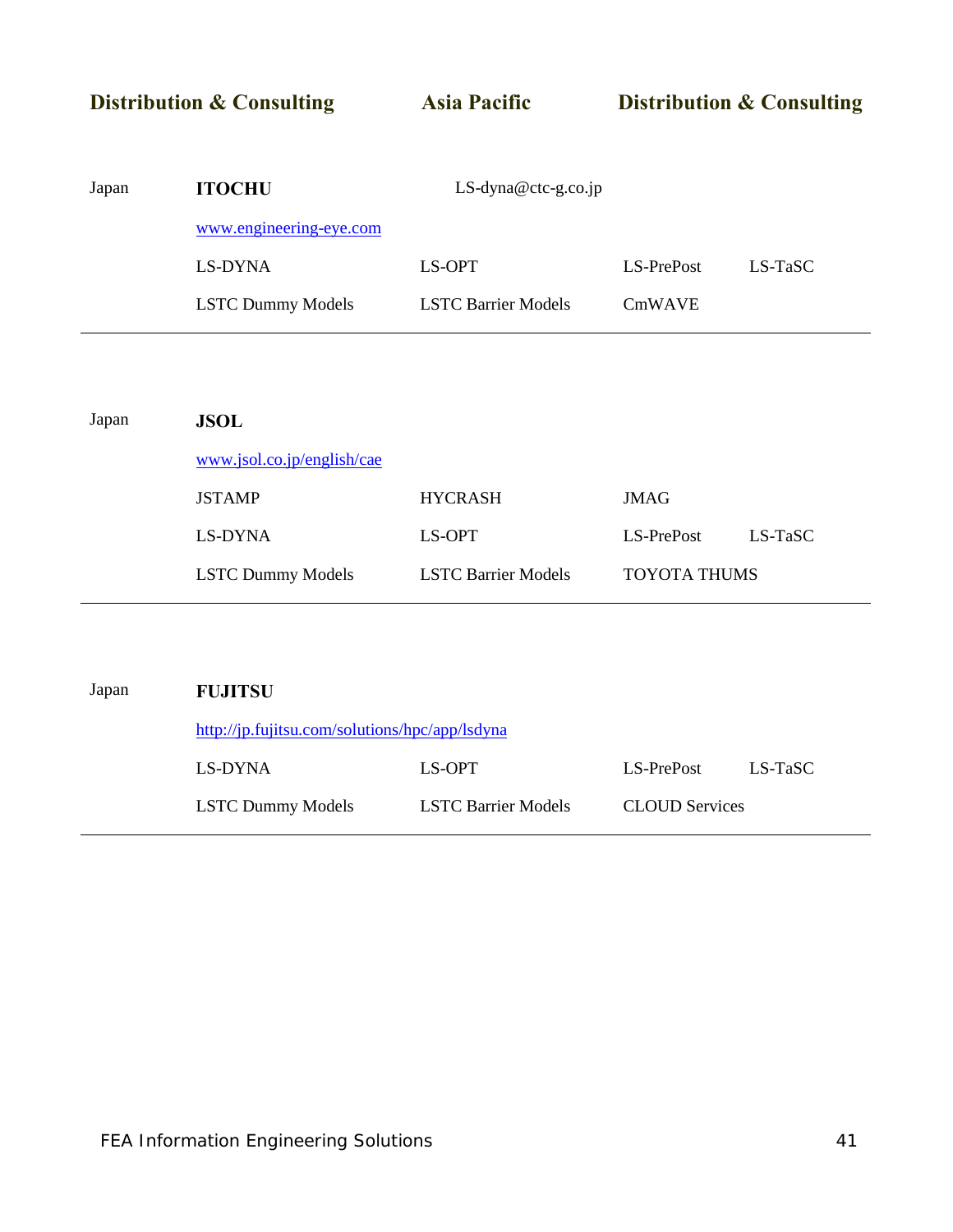**Distribution & Consulting 4. Asia Pacific 4. Distribution & Consulting** 

| Korea | wschung@kornet.com<br><b>THEME</b> |                            |            |                |  |  |
|-------|------------------------------------|----------------------------|------------|----------------|--|--|
|       | www.lsdyna.co.kr                   |                            |            |                |  |  |
|       | LS-DYNA                            | LS-OPT                     | LS-PrePost | $LS$ -TaSC     |  |  |
|       | <b>LSTC Dummy Models</b>           | <b>LSTC Barrier Models</b> | eta/VPG    | <b>Planets</b> |  |  |
|       | eta/DYNAFORM                       | FormingSuite               | Simblow    | TrueGRID       |  |  |
|       | <b>JSTAMP/NV</b>                   | Scan IP                    | Scan FE    | Scan CAD       |  |  |
|       | <b>FEMZIP</b>                      |                            |            |                |  |  |
|       |                                    |                            |            |                |  |  |

| Korea | <b>KOSTECH</b>           | young@kostech.co.kr        |               |            |
|-------|--------------------------|----------------------------|---------------|------------|
|       | www.kostech.co.kr        |                            |               |            |
|       | LS-DYNA                  | LS-OPT                     | LS-PrePost    | $LS-TaSC$  |
|       | <b>LSTC Dummy Models</b> | <b>LSTC Barrier Models</b> | eta/VPG       | <b>FCM</b> |
|       | eta/DYNAFORM             | <b>DIGIMAT</b>             | Simuform      | Simpack    |
|       | AxStream                 | TrueGrid                   | <b>FEMZIP</b> |            |
|       |                          |                            |               |            |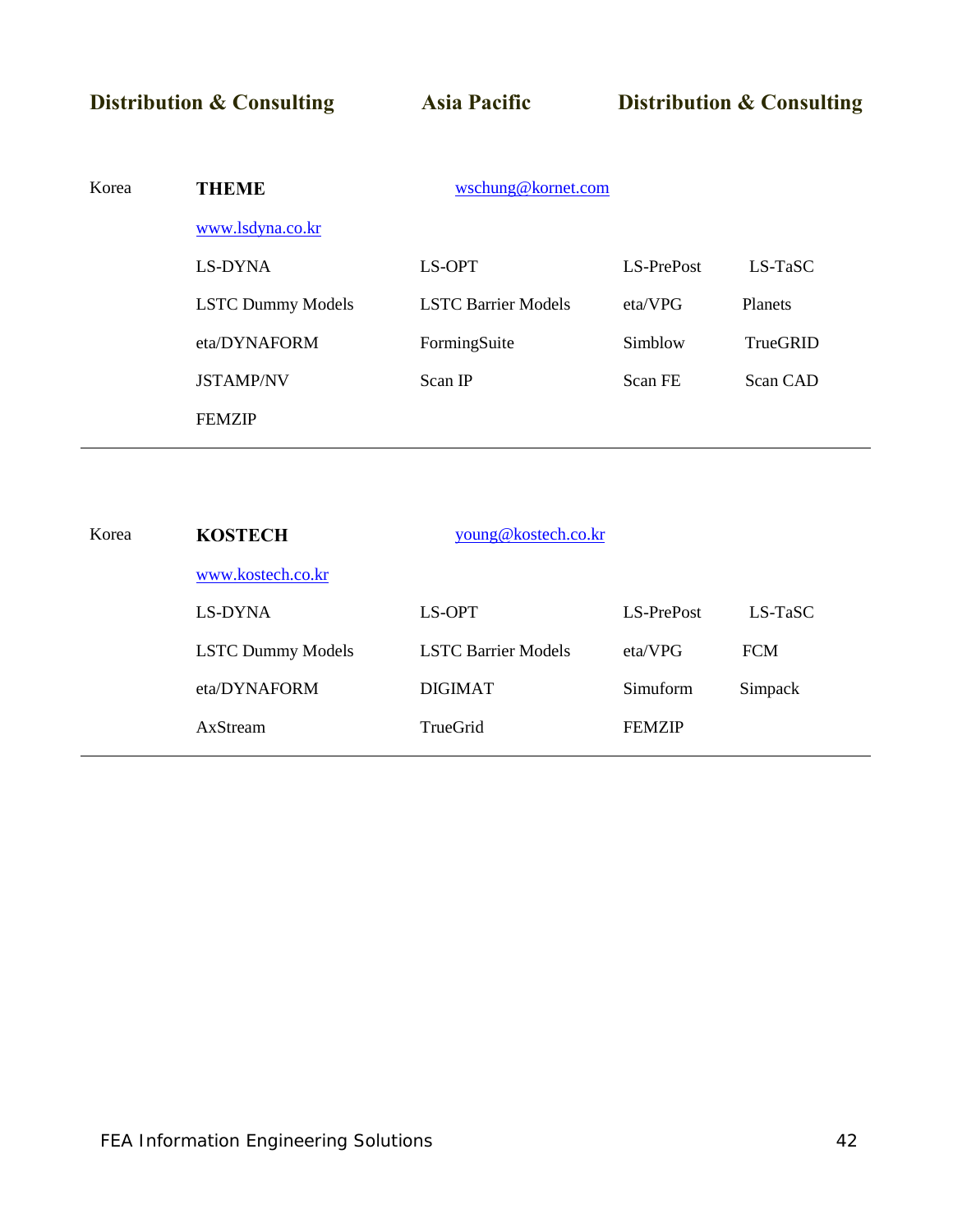# **Distribution & Consulting Asia Pacific Distribution & Consulting** Taiwan **Flotrend** [gary@flotrend.tw](mailto:gary@flotrend.tw) [www.flotrend.com.tw](http://www.flotrend.com.tw/) LS-DYNA LS-OPT LS-PrePost LS-TaSC LSTC Dummy Models LSTC Barrier Models eta/VPG FCM

| Taiwan | <b>APIC</b>              |                            |            |            |  |  |  |  |  |
|--------|--------------------------|----------------------------|------------|------------|--|--|--|--|--|
|        | www.apic.com.tw          |                            |            |            |  |  |  |  |  |
|        | LS-DYNA                  | LS-OPT                     | LS-PrePost | LS-TaSC    |  |  |  |  |  |
|        | <b>LSTC Dummy Models</b> | <b>LSTC Barrier Models</b> | eta/VPG    | <b>FCM</b> |  |  |  |  |  |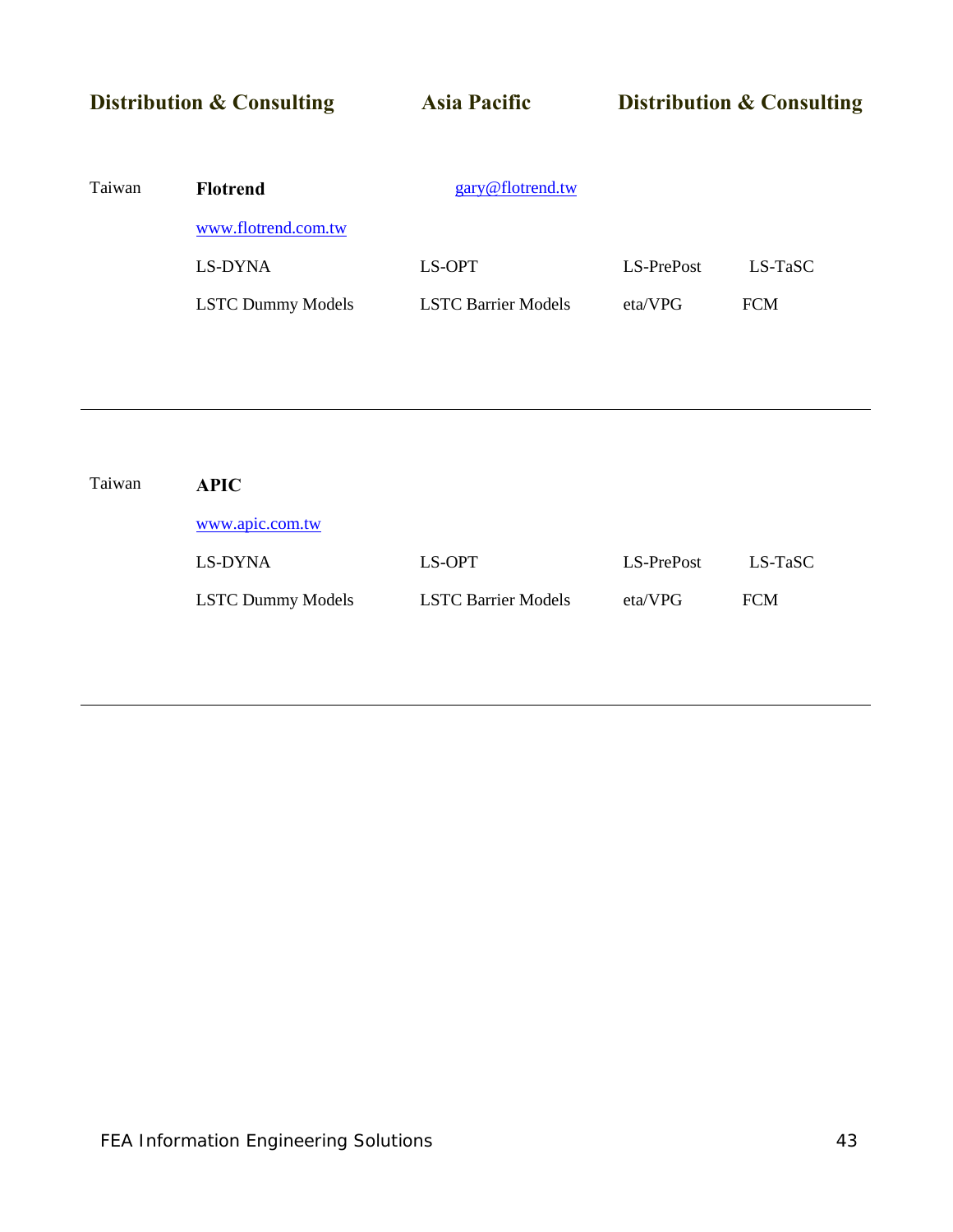| Japan                | Fujitsu www.fujitsu.com  |
|----------------------|--------------------------|
|                      |                          |
| Germany              | Gridcore www.gridcore.se |
| Sweden               | Gridcore www.gridcore.se |
| <b>United States</b> | Gompute www.gompute.com  |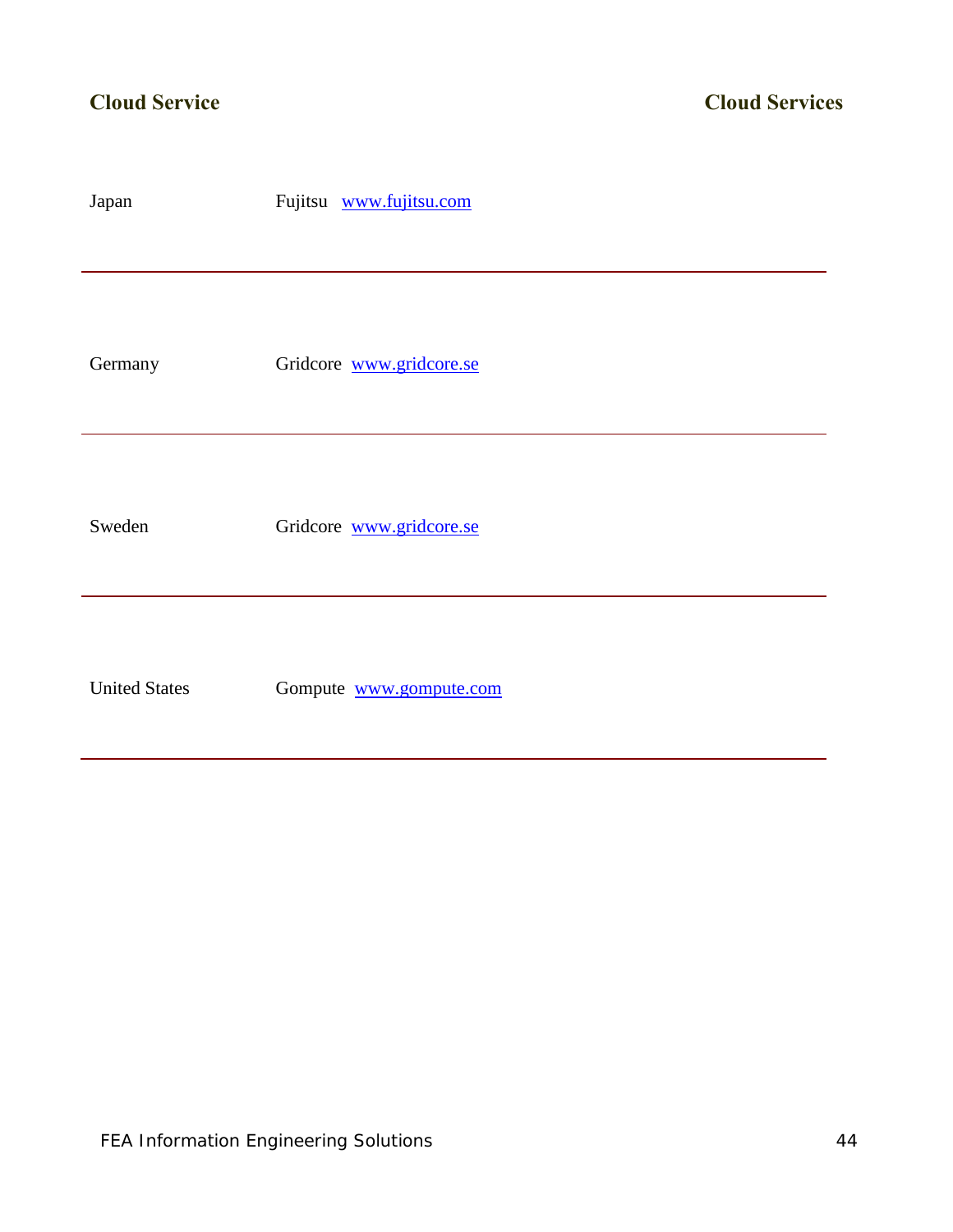**Training Classes Germany CADFEM GmbH Training Classes**

The Complete Courses Offered Can Be Found At: [www.cadfem.de](http://www.cadfem.de/) 

Please check the site for accuracy and changes. Among the many course offered:

Introduction to simulation with Diffpack 11/06/12

Introduction to explicit structural mechanics with ANSYS-LS-DYNA and LSTC's LS-DYNA

> 08/29/12 09/05/12 11/06/12 12/19/12

Material Modeling with LS-DYNA 10/16/12

Simulation of composites with ANSYS Composites PrepPost and LS-DYNA 05/08/12 08/21/12

Contact modeling with LS-DYNA 05/22/12 11/06/12

Modeling joints with LS-DYNA 10/12/12

Crash simulation with LS-DYNA 09/25/12

Working efficiently with Diffpack in ANSYS Workbench

11/07/12

Introduction to simulation of joint- and muscleforces with AnyBody 09/19/12

Efficient coupling of AnyBody with ANSYS **Workbench** 

09/21/12

Additional Courses are offered – please check the website for upcoming dates for: FTI Forming Suite - DIGIMAT DIFFPACK and others.

Individual Training: Take advantage of the expertise of our specialists and get to know how simulation processes in your company can be arranged in an optimal way.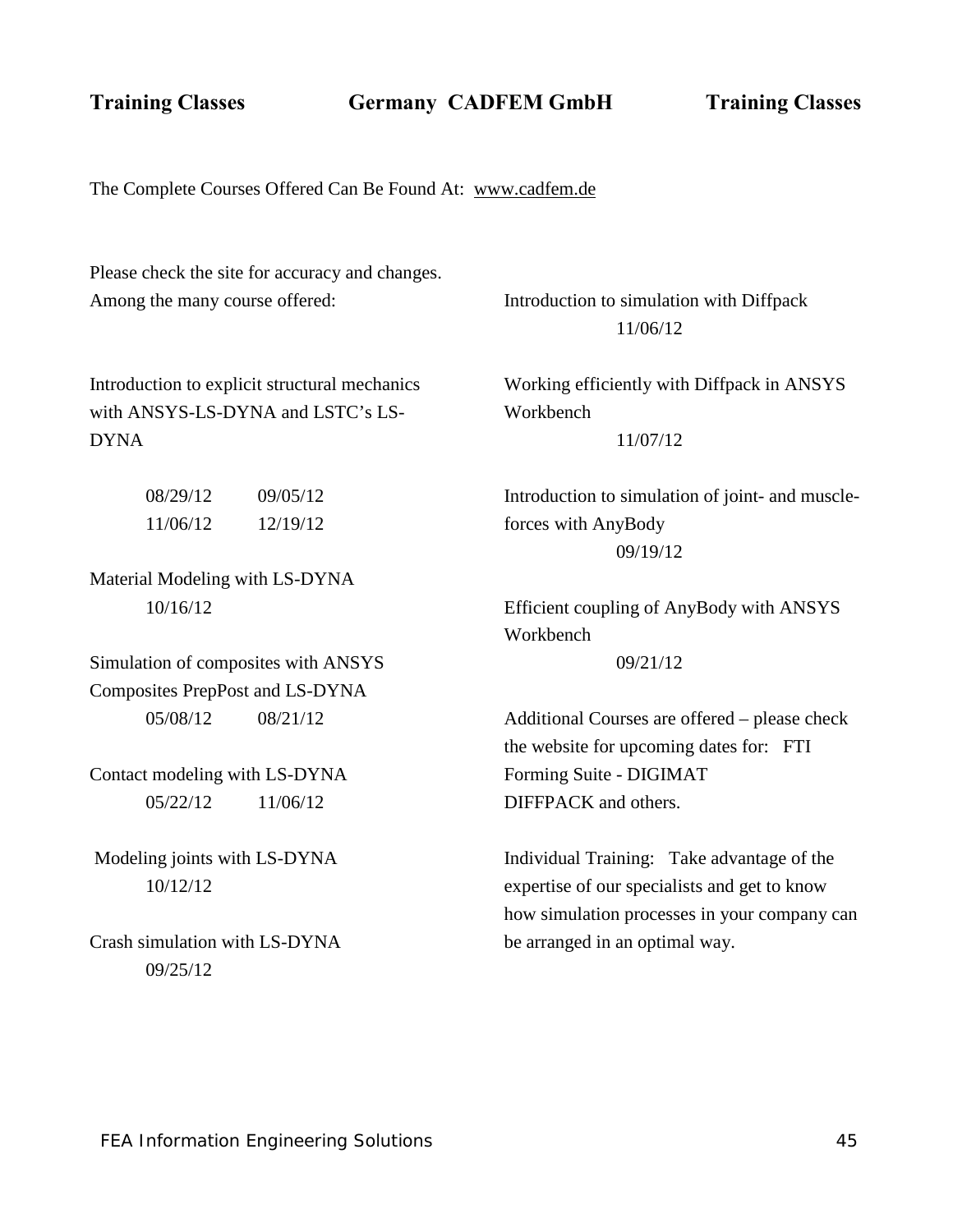**Training Classes Germany DYNAmore Training Classes**

The Complete Courses Offered Can Be Found At: [www.dynamore.de/en](http://www.dynamore.de/en) 

Intro LS-DYNA 09/20/12 10/15/12 10/30/12 12/10/12

Contact Definitions 10/18/12

Element types 07/04/12

Plasticity 10/24/12

Users Interfaces 11/19/12

Crash Analysis 12/04/12 Dummy Modeling

Spot Welds

06/14/12

09/27/12

Airbag Modeling 06/14/12

eta/DYNAFORM 09/17/12

ALE 10/11/12

Meshless Methods 10/11/12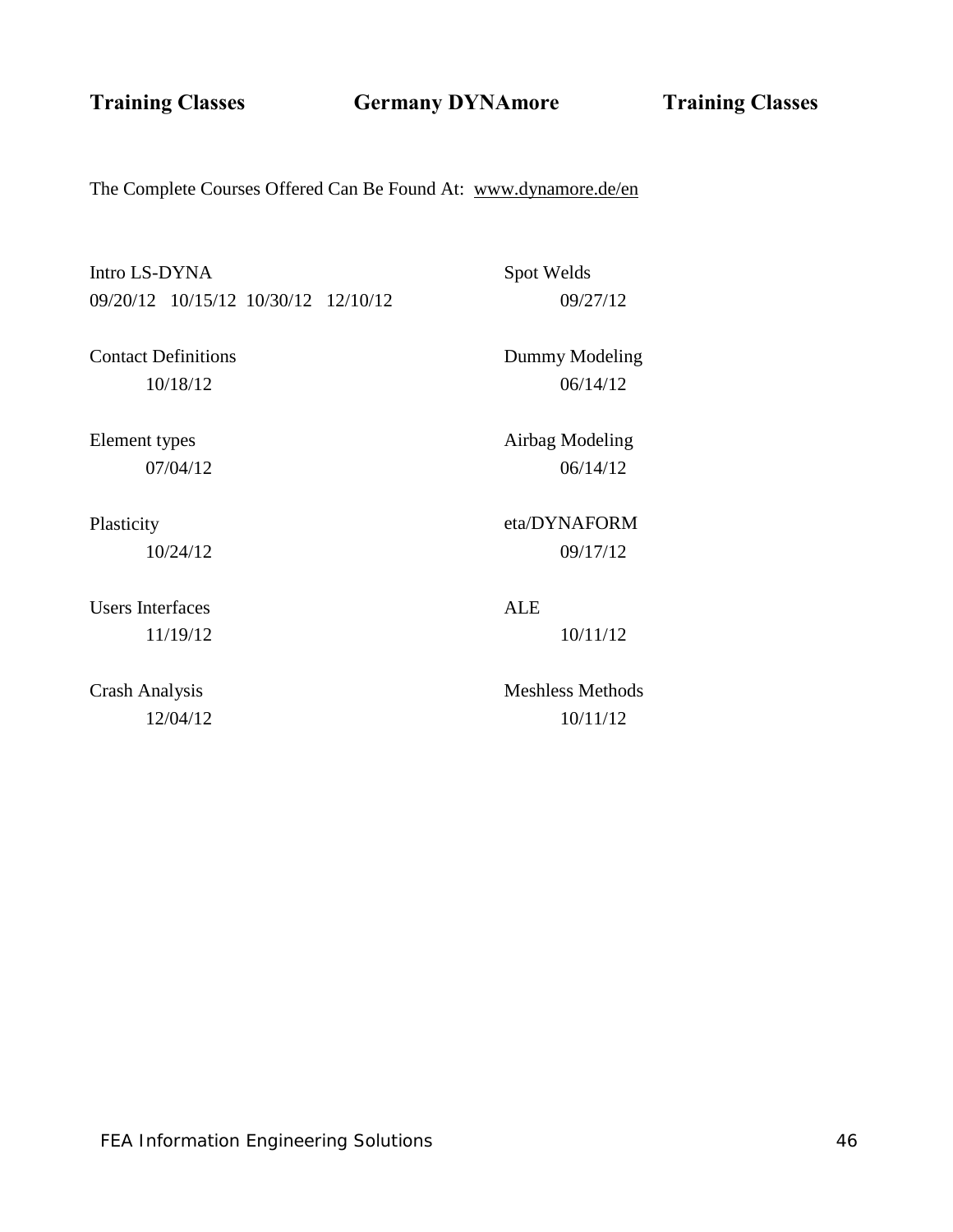**Training Classes** United States LSTC Training Classes

### The Complete Courses Offered Can Be Found At: [www.lstc.com](http://www.lstc.com/)

Please check the site for accuracy and changes. Among the many course offering are the following:

Implicit Analysis with LS-DYNA CA June 12-13, 2012 Contact in LS-DYNA CA June 14-15, 2012 Introduction to LS-PrePost (no charge) MI June 18, 2012 Introduction to LS-DYNA MI June 19-22, 2012 Composite Materials\_LS-DYNA CA June 26- 27, 2012 User-Defined Materials\_LS-DYNA CA June 28-29, 2012 Introduction to LS-PrePost (no charge) CA July 30, 2012 Introduction to LS-DYNA CA July 31 - August 3, 2012 Advanced Options in LS-DYNA MI August 14-15, 2012 Introduction to LS-PrePost (no charge) MI August 20, 2012

Contact in LS-DYNA MI August 16-17, 2012

Introduction to LS-DYNA MI August 21-24, 2012

NVH & Frequency Domain Analysis with LS-DYNA CA October 9-10, 2012 Tues-Wed

Introduction to LS-OPT MI November 6-9, 2012

Introduction to LS-PrePost (no charge) CA November 12, 2012

Introduction to LS-DYNA CA November 13-16, 2012

Introduction to LS-PrePost (no charge) MI December 10, 2012

Introduction to LS-DYNA MI December 11-14, 2012

Advanced Options in LS-DYNA MI December 17-18, 2012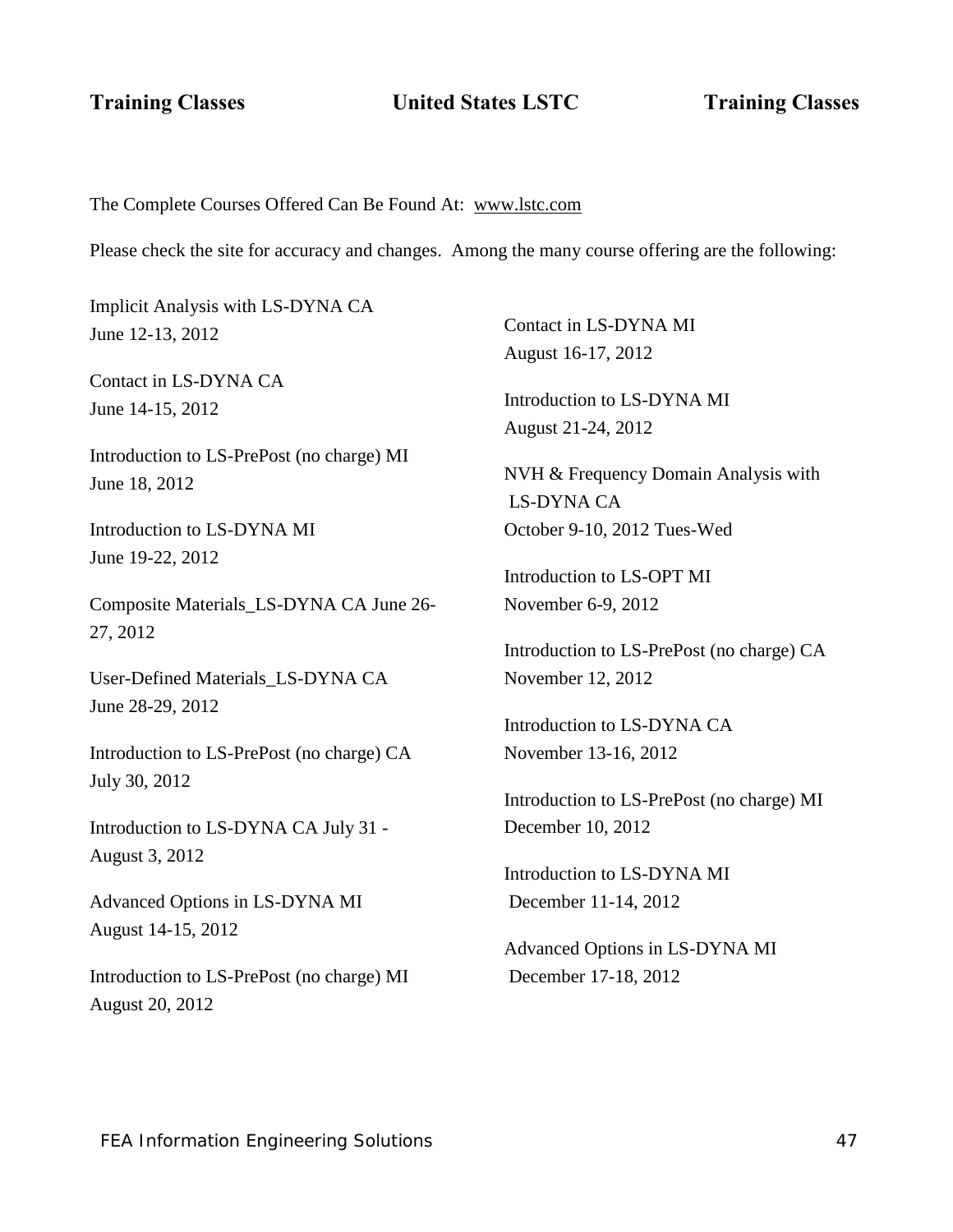**Training Classes Sweden DYNAmore Nordic Training Classes**

The Complete Courses Offered Can Be Found At: [www.dynamore.se](http://www.dynamore.se/) 

Please check the site for accuracy and changes. Among the many course offering are the following:

LS-PrePost 3, introduction September 3 LS-PrePost 3, introduction November 26

October 2

ANSA & Metapost, introductory course October 9

Contacts in LS-DYNA October 12

LS-DYNA, simulation of sheet metal forming processes October 16

LS-DYNA, advanced training class in impact analysis

November 20

LS-DYNA, introductory course September 4 LS-DYNA, introductory course November 27

> LS-OPT, optimization and robust design September 18

LS-DYNA, implicit analysis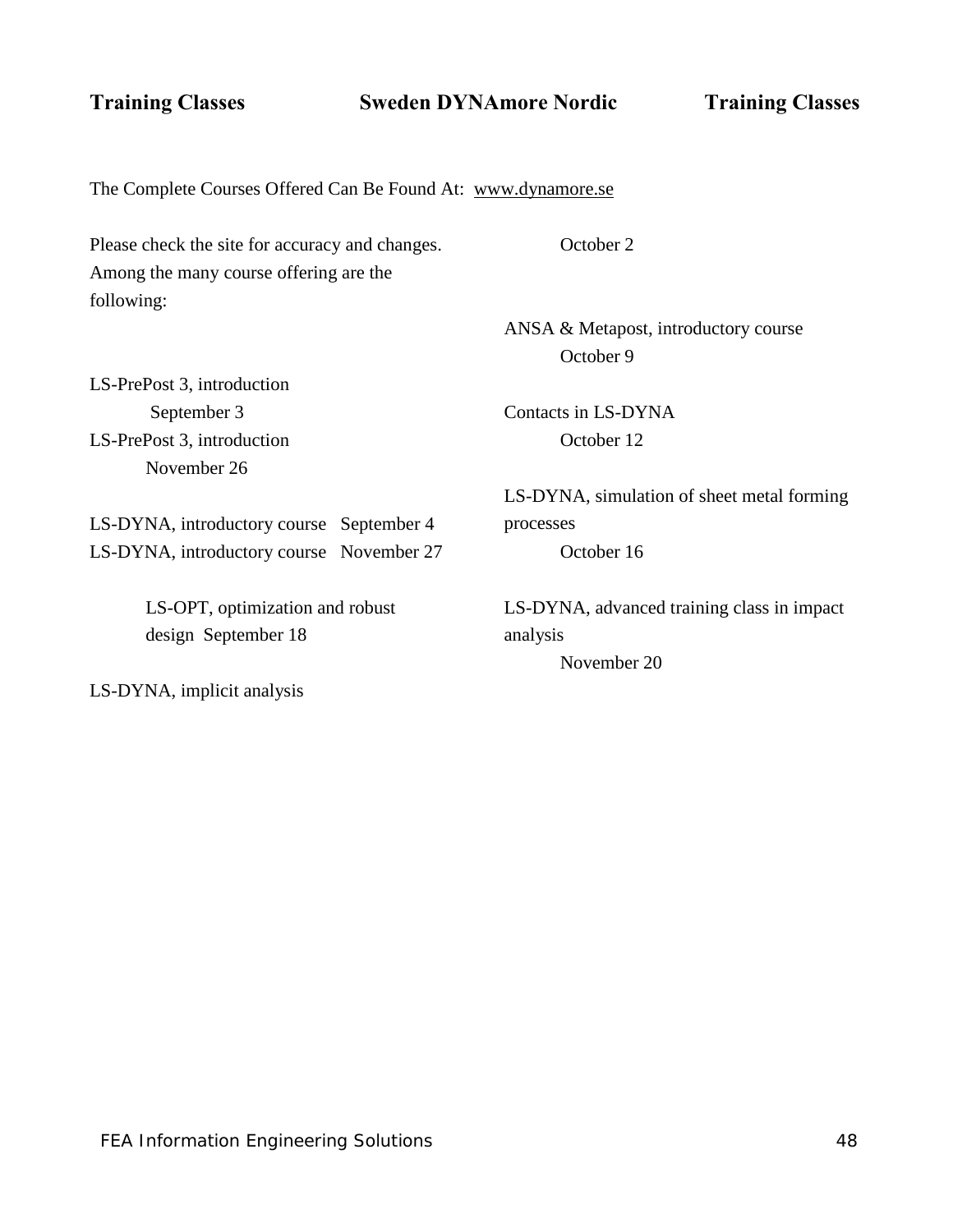The complete Training Courses offered can be found at [www.dynasplus.com](http://www.dynasplus.com/) 

Please check the site for accuracy and changes.

LS-DYNA Introduction Explicit Solver 10-12/09

LS-DYNA Introduction Implicit Solver 24/09

LS-DYNA Unified Introduction Implicit & Explicit Solver 16-19/01, 18-21/06 & 12-15/11

LS-OPT & LS-TaSC Introduction 24-25/10

Switch to LS-DYNA 10-11/10

Switch from Ls-PrePost 2.X to 3.X 4/04 & 26/09 & 28/11

LS-DYNA Advanced Implicit Solver 25/09 -material modeling 14-15/12

LS-DYNA ALE / FSI 22-23/10

LS-DYNA SPH 21-22/05 & 8-9/10

LS-PrePost 3.0 – Advanced meshing capabilities 5/04 & 27/09 & 29/11

LS-DYNA User Options 23-24/05

LS-DYNA – Plasticity, Damage & Failure – By Paul DU BOIS 26-27/11 (date may be changed in Q1)

LS-DYNA – Polymeric materials – By Paul DU BOIS 12-13/12

LS-DYNA – Geo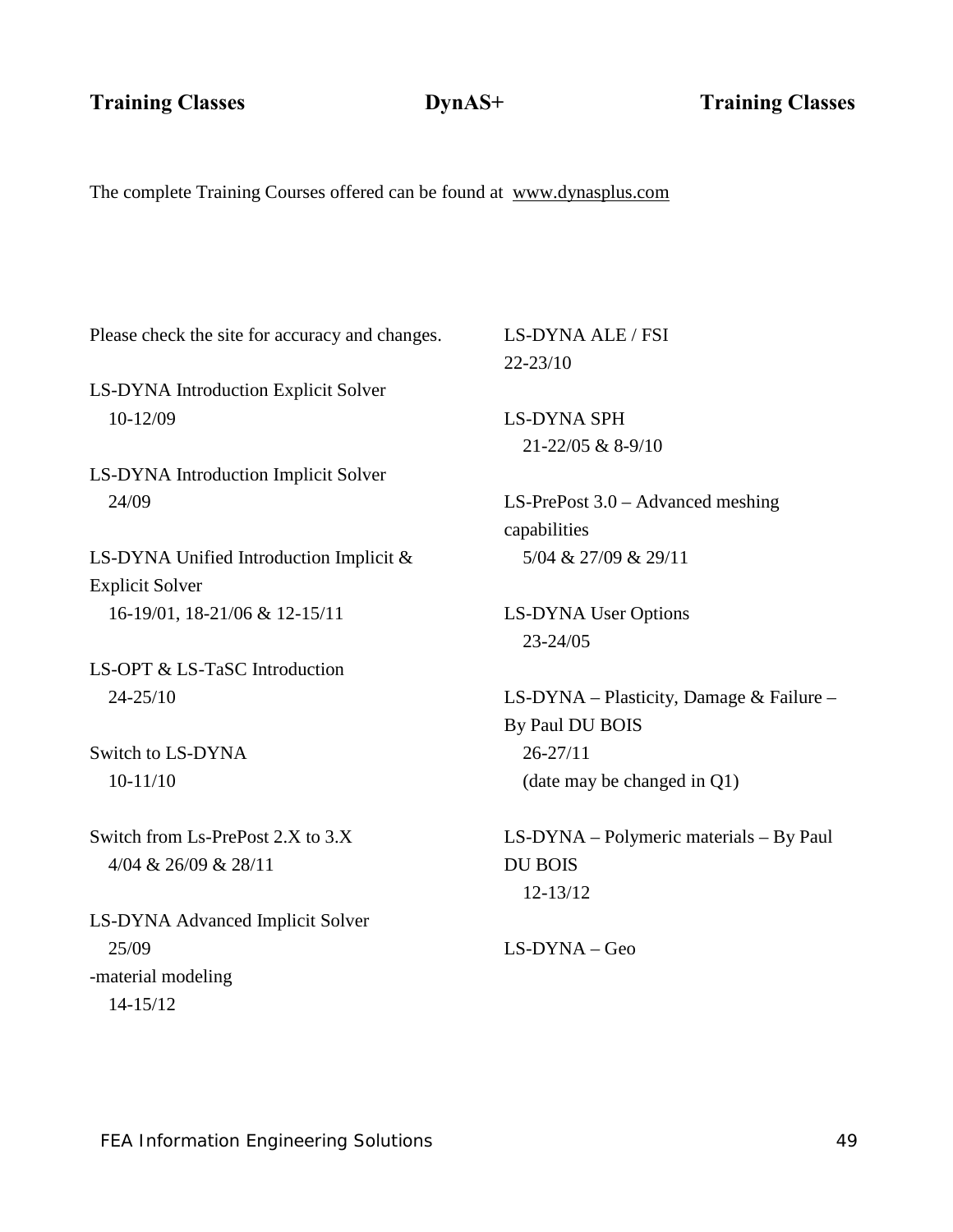# **Training Classes Classes United States ETA Training Classes**

# **Engineering Technology Associates**

The Complete Courses Offered Can Be Found At: [www.eta.com](http://www.eta.com/) 

Please check the site for accuracy and changes. Among the many course offering are the following:

Introduction to LS-DYNA

June 26 - 27 July 24 - 25 August 21 - 22 Sept 18 - 19

# Introduction to DYNAFORM

July 10 - 11 Aug 07 - 08 Sept 04 - 05

Intro to PreSYS

August 14 Sept 11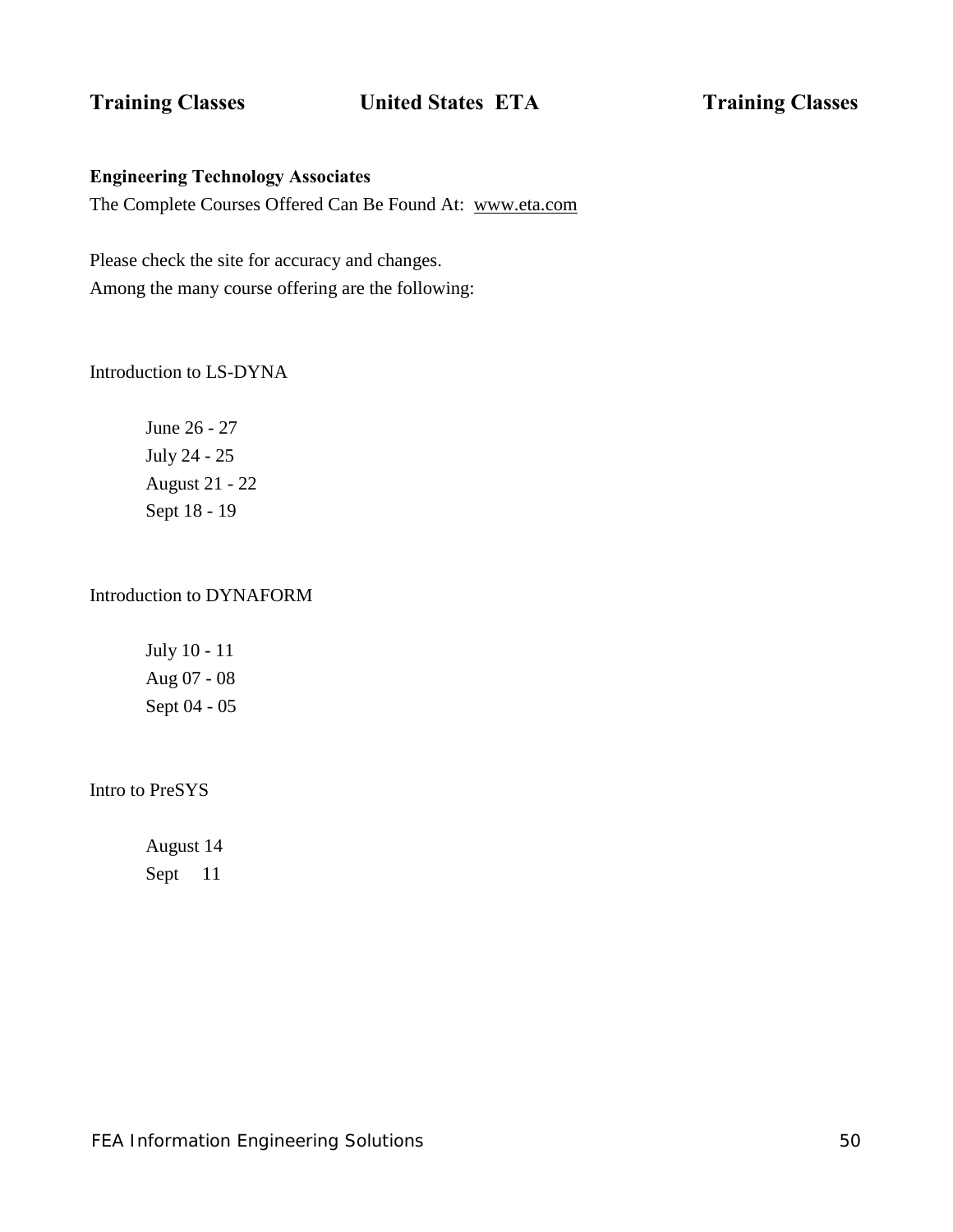The Complete Courses Offered Can Be Found At: [www.caeai.com](http://www.caeai.com/) 

Please check the site for accuracy and changes. Among the many course ffering are the following:

ANSYS Training, CFD and FEA Consultants Serving CT, NJ, NY, MA, NH , VT

Jun 11, 2012 1 day ANSYS DesignModeler Middlebury, CT

Jun 16, 2012 2 days Introduction to ANSYS Mechanical (Workbench)

Middlebury, CT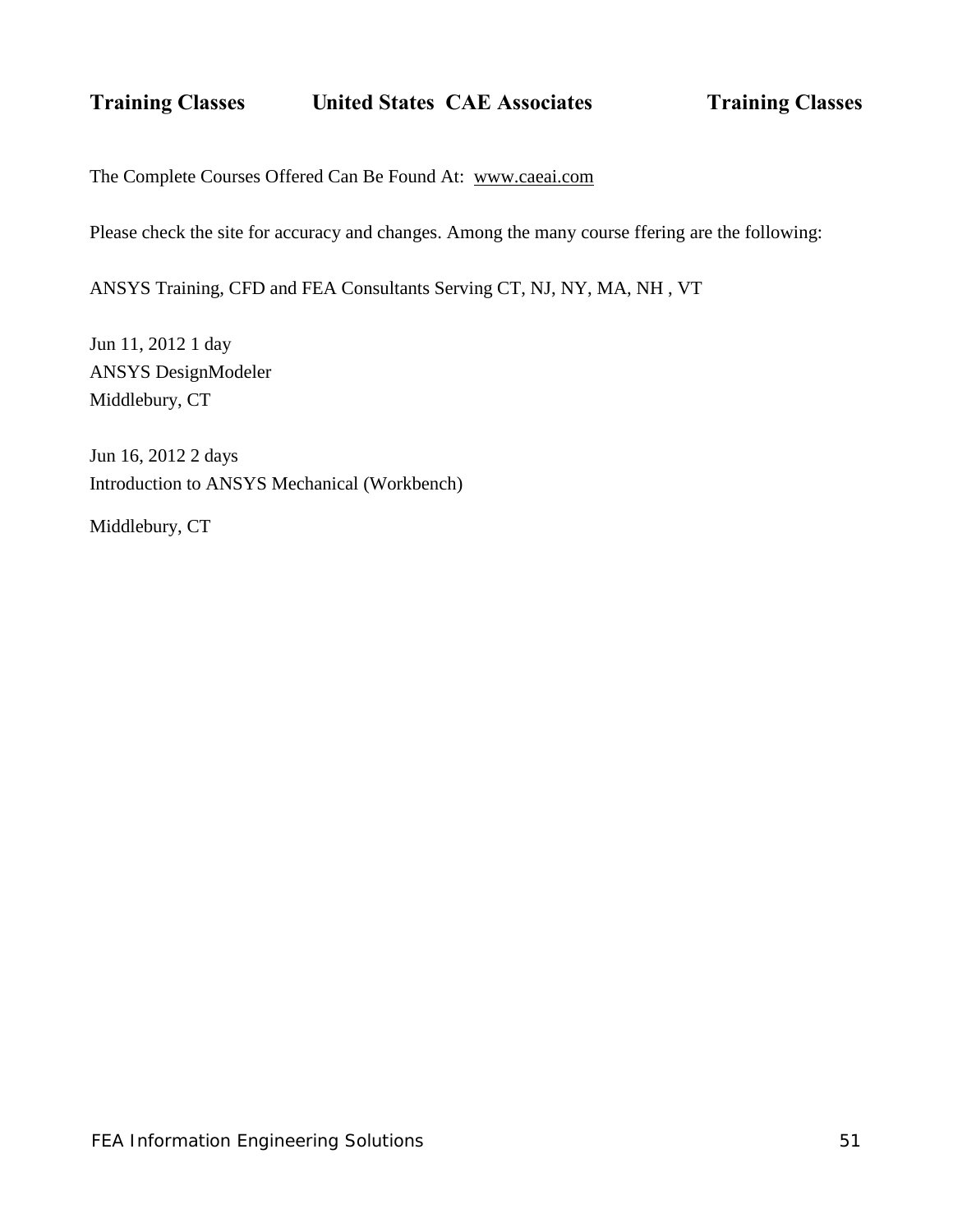| 2012                                    | $\overline{2}$ | 3 | 4 | 5 | 6 | 7 | 8 | 9 | 10 | 11 | 12 |
|-----------------------------------------|----------------|---|---|---|---|---|---|---|----|----|----|
| An Introduction to LS-DYNA(High         |                |   |   |   |   |   |   |   |    |    |    |
| Level)                                  |                |   |   |   |   |   |   |   |    |    |    |
| Concrete & Geomaterial Modeling         |                |   |   |   |   |   |   |   |    |    |    |
| with LS-DYNA                            |                |   |   |   |   |   |   |   |    |    |    |
| Pedestrian Safety and Bonnet Design     |                |   |   |   |   |   |   |   |    |    |    |
| with LS-DYNA                            |                |   |   |   |   |   |   |   |    |    |    |
| Crashworthiness Theory and              |                |   |   |   |   |   |   |   |    |    |    |
| Technology                              |                |   |   |   |   |   |   |   |    |    |    |
| LS-DYNA MPP, Airbag Simulation          |                |   |   |   |   |   |   |   |    |    |    |
| with LS-DYNA                            |                |   |   |   |   |   |   |   |    |    |    |
| Introduction of LS-OPT which is         |                |   |   |   |   |   |   |   |    |    |    |
| <b>Based on LS-DYNA</b>                 |                |   |   |   |   |   |   |   |    |    |    |
| Passive Safety and Restraint Systems    |                |   |   |   |   |   |   |   |    |    |    |
| Design                                  |                |   |   |   |   |   |   |   |    |    |    |
| Crashworthiness Simulation with LS-     |                |   |   |   |   |   |   |   |    |    |    |
| <b>DYNA</b>                             |                |   |   |   |   |   |   |   |    |    |    |
| Passive Safety Simulation with LS-      |                |   |   |   |   |   |   |   |    |    |    |
| <b>DYNA</b>                             |                |   |   |   |   |   |   |   |    |    |    |
| <b>Crashworthy Car Body Development</b> |                |   |   |   |   |   |   |   |    |    |    |
| - Design, Simulation and                |                |   |   |   |   |   |   |   |    |    |    |
| Optimization                            |                |   |   |   |   |   |   |   |    |    |    |

The Complete Courses Offered Can Be Found at [www.hengstar.com](http://www.hengstar.com/)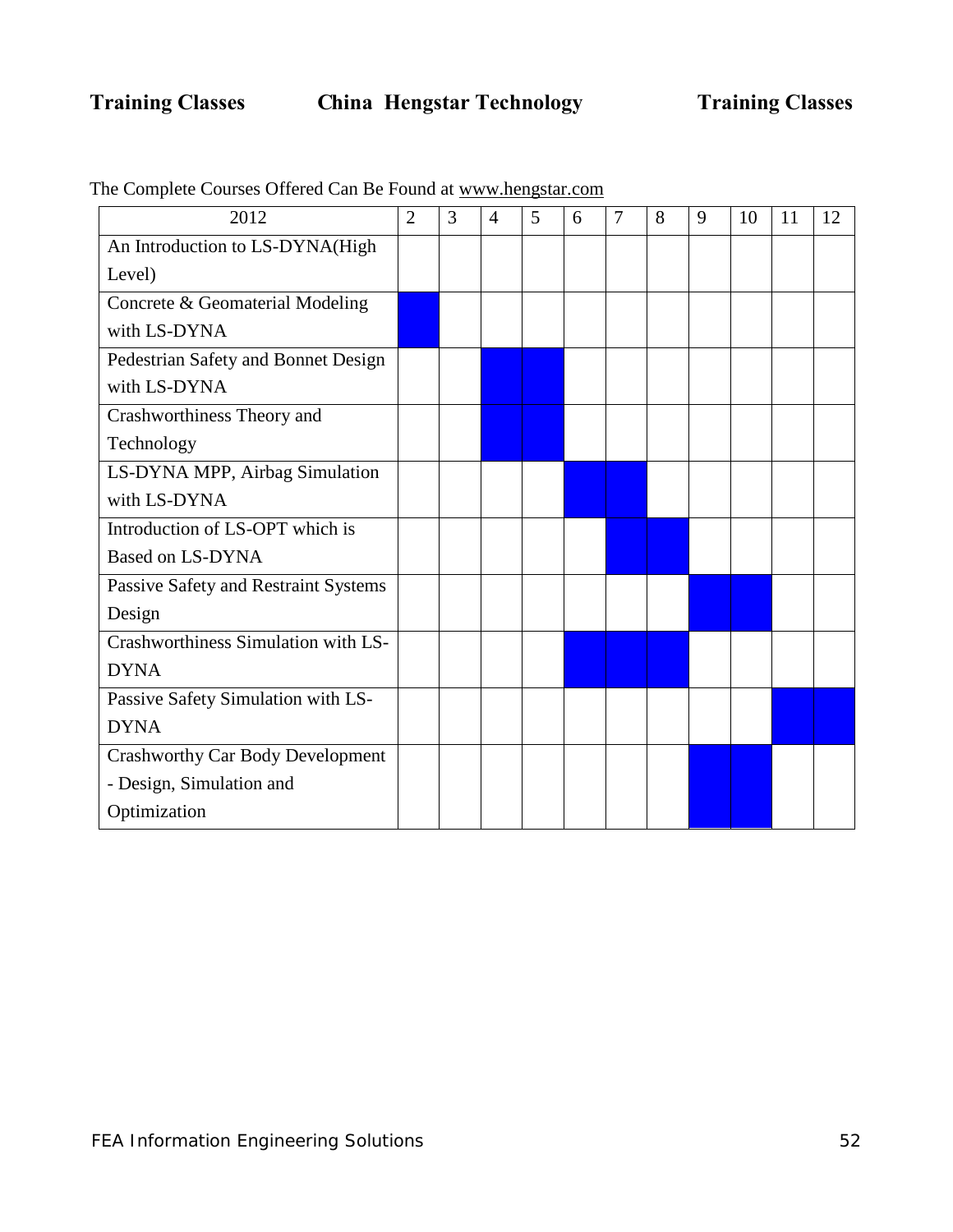**Training Classes France Alyotech Technologies Training Classes**

For course location visit [www.alyotech.fr](http://www.alyotech.fr/)

LS-DYNA Introduction June 04-06 Sept 10-12 Oct 01-03 Nov 12-14 Dec 03-05 LS-DYNA Thermal Sept 13-14 LS-DYNA Implicit Sept 17-19 Nov 19-21 LS-PrePost – Meshing Sept 27 Nov 26

LS-PrePost – New Interface Sept 28 Nov 27 LS-OPT Introduction June 18-19 Dec 10-11 LS-TaSC – Topology Optimization June 20 Dec 12 Material Modeling & User Defined Material in LS-DYNA July 10-11 LS-DYNA Composite July 12-13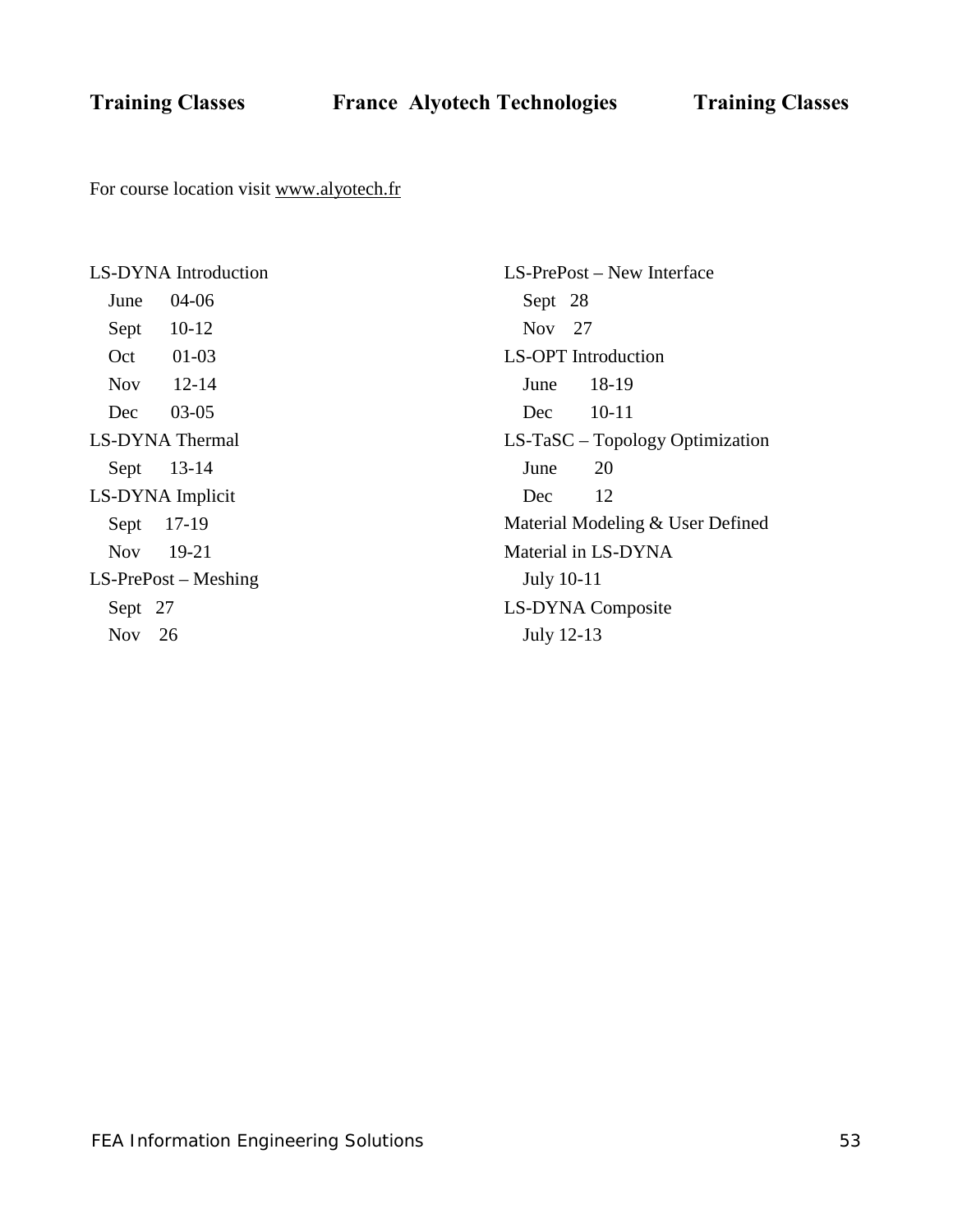### **Pune and Bangalore**

The fifth series update meetings for Oasys and LS-DYNA software were held in the Ista Hotel, Pune on  $17<sup>th</sup>$  April 2012 and in the Taj Vivanta Hotel, Whitefield, Bangalore on 19<sup>th</sup> April 2012. Both the events attracted wide interest from user community with participants over 120 in Pune and 130 in Bangalore.

Dr. Brian Walker of Arup updated the users on new features in release 6.0.0 of LS-DYNA 971 and the upcoming features in LS-DYNA 980.

Mr. Richard Sturt of Arup updated the users on release 10 of Oasys Suite and the upcoming features in release 11 of Oasys software.

Dr. Yun Huang, Livermore Software Technology Corporation, introduced the new and upcoming features of LS-DYNA pertaining to NVH and Durability.

Mr. Takahiko Miyachi of JSOL introduced Hycrash & Digitire to the participants.

Mr. Lavendra Singh of Arup introduced FEMZIP & SIMPLEWARE software.

Both events saw enthusiastic participation from the user community, two user presentations each at Pune & Bangalore. Pune event included presentations by:

Mr. Pratap Daphal, Tata Motors; Mr. Vijay Kalakala, Mercedes-Benz R&D Pvt India Ltd.

Bangalore event included presentations by Mr. Pronoy Ghosh, Mercedes-Benz R&D Pvt India Ltd; Mr. Srinivasan Velusamy, GM Technical Center Pvt Ltd.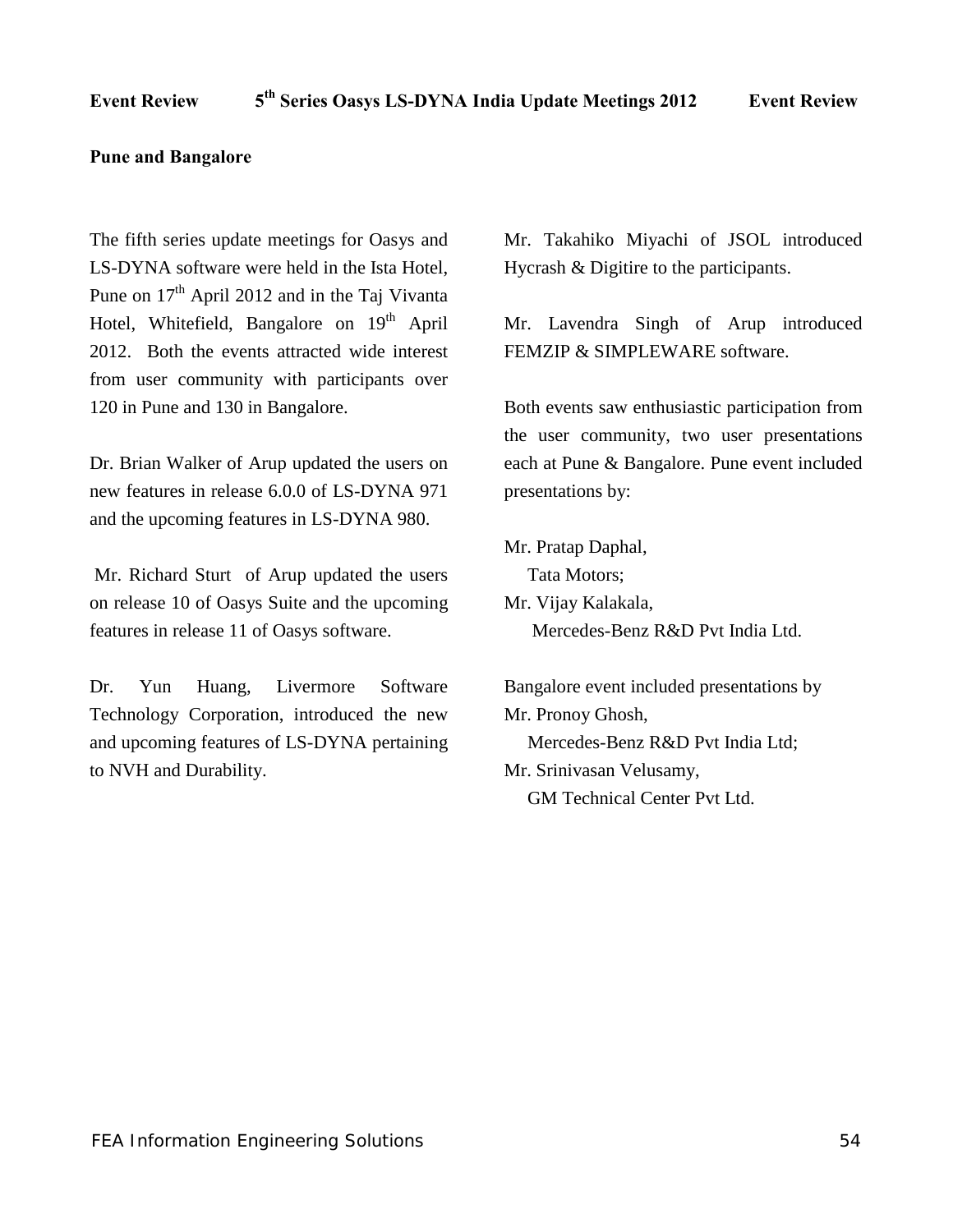Please contact at [india.support@arup.com](mailto:india.support@arup.com) for information, training and support of Oasys & LS-DYNA software.



Top left – Dr. Yun Huang presenting at Bangalore event;

- Top Right delegates at Pune event; Bottom
- Left Oasys  $\&$  nhance team along with guests from LSTC  $\&$  JSOL;
- Bottom Right delegates at Bangalore event

Presentations can be downloaded from [http://www.oasys-software.com/dyna/en/events/users\\_india\\_apr-12/users\\_india\\_apr-12.shtml](http://www.oasys-software.com/dyna/en/events/users_india_apr-12/users_india_apr-12.shtml)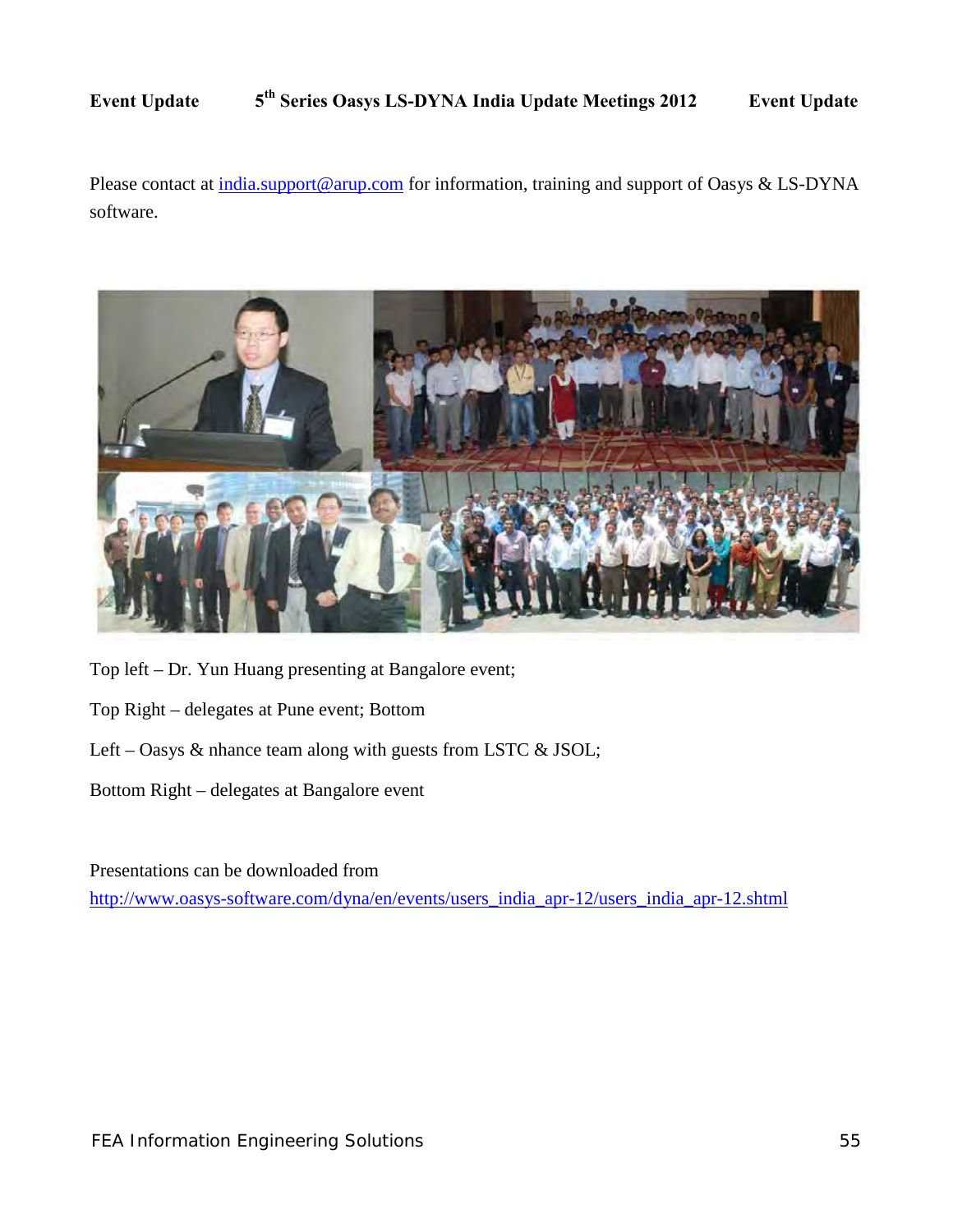

**The Conference agenda is now available at the conference website: [www.ls-dynaconferences.com](http://www.ls-dynaconferences.com/)** 

| 104 | <b>AMD</b>      | 204 | Dell               | 303 | <b>GNS</b>        | 306 | Moldex3D    |
|-----|-----------------|-----|--------------------|-----|-------------------|-----|-------------|
| 205 | <b>ANSYS</b>    | 102 | <b>DEP</b>         | 200 | <b>GOMPUTE</b>    | 301 | Penguin     |
| 101 | <b>ARUP</b>     | 403 | <b>EDAG</b>        | 305 | <b>HUMANETICS</b> | 302 | Red Cedar   |
| 203 | <b>BETA CAE</b> | 201 | <b>ESI-NA</b>      | 204 | <b>INTEL</b>      | 207 | SafeTech    |
| 105 | <b>CEI</b>      | 100 | <b>ETA</b>         | 107 | <b>JSOL</b>       | 202 | <b>SCAI</b> |
| 307 | <b>CRAY</b>     | 304 | e-Xstream          | 400 | LSTC/DYNAmore     | 402 | SGI         |
| 103 | Datapoint       | 401 | FEA Info<br>d3View | 300 | Mellanox          | 206 | Total CAE   |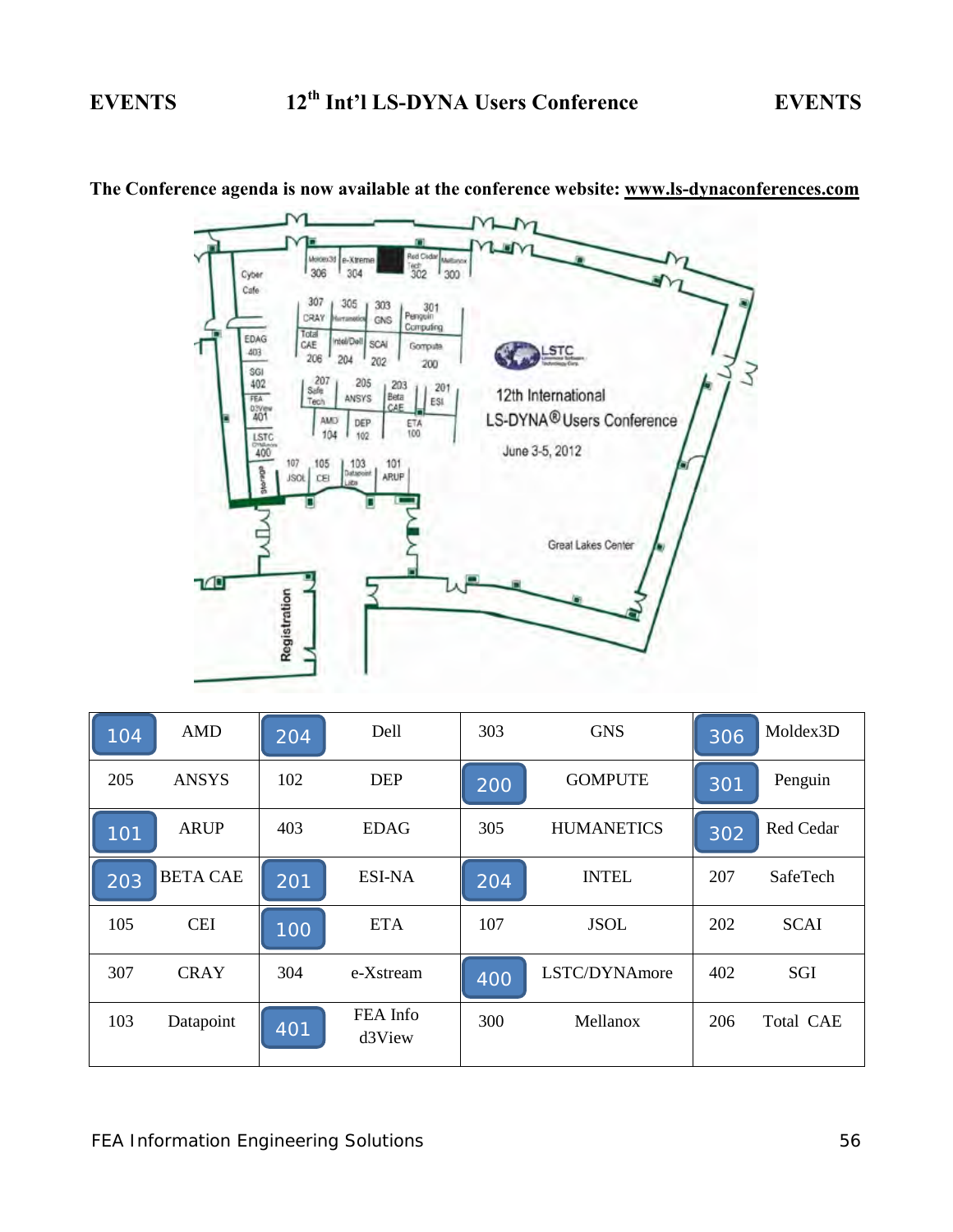# **June 25th 2012**

[www.openfoamworkshop.org/2012/OFW7.html](http://www.openfoamworkshop.org/2012/OFW7.html) 

# **7th OpenFOAM® Workshop**

The 7th OpenFOAM® Workshop will be held in Darmstadt (next to Frankfurt, Germany) from June 25-28, 2012 - hosted by the Center of Smart Interfaces (CSI) and the Graduate School of Computational Engineering (GSCE) of the Technische Universität Darmstadt.

The OpenFOAM® Workshop intends to bring together OpenFOAM®'s developers and users, to promote collaborative activities, exchange information and share experiences in similar areas of interest. The 7th OpenFOAM® Workshop is

a community forum and open discussion platform for OpenFOAM® users and developers,

# [committee@openfoamworkshop.org](mailto:committee@openfoamworkshop.org)

- the largest OpenFOAM® community  $\mathbf{r}$ event of the world (expected 400 participants),
- $\mathbf{r}$ since 2006: sustainable, communitydriven and non-profit.

The 7th OpenFOAM® Workshop is organized using the Community Portal of the Extend Project.

Please visit for abstract submission, registration and progam schedule.

# **Your OpenFOAM®-Workshop Organizing Committee**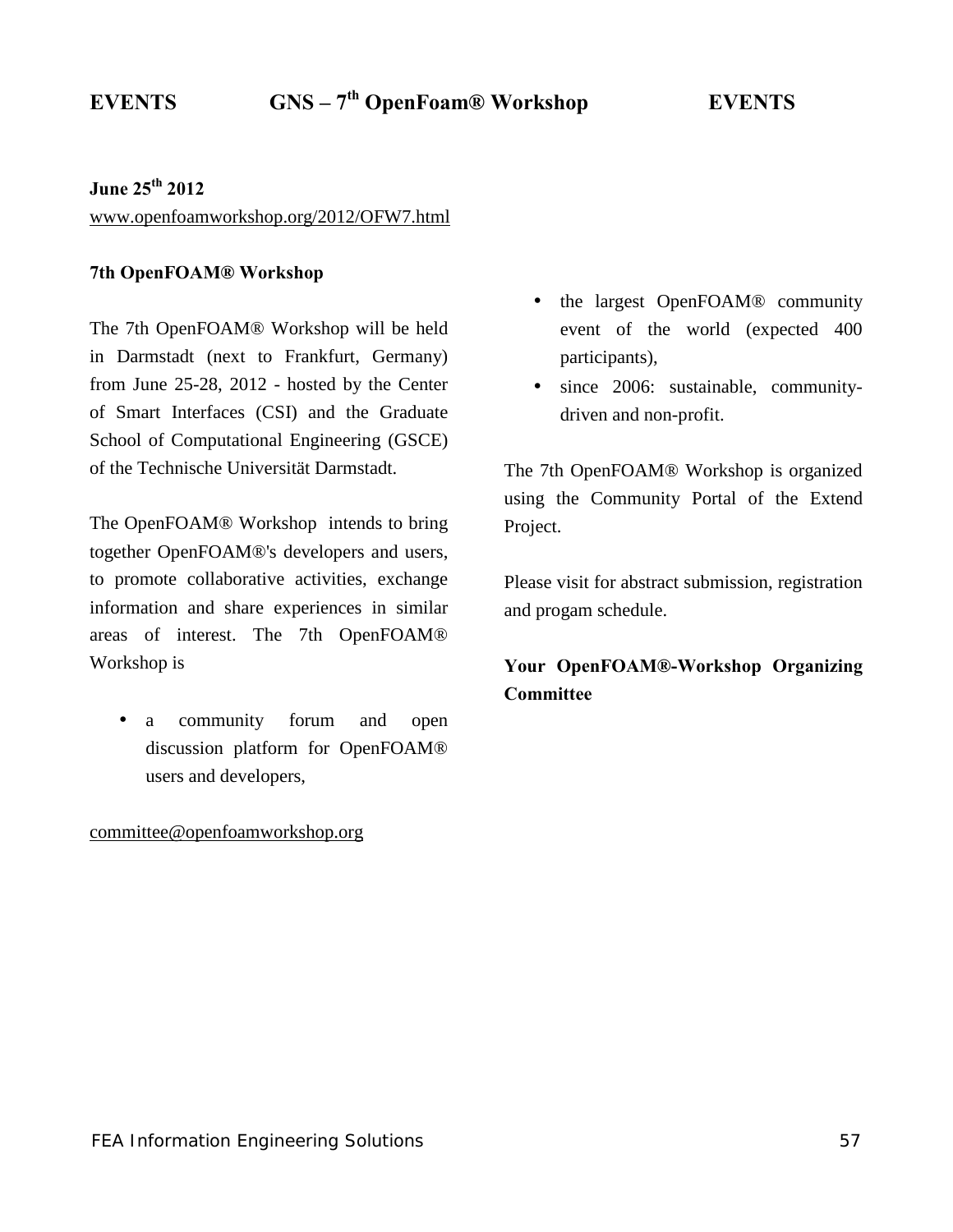### **October 09, 2012**

[www.dynamore.de/en/training/conferences/upcoming/ls-dyna-forum-2012/ls-dyna-update-forum-2011](http://www.dynamore.de/en/training/conferences/upcoming/ls-dyna-forum-2012/ls-dyna-update-forum-2011) 

**German LS-DYNA Forum 2012** LS-DYNA Forum, 9 - 10 October 2012, Ulm, Germany

On the 9th and 10th October 2012, our 11th LS-DYNA Forum will be taking place at the Maritim Hotel in Ulm, Germany. We cordially invite you not only to attend the event but submit a paper. In your presentation, you can talk about your experiences with LS-DYNA or LS-OPT and you can discuss and exchange these experiences with other users.

User presentations will form the core of the event. General lectures given by renowned speakers are also planned as well as talks on the latest LS-DYNA und LS-OPT .

Comprehensive information all about

LS-DYNA software can be obtained from the accompanying exhibition.

The Forum will be accompanied by seminars which will be held during the week of the conference on the subjects of CPM Airbag OoP, ALE and fluid-structure inter-action, meshless methods and on concrete and geomaterial modeling.

**Your presentation:** You are cordially invited to contribute towards the program plan by submitting a paper. Contributions from the various areas of application of LS-DYNA/LS-OPT are planned

**To Submit your papers:** Please send us the title, authors and a short summary (approx. 300 words).

**Dates:** Submission of proposed paper: 25th May 2012 Author notification: 11th June 2012 Submission of two-page summary for proceedings: 7th Sept. 2012

**Location:** Maritim Hotel Ulm Basteistraße 40, 89073 Ulm

**Registration and contact**  DYNAmore GmbH Tel. +49 (0) 7 11 - 45 96 00 - 0 Fax +49 (0) 7 11 - 45 96 00 - 29 E-Mail: [forum@dynamore.de](mailto:forum@dynamore.de)  [www.dynamore.de/forum12](http://www.dynamore.de/forum12)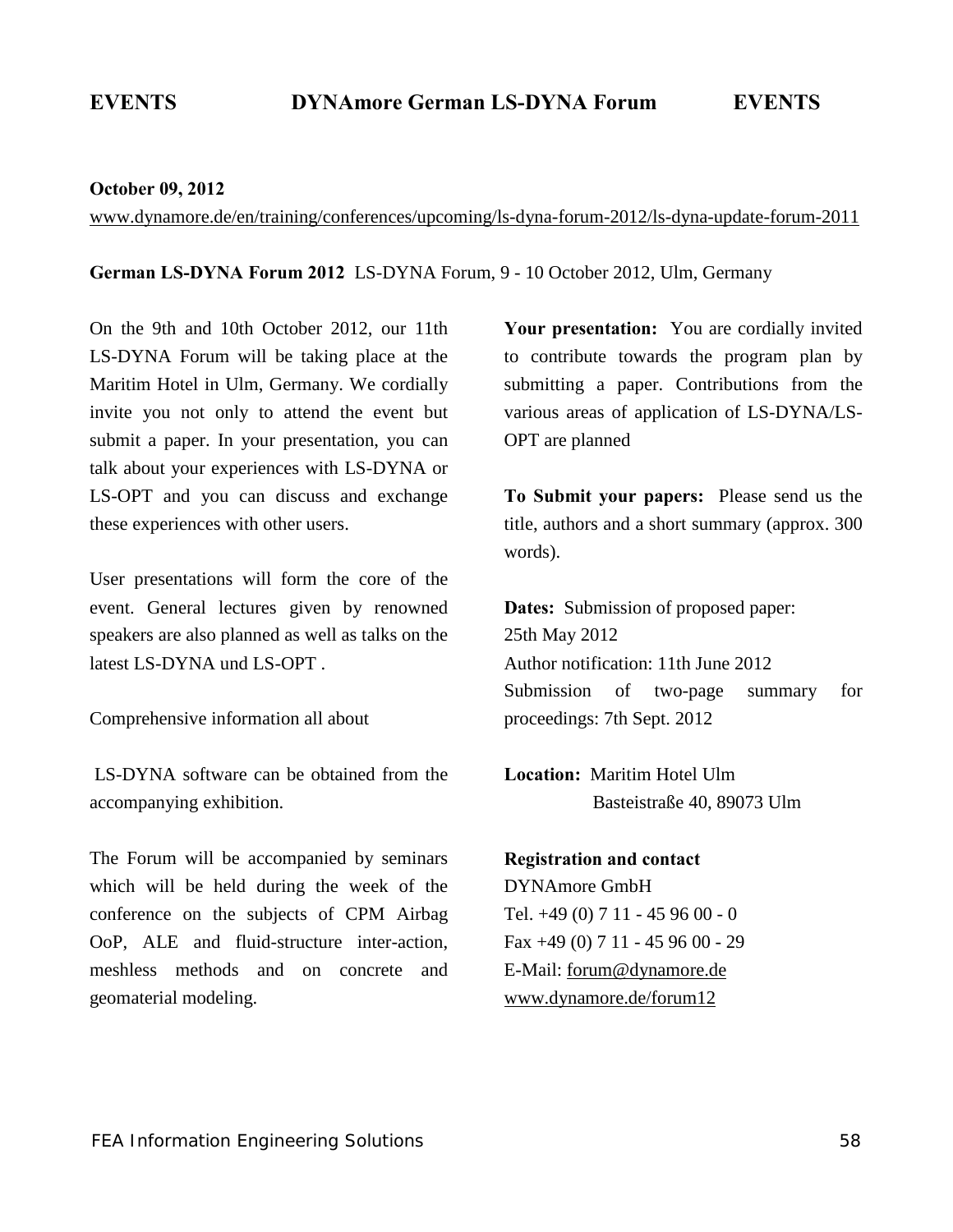# **October 24-26, 2012 Location: Kassel Germany**

Environmental protection and economic aspects make electric mobility one of the great challenges of the coming years. Step-by-step it will replace traditional forms of mobility in everyday life. Therefore, a number of projects have been defined in so-called 'model regions' in order to better understand and optimize this process.

For a better understanding of electric mobility and its optimization, simulation specialist ANSYS has extended its portfolio with a set of simulation applications that can serve as models in the development and implementation of innovative drive concepts. Structural and fluid mechanics and electromagnetic simulation models of the individual components are modeled in a consistent environment both individually and interacting, considering the drive as a complete multi-physical system – Engineering the System!

The ANSYS Conference & the 30th CADFEM Users' Meeting focus on the many simulation options in electric mobility and several other current application fields where structural mechanics, fluid mechanics and electro magnetics issues are important.

CADFEM GmbH and ANSYS Germany GmbH cordially invite you to join the conference

We look forward to your participation

The CADFEM & ANSYS Germany Team